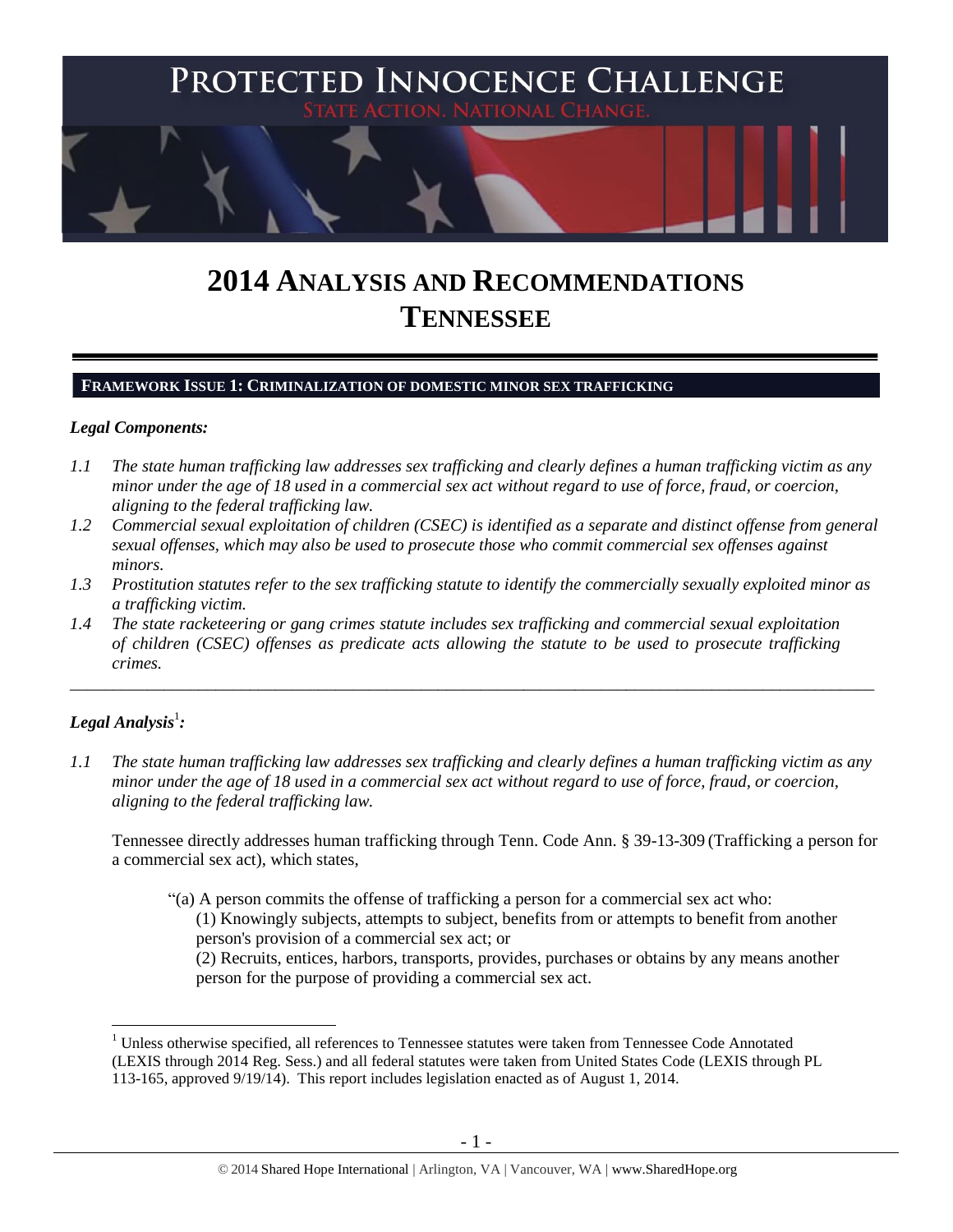(b) For purposes of subdivision  $(a)(2)$ , such means may include, but are not limited to:

(1) Causing or threatening to cause physical harm to the person;

(2) Physically restraining or threatening to physically restrain the person;

(3) Abusing or threatening to abuse the law or legal process;

(4) Knowingly destroying, concealing, removing, confiscating or possessing any actual or purported passport or other immigration document, or any other actual or purported government identification document, of the person;

(5) Using blackmail or using or threatening to cause financial harm for the purpose of exercising financial control over the person; or

(6) Facilitating or controlling a person's access to a controlled substance.

While the means enumerated under subsection (b) are a non-exhaustive list and not required to establish an offense under Tenn. Code Ann. § 39-13-309(a)(2) (Trafficking a person for a commercial sex act) for either minors<sup>2</sup> or adults, the definition of "commercial sex act" under Tenn. Code Ann. § 39-13-301 (Definitions) further establishes that force, fraud or coercion are not required in the commission of Tenn. Code Ann. § 39-13- 309 (Trafficking a person for a commercial sex act) against a minor. Tenn. Code Ann. § 39-13-301(15) defines "commercial sex act" as

<span id="page-1-0"></span>(A) Any sexually explicit conduct<sup>3</sup> for which anything of value is directly or indirectly given, promised to or received by any person, which conduct is induced or obtained by coercion or deception or which conduct is induced or obtained from a person under eighteen (18) years of age; or

(B) Any sexually explicit conduct that is performed or provided by any person, which conduct is induced or obtained by coercion or deception or which conduct is induced or obtained from a person under eighteen (18) years of age.

Tenn. Code Ann. § 39-13-309 (Trafficking a person for a commercial sex act) is a Class B felony punishable by imprisonment for 8–30 years and a possible fine not to exceed \$25,000.<sup>4</sup> Tenn. Code Ann. §§ 40-35-111(b)(2), 39-13-309(b). A violation of Tenn. Code Ann § 39-13-309 (Trafficking a person for a commercial sex act) is a Class A felony where:

(B) Bestiality;

<sup>&</sup>lt;sup>2</sup> Under Tenn. Code Ann. 39-13-301(11), "'Minor' means an individual who is less than eighteen years old."

<sup>&</sup>lt;sup>3</sup> Tenn. Code Ann. § 39-13-301(14) defines "sexually explicit conduct" as actual or simulated:

<sup>(</sup>A) Sexual intercourse, including genital-genital, oral-genital, anal-genital, or oral-anal, whether between persons of the same or opposite sex;

<sup>(</sup>C) Masturbation;

<sup>(</sup>D) Lewd exhibition of the genitals or pubic area of any person;

<sup>(</sup>E) Flagellation or torture by or upon a person who is nude;

<sup>(</sup>F) Condition of being fettered, bound or otherwise physically restrained on the part of a person who is nude;

<sup>(</sup>G) Physical contact in an act of apparent sexual stimulation or gratification with any person's unclothed genitals, pubic area or buttocks or with a female's nude breasts;

<sup>(</sup>H) Defecation or urination for the purpose of sexual stimulation of the viewer; or

<sup>(</sup>I) Penetration of the vagina or rectum by any object except when done as part of a recognized medical procedure.

<sup>&</sup>lt;sup>4</sup> Tenn. Code Ann. § 40-35-111 (Authorized terms of imprisonment and fines for felonies and misdemeanors) lists the "authorized . . . fines for felonies" "unless otherwise provided by statute."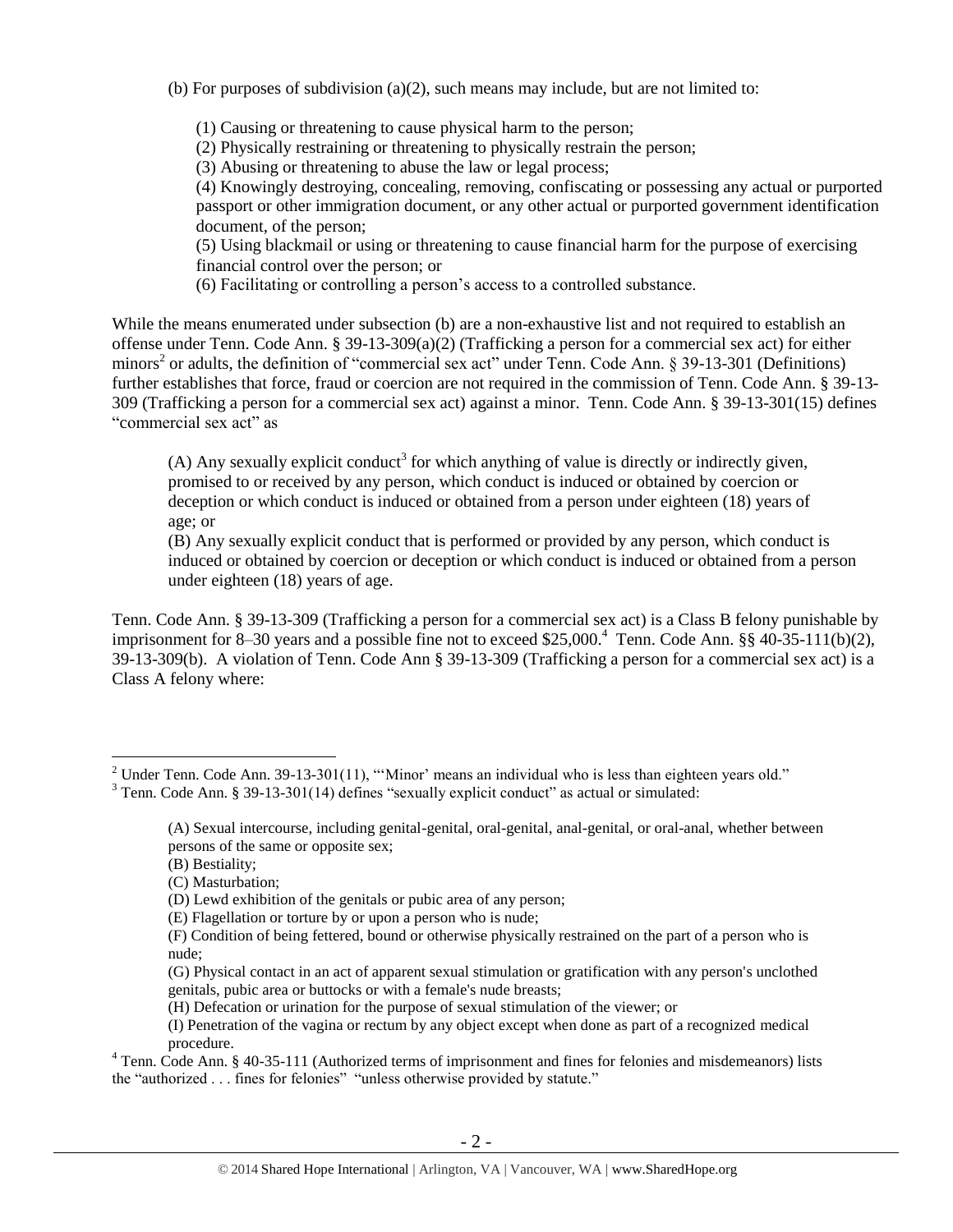[T]he victim of the offense is a child under (15) years of age or where the offense occurs on the grounds or facilities within 1,000 feet of a public or private school, secondary school, preschool, child care agency, public library, recreational center, or public park.

A Class A felony is punishable by imprisonment for 15–60 years and a possible fine not to exceed \$50,000.Tenn. Code Ann. §§ 39-13-309(c). 40-35-111(b)(1).

- 1.1.1 Recommendation: Amend Tenn. Code Ann. § 39-13-309 (Trafficking a person for a commercial sex act) to apply the penalty enhancement to all offenses involving a minor under 18.
- *1.2 Commercial sexual exploitation of children (CSEC) is identified as a separate and distinct offense from general sexual offenses, which may also be used to prosecute those who commit commercial sex offenses against minors.*

Tennessee has several statutes specifically criminalizing CSEC, including the following:

- <span id="page-2-1"></span>1. Tenn. Code Ann. § 39-13-514(b)(4)(A)<sup>5</sup> (Patronizing prostitution) provides "[p]atronizing prostitution from a person who is younger than eighteen (18) years of age or has an intellectual disability is punishable as trafficking for commercial sex acts under § 39-13-309." "Patronizing prostitution" is defined as "soliciting or hiring another person with the intent that the other person engage in prostitution, or entering or remaining in a house of prostitution for the purpose of engaging in sexual activity." Tenn. Code Ann. § 39-13-512(3). A person who commits an offense against a minor under Tenn. Code Ann. § 39-13-514(b)(4)(A) faces a Class A or Class B felony under Tenn. Code Ann. § 39-13-309. A Class A felony is punishable by imprisonment for 15–60 years and a possible fine not to exceed \$50,000 and a Class B felony is punishable by imprisonment for 8–30 years and a possible fine not to exceed \$25,000.
- 2. Tenn. Code Ann.  $\S 39-13-515$  (Promoting prostitution)<sup>6</sup> states,

<span id="page-2-0"></span>(a) A person commits an offense under this section who promotes prostitution.

(b) Except as provided in subsection (c), promoting prostitution is a Class E felony.

(c) Promoting prostitution of a minor is punishable as trafficking for a commercial sex act under § 39-  $13 - 309^{7}$ 

. . . .

 $\overline{a}$ 

Pursuant to Tenn. Code Ann. § 39-13-512(5), "Promoting prostitution of a minor" is defined as "engaging in any of the activities described in subdivision (4) when one (1) or more of the persons engaged in prostitution is less than eighteen (18) years of age or has an intellectual disability." Tenn. Code Ann. § 39- 13-512(4) (Prostitution–Definitions) provides,

"[P]romoting prostitution" is defined as follows:

(A) Owning, controlling, managing, supervising, or in any way keeping, alone or in association with others, a business for the purpose of engaging in prostitution, or a house of prostitution;

 $<sup>5</sup>$  The text of Tenn. Code Ann. § 39-13-514 included here and elsewhere in this report includes amendments made by</sup> the passage of Senate Bill 1815 during the Tennessee 109th General Assembly. 2014 Tenn. Public Acts 957 (effective July 1, 2014).

 $6$  The text of Tenn. Code Ann. § 39-13-515 included here and elsewhere in this report includes amendments made by the passage of Senate Bill 1748 during the Tennessee 109th General Assembly. 2014 Tenn. Public Acts 646 (effective July 1, 2014).

<sup>7</sup> See supra Section 1.1 for penalties provided under Tenn. Code Ann. § 39-13-309.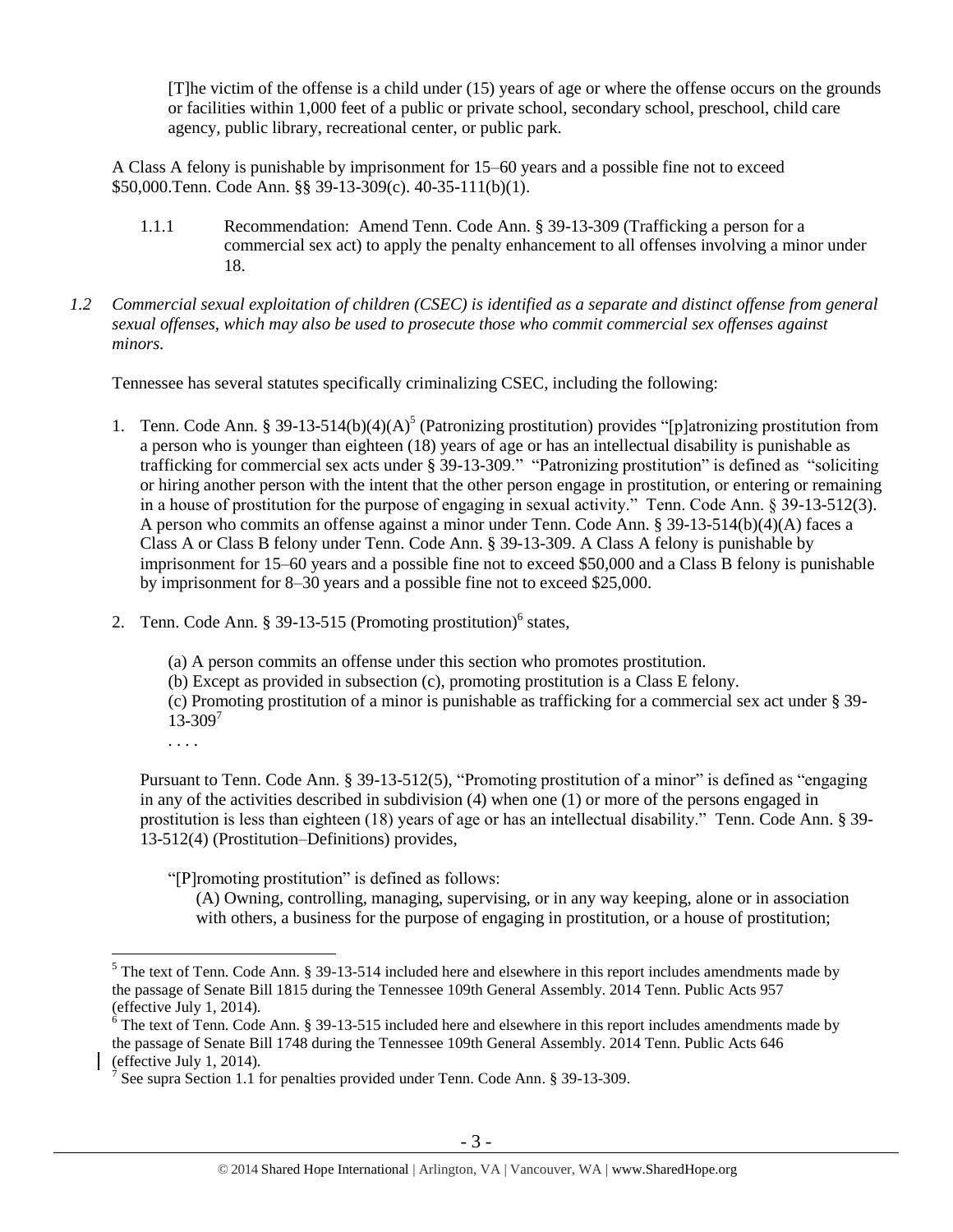(B) Procuring an inmate for a house of prostitution;

(C) Encouraging, inducing, or otherwise purposely causing another to become a prostitute;

(D) Soliciting a person to patronize a prostitute;

(E) Procuring a prostitute for a patron; or

(F) Soliciting, receiving, or agreeing to receive any benefit for engaging in any of the activities defined in subdivisions  $(4)(A)$ – $(E)$ .

- 3. Tenn. Code Ann. § 39-17-1005(a), (d) (Offense of especially aggravated sexual exploitation of a minor) makes it a Class B felony "for a person to knowingly promote, employ, use, assist, transport or permit a minor to participate in the performance of, or in the production of, acts or material that includes the minor engaging in: (1) Sexual activity; or (2) Simulated sexual activity that is patently offensive." The crime is punishable by imprisonment for 8–30 years and a possible fine not to exceed \$25,000. Tenn. Code Ann. § 40-35-111(b)(2). A person may be separately charged "for each individual performance, image, picture, drawing, photograph, motion picture film, videocassette tape, or other pictorial representation." Tenn. Code Ann. § 39-17-1005(b).
- 4. Tenn. Code Ann. § 39-13-528(a) (Offense of solicitation of a minor) states,

It is an offense for a person eighteen (18) years of age or older, by means of oral, written or electronic communication, electronic mail or Internet services, directly or through another, to intentionally command, request, hire, persuade, invite or attempt to induce a person whom the person making the solicitation knows, or should know, is less than eighteen (18) years of age, or solicits a law enforcement officer posing as a minor, and whom the person making the solicitation reasonably believes to be less than eighteen (18) years of age, to engage in conduct that, if completed, would constitute a violation by the soliciting adult of one (1) or more of the following offenses:

- (1) Rape of a child, pursuant to § 39-13-522;
- (2) Aggravated rape, pursuant to § 39-13-502;
- (3) Rape, pursuant to § 39-13-503;

 $\overline{a}$ 

- (4) Aggravated sexual battery, pursuant to § 39-13-504;
- (5) Sexual battery by an authority figure, pursuant to § 39-13-527;
- (6) Sexual battery, pursuant to § 39-13-505;
- (7) Statutory rape, pursuant to § 39-13-506;
- (8) Especially aggravated sexual exploitation of a minor, pursuant to § 39-17-1005; or
- (9) Sexual activity involving a minor, pursuant to § 39-13-529
- (10) Trafficking for commercial sex acts, pursuant to § 39–13–309;
- (11) Patronizing prostitution, pursuant to § 39–13–514;
- (12) Promoting prostitution, pursuant to § 39–13–515;
- <span id="page-3-0"></span>(13) Aggravated sexual exploitation of a minor, pursuant to § 39–17–100.

Pursuant to subsection (c), "A violation of this section shall constitute an offense one (1) classification lower than the most serious crime solicited, unless the offense solicited was a Class E felony, in which case the offense shall be a Class A misdemeanor."

5. Tenn. Code Ann. § 39-13-529(a) (Offense of soliciting sexual exploitation of a minor—Exploitation of a minor by electronic means) makes it a crime for a person "eighteen (18) years or older, by means of oral, written or electronic communication, electronic mail or Internet service, including webcam communications, directly or through another, to intentionally command, hire, persuade, induce or cause a minor to engage in sexual activity  $\delta$  or simulated sexual activity that is patently offensive,  $\delta$  as defined in

<sup>&</sup>lt;sup>8</sup> "Sexual activity" is defined in Tenn. Code Ann.  $\S 39-17-1002(8)$  as any of the following acts: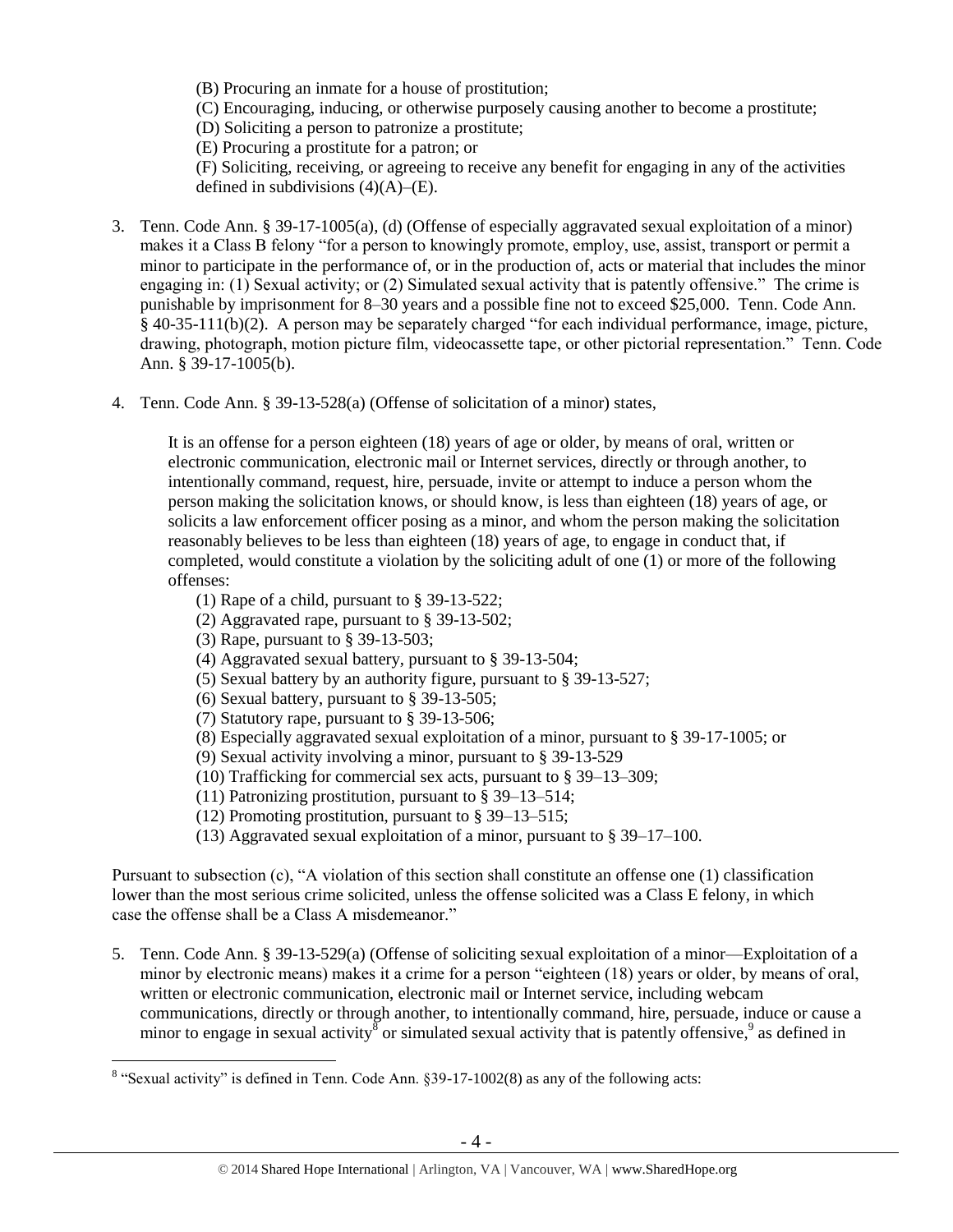§ 39-17-1002 [Part definitions], where such sexual activity or simulated sexual activity is observed by that person or by another." This crime is punishable as a Class B felony by imprisonment for 8–30 years and a possible fine not to exceed \$25,000. Tenn. Code Ann. §§ 39-13-529(e)(1), 40-35-111(b)(2).

Sexual offense laws that may apply in cases of commercial sexual exploitation of a child include the following:

1. Tenn. Code. Ann. § 39-13-504(a) (Aggravated sexual battery) states,

(a) Aggravated sexual battery is unlawful sexual contact<sup>10</sup> with a victim by the defendant or the defendant by a victim accompanied by any of the following circumstances:

(1) Force or coercion is used to accomplish the act and the defendant is armed with a weapon or any article used or fashioned in a manner to lead the victim reasonably to believe it to be a weapon;

- (2) The defendant causes bodily injury to the victim;
- (3) The defendant is aided or abetted by one (1) or more other persons; and
	- (A) Force or coercion is used to accomplish the act; or
	- (B) The defendant knows or has reason to know that the victim is mentally defective,
	- mentally incapacitated or physically helpless; or
- (4) The victim is less than thirteen (13) years of age.

This offense is punishable as a Class B felony by imprisonment for 8–30 years and a possible fine not to exceed \$25,000. Tenn. Code Ann. §§ 40-35-111(b)(2), 39-13-504(b).

2. Tenn. Code. Ann. § 39-13-505(a) (Sexual battery) states,

 $\overline{a}$ 

- (a) Sexual battery is unlawful sexual contact with a victim by the defendant or the defendant by a victim accompanied by any of the following circumstances:
	- (1) Force or coercion<sup>11</sup> is used to accomplish the act;

(2) The sexual contact is accomplished without the consent of the victim and the defendant knows or has reason to know at the time of the contact that the victim did not consent;

(A) Vaginal, anal or oral intercourse, whether done with another person or an animal;

(B) Masturbation, whether done alone or with another human or an animal;

(C) Patently offensive, as determined by contemporary community standards, physical contact with or touching of a person's clothed or unclothed genitals, pubic area, buttocks or breasts in an act of apparent sexual stimulation or sexual abuse;

- (D) Sadomasochistic abuse, including flagellation, torture, physical restraint, domination or
- subordination by or upon a person for the purpose of sexual gratification of any person;

(E) The insertion of any part of a person's body or of any object into another person's anus or vagina, except when done as part of a recognized medical procedure by a licensed professional;

(F) Patently offensive, as determined by contemporary community standards, conduct, representations, depictions or descriptions of excretory functions; or

(G) Lascivious exhibition of the female breast or the genitals, buttocks, anus or pubic or rectal area of any person.

<sup>94</sup> Patently offensive" is defined as "that which goes substantially beyond customary limits of candor in describing or representing such matters." Tenn. Code Ann. §39-17-1002(4).

<sup>10</sup> Tenn. Code. Ann. § 39-13-501(6) defines "sexual contact" as "the intentional touching of the victim's, the defendant's, or any other person's intimate parts, or the intentional touching of the clothing covering the immediate area of the victim's, the defendant's, or any other person's intimate parts, if that intentional touching can be reasonably construed as being for the purpose of sexual arousal or gratification."

<sup>11</sup> "As used in this section, 'coercion' means the threat of kidnapping, extortion, force or violence to be performed immediately or in the future." Tenn. Code. Ann. § 39-13-505(b).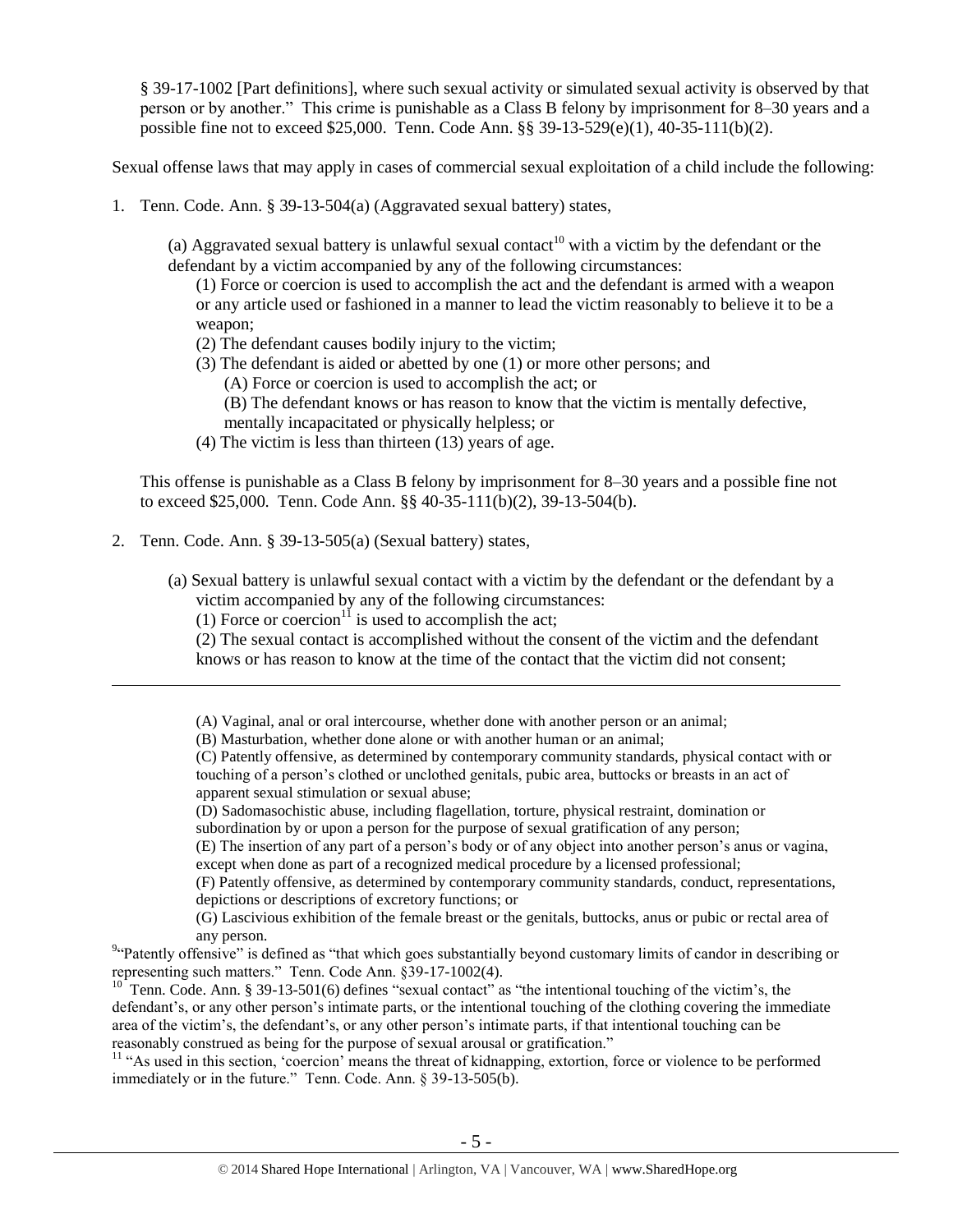(3) The defendant knows or has reason to know that the victim is mentally defective, mentally incapacitated or physically helpless; or (4) The sexual contact is accomplished by fraud.

This offense is punishable as a Class E felony by imprisonment for 1–6 years and a possible fine not to exceed \$3,000. Tenn. Code Ann. §§ 39-13-505(c), 40-35-111(b)(5).

- 3. Tenn. Code Ann. § 39-13-506 (Statutory rape) criminalizes "unlawful sexual penetration" of minors when the defendant and minor are of certain ages. If the victim is 13 or 14, and the defendant is 4–9 years older than the victim, the crime is a Class E felony. Tenn. Code Ann. § 39-13-506(b)(1), (d)(2). If the victim is 15–17 and the defendant is 5–9 years older than the victim, the crime is a Class E felony. Tenn. Code Ann. § 39-13-506(b)(2), (d)(2). The crime is "mitigated statutory rape" and a Class E felony when the victim is 15-17 years old and the defendant is 4–5 years older than the victim. Tenn. Code Ann. § 39-13-506(a), (d)(1). As Class E felonies, the categories of statutory rape above are punishable by imprisonment for 1–6 years and a possible fine not to exceed \$3,000. Tenn. Code Ann. § 40-35-111(b)(5). However, if the victim is  $13-17$  and the defendant is at least 10 years older, the crime becomes aggravated statutory rape, a Class D felony punishable by imprisonment for 2–12 years and a possible fine not to exceed \$5,000. Tenn. Code Ann. §§ 39-13-506(c), (d)(3), 40-  $35-111(b)(4)$ .
- 4. Tenn. Code Ann. § 39-13-522(a) (Rape of a child) states, "Rape of a child is the unlawful sexual penetration of a victim by the defendant or the defendant by a victim, if the victim is more than three (3) years of age but less than thirteen (13) years of age." The crime is a Class A felony and under Tenn. Code Ann. § 39-13-522(b)(2)(A) "a person convicted of a violation of this section shall be punished as a Range II offender; however, the sentence imposed upon such person may, if appropriate, be within Range III but in no case shall it be lower than Range II." Therefore, in accordance to Range II and III penalties, this crime is punishable by imprisonment for 25–60 years and a possible fine not to exceed \$50,000. Tenn. Code Ann. §§ 39-13-522(b)(2)(A), 40-35-111(b)(1), 40-35-112(b), (c).
- *1.3 Prostitution statutes refer to the sex trafficking statute to identify the commercially sexually exploited minor as a trafficking victim.*

Tennessee's prostitution-related statutes refer to the sex trafficking law, helping to identify commercially sexually exploited children as victims of sex trafficking. Tenn. Code Ann. § 39-13-515 (Promoting prostitution)<sup>12</sup> and Tenn. Code Ann. § 39-13-514<sup>13</sup> (Patronizing prostitution) refer to Tenn. Code Ann. § 39-13-309 (Trafficking a person for a commercial sex act) to ensure that human trafficking penalties apply when the offense is committed against a minor. Tenn. Code Ann. § 39-13-309(c) states, "Promoting prostitution of a minor is punishable as trafficking for a commercial sex act under § 39-13-309." Tenn. Code Ann. § 39-13- 514(b)(4)(A) establishes that "[p]atronizing prostitution from a person who is younger than eighteen (18) years of age or has an intellectual disability is punishable as trafficking for commercial sex acts under § 13-13-309."

Additionally, Tenn. Code Ann. § 39-13-513(e) (Prostitution)<sup>14</sup> refers to the human trafficking law to make minors immune from prostitution charges and require law enforcement to identify commercially sexually exploited minors as victims of sex trafficking. Tenn. Code Ann. § 39-13-513(d) states,

<sup>12</sup> *See supra* note [6.](#page-2-0)

<sup>13</sup> *See supra* note [5.](#page-2-1)

<sup>&</sup>lt;sup>14</sup> Victim is defined under 22 U.S.C. § 7102 as a person subjected to either "sex trafficking in which a commercial sex act is induced by force, fraud, or coercion, or in which the person induced to perform such act has not attained 18 years of age" or "the recruitment, harboring, transportation, provision, or obtaining of a person for labor or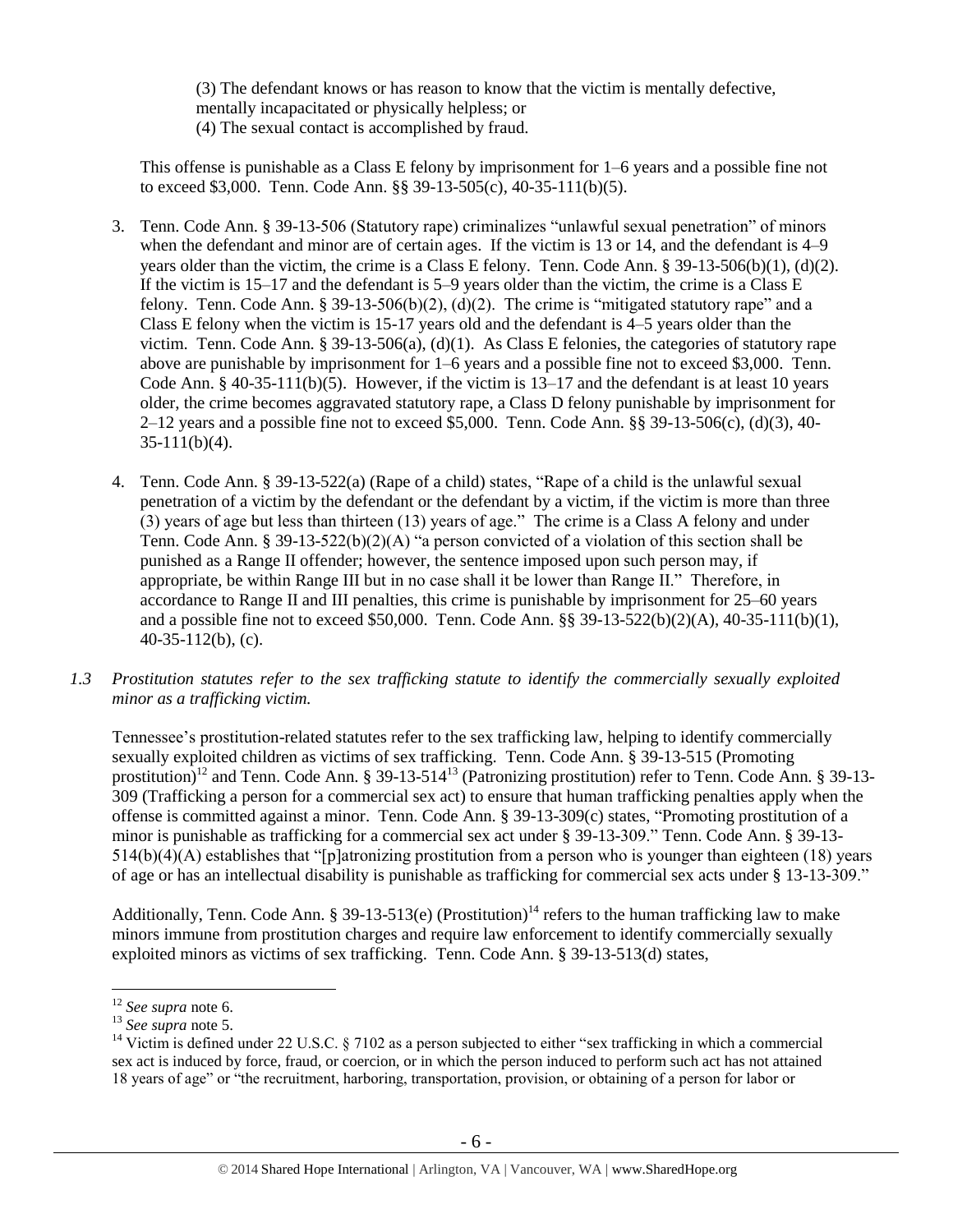Notwithstanding any provision of this section to the contrary, if it is determined after a reasonable detention for investigative purposes, that a person suspected of or charged with a violation of this section is under eighteen (18) years of age, that person shall be immune from prosecution for prostitution as a juvenile or adult. A law enforcement officer who takes a person under eighteen (18) years of age into custody for a suspected violation of this section shall, upon determination that the person is a minor, provide the minor with the telephone number for the National Human Trafficking Resource Center hotline and release the minor to the custody of a parent or legal guardian.

*1.4 The state racketeering or gang crimes statute includes sex trafficking and commercial sexual exploitation of children (CSEC) offenses as predicate acts allowing the statute to be used to prosecute trafficking crimes.* 

Tennessee's racketeering statute includes the CSEC offense of especially aggravated sexual exploitation of a minor as racketeering activity, but does not include human trafficking or the state's other CSEC offenses. Tenn. Code Ann. § 39-12-204 (Unlawful activities) states,

(a) It is unlawful for any person who has, with criminal intent, received any proceeds derived, directly or indirectly, from a pattern of racketeering activity or through the collection of an unlawful debt to use or invest, whether directly or indirectly, any part of the proceeds or the proceeds derived from the use or investment thereof, in the acquisition of any title to or any right, interest, or equity in, real or personal property or in the establishment or operation of any enterprise.

(b) It is unlawful for any person, through a pattern of racketeering activity or through the collection of an unlawful debt, to acquire or maintain, directly or indirectly, an interest in or control of any enterprise of real or personal property.

(c) It is unlawful for any person employed by, or associated with, any enterprise<sup>15</sup> to knowingly conduct or participate, directly or indirectly, in the enterprise through a pattern of racketeering activity or the collection of any unlawful debt.

A "pattern of racketeering activity" is defined as "engaging in at least two (2) incidents of racketeering conduct that have the same or similar intents, results, accomplices, victims, or methods of commission or otherwise are interrelated by distinguishing characteristics and are not isolated incidents; provided that at least one (1) of such incidents occurred after July 1, 1986, that the last of the incidents occurred within two (2) years after a prior incident of racketeering conduct." Tenn. Code Ann. § 39-12-203(6). It is "racketeering activity" "to commit, to attempt to commit, to conspire to commit, or to solicit, coerce, or intimidate another person to commit an act for financial gain that is a criminal offense involving . . . aggravated sexual exploitation of a minor, especially aggravated sexual exploitation of a minor under §§ 39-17-1004(b)(1)(A) and 39-17-1005(a)(1), or to commit, attempt to commit, conspire to commit, or to solicit, coerce, or intimidate another person to commit a criminal gang offense, as defined in § 40-35-121(a) [Criminal gang offenses]." Tenn. Code Ann. § 39-12-203(9). Pursuant to Tenn. Code Ann. § 40-35-121(a)(3)(B) (Criminal gang offenses), a "criminal gang offense" occurs when a "criminal gang"<sup>16</sup> is involved in "[t]he commission or attempted commission, facilitation of, solicitation of, or conspiracy to commit . . . trafficking for commercial sex acts, as defined in § 39-13-309."

services, through the use of force, fraud, or coercion for the purpose of subjection to involuntary servitude, peonage, debt bondage, or slavery." 22 U.S.C. § 7102 (8)(A), (B).

<sup>&</sup>lt;sup>15</sup> "Enterprise" is defined as "any individual, sole proprietorship, partnership, corporation, business trust, union chartered under the laws of this state, or other legal entity, or any unchartered union, association, or group of individuals associated in fact, although not a legal entity, and it includes illicit as well as licit enterprises and governmental, as well as other entities, including criminal gangs, as defined in Section 40-35-121(a)."

 $^{16}$  Pursuant to Tenn. Code Ann. § 40-35-121,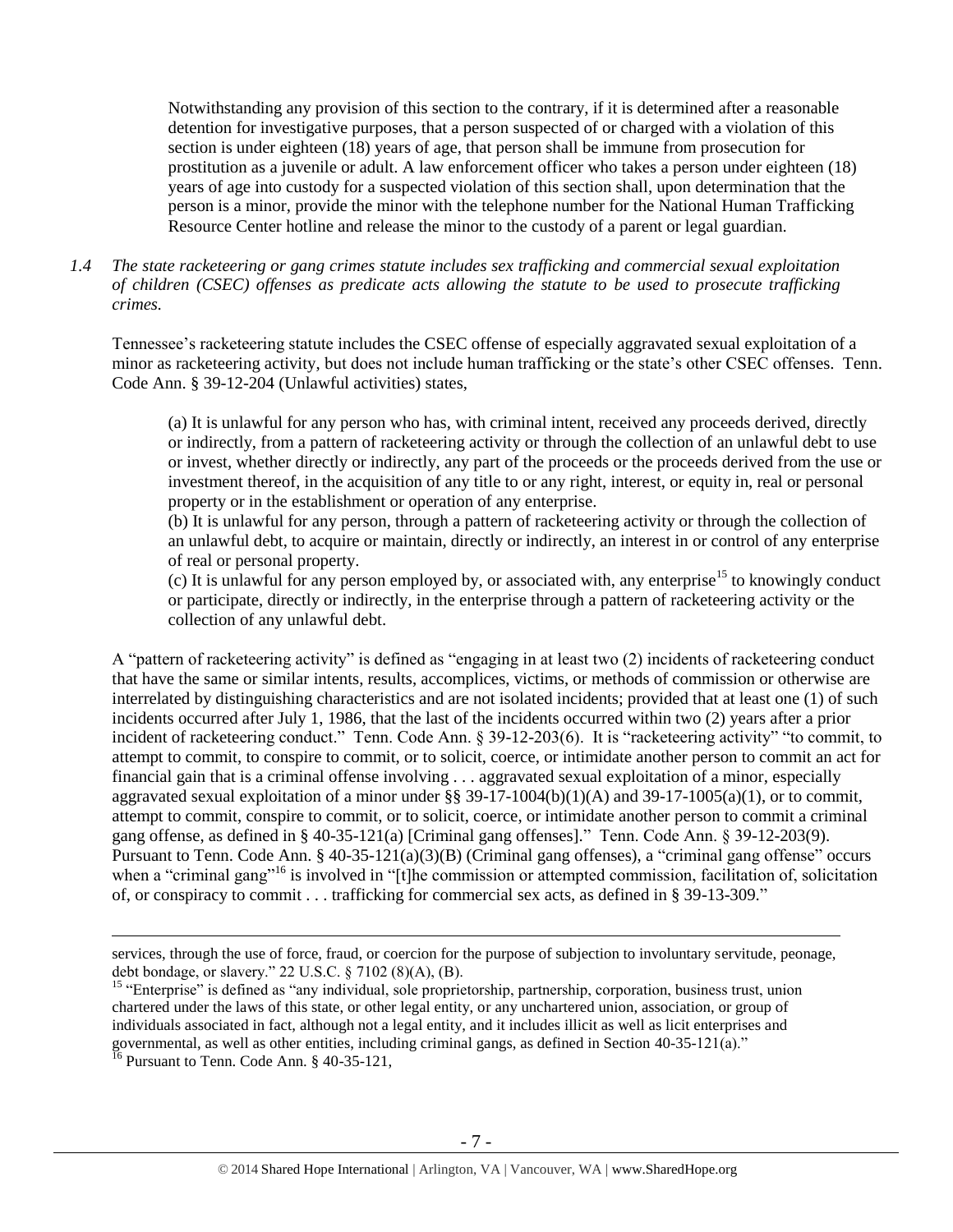Conviction for racketeering is punishable as a Class B felony by imprisonment under the sentencing range within Range II or higher (imprisonment for 12–30 years), a fine up to \$250,000, or both. Tenn. Code Ann. §§  $39-12-205(a)$ ,  $40-35-112(b)(2)$ ,  $(c)(2)$ . Instead of a fine, a conviction for conduct "through which pecuniary value<sup>17</sup> is derived, or by which personal injury or property damage or other loss is caused, may be sentenced to pay a fine that does not exceed three (3) times the gross value gained or three (3) times the gross loss caused, whichever is the greater, plus court costs and the costs of investigation and prosecution, reasonably incurred." Tenn. Code Ann. § 39-12-205(b)(1). Additionally, asset forfeiture is permitted. An offender may have to forfeit to the state, "[a]ll property, real or personal, including money, used in the course of, intended for use in the course of, derived from, or realized through, conduct in violation of a provision of this part . . . ." Tenn. Code Ann. § 39-12-206(b).

 $17$  Tenn. Code Ann. § 39-12-205(b)(2) (Penalties) provides,

 $\overline{a}$ 

For the purposes of subdivision  $(b)(1)$  "pecuniary value" means:

<sup>(1) &</sup>quot;Criminal gang" means a formal or informal ongoing organization, association or group consisting of three (3) or more persons that has:

<sup>(</sup>A) As one (1) of its activities the commission of criminal acts; and

<sup>(</sup>B) Two (2) or more members who, individually or collectively, engage in or have engaged in a pattern of criminal gang activity.

<sup>(</sup>A) Anything of value in the form of money, a negotiable instrument, or a commercial interest or anything else, the primary significance of which is economic advantage; or

<sup>(</sup>B) Any other property or service that has a value in excess of five hundred dollars (\$500).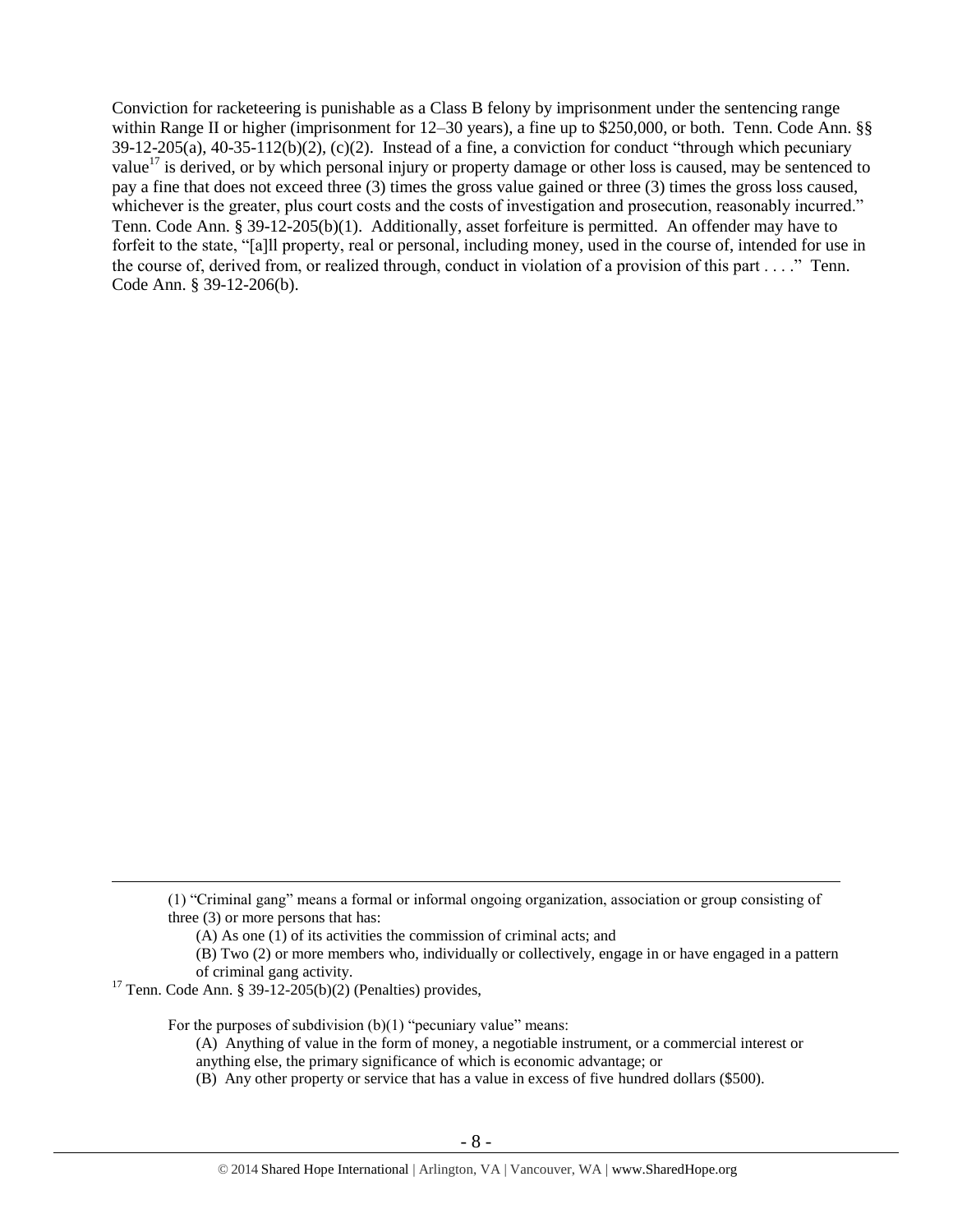#### **FRAMEWORK ISSUE 2: CRIMINAL PROVISIONS ADDRESSING DEMAND**

#### *Legal Components:*

- *2.1 The state sex trafficking law can be applied to buyers of commercial sex acts from a victim of domestic minor sex trafficking.*
- *2.2 Buyers of commercial sex acts with a minor can be prosecuted under commercial sexual exploitation of children (CSEC) laws.*
- *2.3 Solicitation of prostitution laws differentiate between buying sex acts with an adult and buying sex acts with a minor under 18.*
- *2.4 Penalties for buyers of commercial sex acts with minors are as high as federal penalties.*
- *2.5 Using the Internet to lure, entice, or purchase, or attempt to lure, entice, or purchase commercial sex acts with a minor is a separate crime or results in an enhanced penalty for buyers.*
- *2.6 No age mistake defense is permitted for a buyer of commercial sex acts with any minor under 18.*
- *2.7 Base penalties for buying sex acts with a minor under 18 are sufficiently high and not reduced for older minors.*
- *2.8 Financial penalties for buyers of commercial sex acts with minors are sufficiently high to make it difficult for buyers to hide the crime.*
- *2.9 Buying and possessing child pornography carries penalties as high as similar federal offenses.*
- *2.10 Convicted buyers of commercial sex acts with minors and child pornography are required to register as sex offenders.*

\_\_\_\_\_\_\_\_\_\_\_\_\_\_\_\_\_\_\_\_\_\_\_\_\_\_\_\_\_\_\_\_\_\_\_\_\_\_\_\_\_\_\_\_\_\_\_\_\_\_\_\_\_\_\_\_\_\_\_\_\_\_\_\_\_\_\_\_\_\_\_\_\_\_\_\_\_\_\_\_\_\_\_\_\_\_\_\_\_\_\_\_\_\_

#### *Legal Analysis:*

 $\overline{a}$ 

*2.1 The state sex trafficking law can be applied to buyers of commercial sex acts from a victim of domestic minor sex trafficking.*

Tenn. Code Ann. § 39-13-309(a) (Trafficking a person for a commercial sex act) applies to a buyer of commercial sex acts with a minor through use of the words "obtain" and "purchase". Tenn. Code Ann. § 39-13-  $309(a)(2)$  makes it a crime when a person "recruits, entices, harbors, transports, provides, purchases or obtains<sup>18</sup> by any means another person for the purpose of providing a commercial sex act." Pursuant to Tenn. Code Ann.  $\S 39-13-301(15)$ , "Commercial sex act' means any sexually explicit conduct<sup>19</sup> for which anything of value is directly or indirectly given, promised to or received by any person, which conduct is induced or obtained by coercion or deception or which conduct is induced or obtained from a person under eighteen (18) years of age."

<sup>19</sup> *See supra* note [3.](#page-1-0)

<sup>&</sup>lt;sup>18</sup>Pursuant to Tenn. Code Ann. § 39-13-301(9), (10) "'[o]btain' means, in relation to labor or services, to secure performance of labor or services," and "services" is defined as "between a person and the defendant in which the person performs activities under the supervision of or for the defendant." However, the terms "labor or services" in the definition of "obtain" make the definition seemingly more applicable to Tenn. Code Ann. § 39-13-308 (Trafficking for labor or services). Accordingly, the term "obtain" could be used differently for Tenn. Code Ann. § 39-13-309 (Trafficking for commercial sex acts). *See* United States v. Jungers, 702 F.3d 1066 (8<sup>th</sup> Cir. 2013). In this case, the Eighth Circuit specifically addressed whether the federal sex trafficking law, 18 U.S.C. § 1591 (Sex trafficking of children or by force, fraud, or coercion) applies to buyers when it reversed a District of South Dakota ruling that Congress did not intend the string of verbs constituting criminal conduct under 18 U.S.C.  $\S$  1591(a)(1) ("recruits, entices, harbors, transports, provides, obtains, or maintains") to reach the conduct of buyers. United States v. Jungers, 834 F. Supp. 2d 930, 931 (D.S.D. 2011). Holding that the conduct of buyers who obtain a child for commercial sex can violate 18 U.S.C. § 1591(a)(1), the Eighth Circuit illustrated through hypothetical buyer scenarios that, under certain circumstances, most of the terms in the string of verbs constituting criminal conduct under 18 U.S.C. § 1591(a)(1) could apply to buyers. While other terms may apply to buyers' conduct under state law as well, the analysis here focuses on the term "obtains" which is most likely to apply in the majority of buyer cases.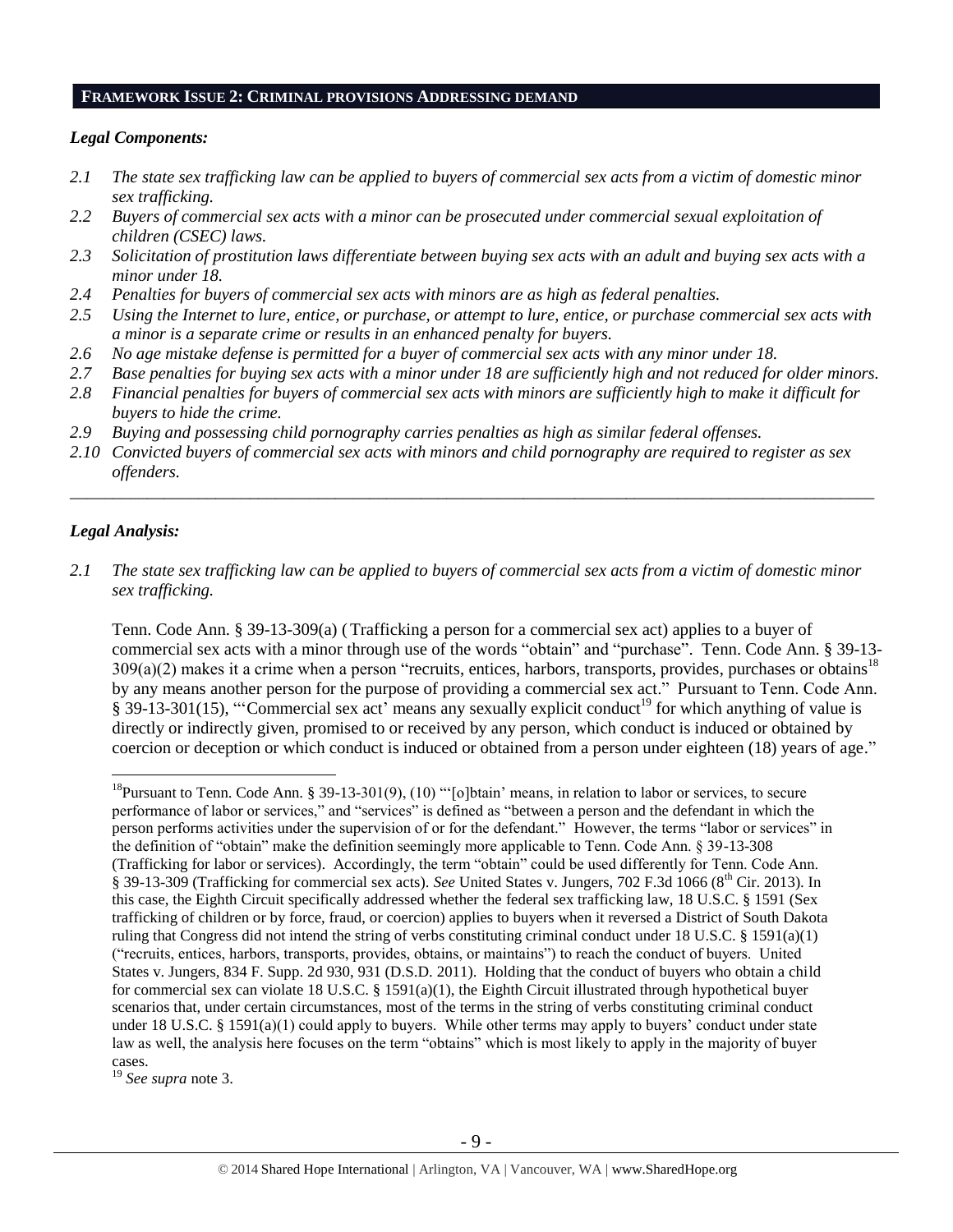A conviction under Tenn. Code Ann. § 39-13-309 (Trafficking a person for a commercial sex act) is punishable as a Class B felony by imprisonment for 8–30 years and a possible fine not to exceed \$25,000. Tenn. Code Ann. § 40-35-111(b)(2). However, Tenn. Code Ann. § 39-13-309 (Trafficking a person for a commercial sex act) is a Class A felony where:

[T]he victim of the offense is a child under fifteen (15) years of age, or where the offense occurs on the grounds or facilities or within one thousand feet (1,000') of a public or private school, secondary school, preschool, child care agency, public library, recreational center, or public park.

A Class A felony is punishable by imprisonment for 15–60 years and a possible fine not to exceed \$50,000. Tenn. Code Ann. §§ 39-13-309(c), 40-35-111(b)(1).

#### *2.2 Buyers of commercial sex acts with a minor can be prosecuted under commercial sexual exploitation of children (CSEC) laws.*

Tenn. Code Ann. § 39-13-514(b)<sup>20</sup> (Patronizing prostitution) makes patronizing prostitution of a minor punishable as sex trafficking under Tenn. Code Ann. § 39-13-309 (Trafficking a person for a commercial sex act), stating that "[p]atronizing prostitution from a person who is younger than eighteen (18) years of age or has an intellectual disability is punishable as trafficking for commercial sex acts under § 39-13-309." "Patronizing prostitution" is defined as "soliciting or hiring another person with the intent that the other person engage in prostitution, or entering or remaining in a house of prostitution for the purpose of engaging in sexual activity." Tenn. Code Ann. § 39-13-512(3).

Additionally, pursuant to Tenn. Code Ann. § 39-13-529(a), (e)(1) (Offense of soliciting sexual exploitation of a minor—Exploitation of a minor by electronic means) a Class B felony occurs when an individual "eighteen (18) years of age or older, by means of oral, written or electronic communication, electronic mail or Internet service, including webcam communications, directly or through another, to intentionally command, hire, persuade, induce or cause a minor to engage in sexual activity<sup>21</sup> or simulated sexual activity that is patently offensive,<sup>22</sup> as defined in § 39-17-1002 [Part definitions], where such sexual activity or simulated sexual activity is observed by that person or by another."

*2.3 Solicitation of prostitution laws differentiate between buying sex acts with an adult and buying sex acts with a minor under 18.*

Tenn. Code Ann. § 39-13-514(b)<sup>23</sup> (Patronizing prostitution) specifically criminalizes patronizing a minor for prostitution and refers to Tenn. Code Ann. § 39-13-309 (Trafficking a person for a commercial sex act) for prosecution and penalties. "Patronizing prostitution" is defined as "soliciting or hiring another person with the intent that the other person engage in prostitution, or entering or remaining in a house of prostitution for the purpose of engaging in sexual activity." Tenn. Code Ann. § 39-13-512(3). A conviction under Tenn. Code Ann. § 39-13-514(b)(4)(A) (Patronizing prostitution of a minor) is a Class A felony where:

[T]he victim of the offense is a child under fifteen (15) years of age, or where the offense occurs on the grounds or facilities or within one thousand feet (1,000') of a public or private school, secondary school, preschool, child care agency, public library, recreational center, or public park.

<sup>20</sup> *See supra* note [5.](#page-2-1)

<sup>21</sup>*See supra* not[e3.](#page-1-0)

<sup>22</sup>*See supra* note [9.](#page-3-0)

<sup>23</sup> *See supra* note [5.](#page-2-1)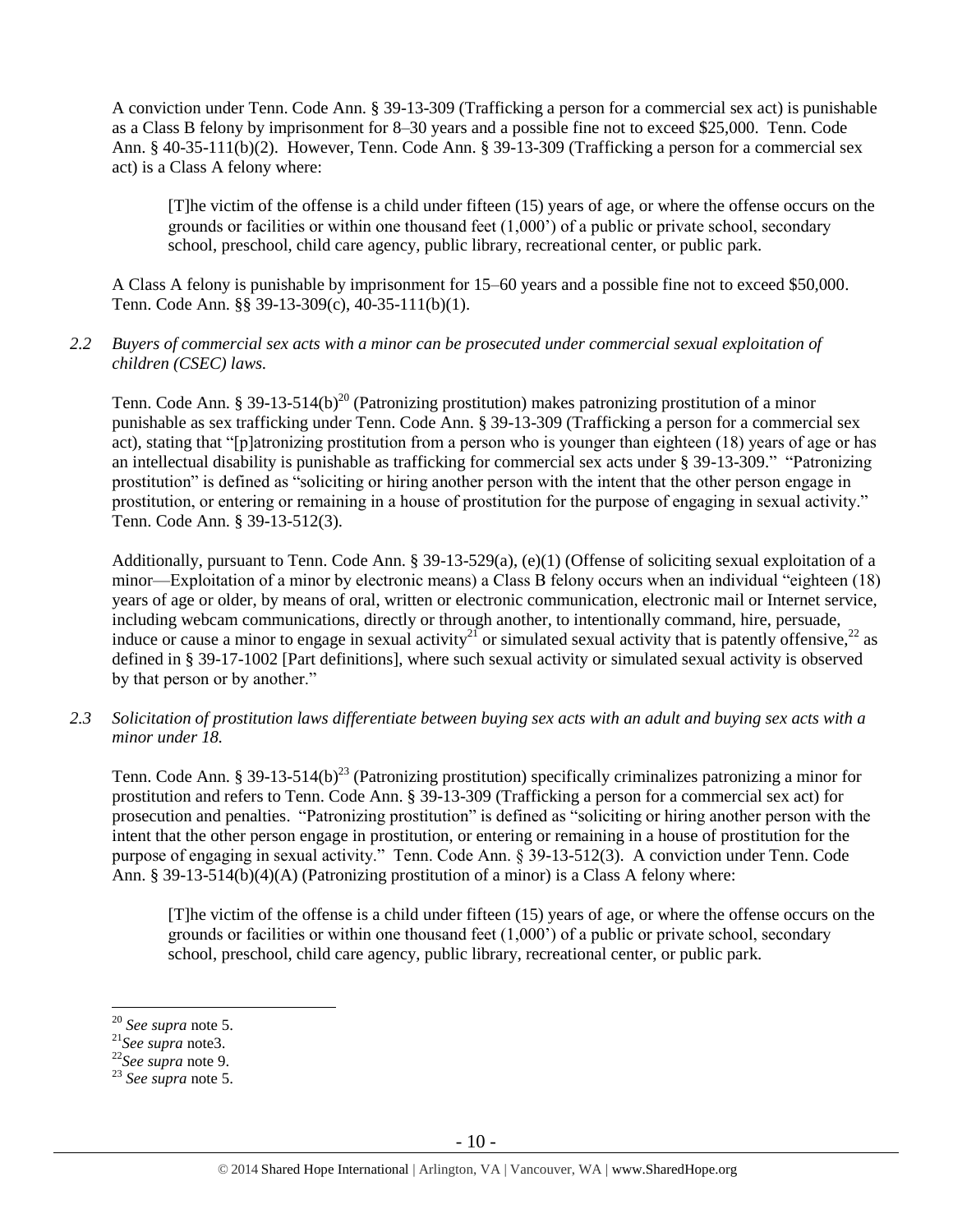A Class A felony is punishable by imprisonment for 15–60 years and a possible fine not to exceed \$50,000. An offense against a minor over 15 years of age is a B felony and is punishable by imprisonment for 8–30 years and a possible fine not to exceed \$25, Tenn. Code Ann. §§ 39-13-309(c), 40-35-111(b)(1), (2). In contrast, patronizing a prostitute over 18 is a Class B misdemeanor and is punishable by imprisonment for not more than 6 months, a possible fine not to exceed \$500, or both imprisonment and a fine. Tenn. Code Ann. §§ 39-13- 514(b)(1), 40-35-111(e)(2).

## *2.4 Penalties for buyers of commercial sex acts with minors are as high as federal penalties.*

When charged with Tenn. Code Ann. §39-13-309 (Trafficking a person for a commercial sex act). a buyer faces a Class B felony conviction punishable by imprisonment for 8–30 years and a possible fine not to exceed \$25,000. A buyer of commercial sex will be subject to a Class A felony "if the victim of the offense is a child under (15) years of age, or where the offense occurs on the grounds or facilities or within 1,000 feet of a public or private school, secondary school, preschool, child care agency, public library, recreational center, or public park." A Class A felony is punishable by imprisonment for 15-60 years and a possible fine not to exceed \$50,000. Tenn. Code Ann. §§ 39-13-309(c), 40-35-111(b)(1). Tenn. Code Ann. §§ 39-13-309(b), 40-35- 111(b)(2). When the victim is under 18, Tenn. Code Ann. § 39-13-514(b)<sup>24</sup> (Patronizing prostitution) refers to Tenn. Code Ann. (Trafficking a person for a commercial sex act) for prosecution and penalties. . A violation of Tenn. Code Ann. § 39-13-529 (Offense of soliciting sexual exploitation of a minor—Exploitation of a minor by electronic means), is a Class B felony punishable by imprisonment for 8–30 years and a possible fine not to exceed \$25,000. Tenn. Code Ann. §§ 39-13-529(e)(1), 40-35-111(b)(2).

Several sexual offenses could be used to prosecute a buyer of commercial sex acts with a minor but do not specifically criminalize the commercial sexual exploitation of a child, and do not refer to the human trafficking statute to bring these criminal offenses within the ambit of human trafficking under Tenn. Code Ann. § 39-13-309 (Trafficking a person for a commercial sex act).<sup>25</sup>

<span id="page-10-0"></span>In comparison, if the victim is under the age of 14, a conviction under the TVPA for child sex trafficking is punishable by 15 years to life imprisonment and a fine not to exceed \$250,000. 18 U.S.C. §§  $1591(b)(1)$ ,  $3559(a)(1)$ ,  $3571(b)(3)$ . If the victim is between the ages of  $14-17$ , a conviction is punishable by 10 years to life imprisonment and a fine not to exceed \$250,000. 18 U.S.C. §§ 1591(b)(2), 3559(a)(1), 3571(b)(3). A conviction is punishable by mandatory life imprisonment, however, if the buyer has a prior conviction for a federal sex offense<sup>26</sup> against a minor. 18 U.S.C. § 3559(e)(1). To the extent buyers can be prosecuted under other federal CSEC laws,  $27$  a conviction is punishable by penalties ranging from a fine not to exceed \$250,000 to life imprisonment and a fine not to exceed \$250,000.<sup>28</sup>

 $\overline{a}$ 

<sup>27</sup> 18 U.S.C. §§ 2251A(b) (Selling or buying of children), 2251(a) (Sexual exploitation of children), 2423(a) (Transportation of a minor with intent for minor to engage in criminal sexual activity), 2422(a) (Coercion and enticement), 2252(a)(2), (a)(4) (Certain activities relating to material involving the sexual exploitation of minors). <sup>28</sup> 18 U.S.C. §§ 2251A(b) (conviction punishable by imprisonment for 30 years to life and a fine), 2251(e) (conviction punishable by imprisonment for 15–30 years and a fine), 2423(a) (conviction punishable by

<sup>24</sup> *See supra* note [5.](#page-2-1)

<sup>&</sup>lt;sup>25</sup>See supra Section 1.2 for a full description of the sexual offense laws that may be used to prosecute buyers.

<sup>&</sup>lt;sup>26</sup> Pursuant to 18 U.S.C. § 3559(e)(2), "federal sex offense" is defined as

<span id="page-10-1"></span>an offense under section 1591 [18 USCS § 1591] (relating to sex trafficking of children), 2241 [18 USCS § 2241] (relating to aggravated sexual abuse), 2242 [18 USCS § 2242] (relating to sexual abuse),  $2244(a)(1)$  [18 USCS §  $2244(a)(1)$ ] (relating to abusive sexual contact),  $2245$  [18 USCS § 2245] (relating to sexual abuse resulting in death), 2251 [18 USCS § 2251] (relating to sexual exploitation of children), 2251A [18 USCS § 2251A] (relating to selling or buying of children), 2422(b) [18 USCS § 2422(b)] (relating to coercion and enticement of a minor into prostitution), or  $2423(a)$  [18 USCS § 2423(a)] (relating to transportation of minors).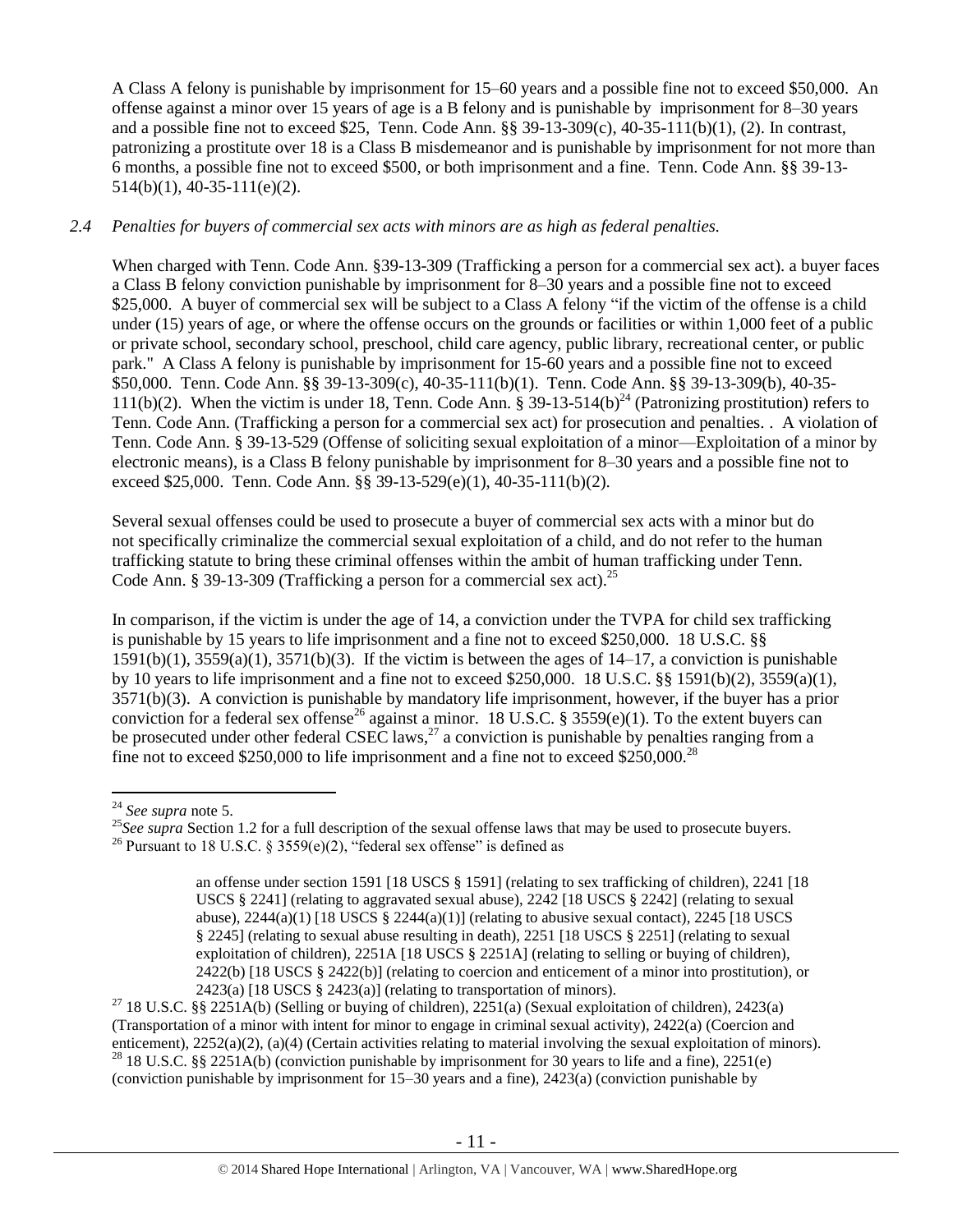*2.5 Using the Internet to lure, entice, or purchase, or attempt to lure, entice, or purchase commercial sex acts with a minor is a separate crime or results in an enhanced penalty for buyers.*

Tenn. Code Ann. § 39-13-528 (Solicitation of person under 18 years of age) criminalizes using the Internet to "to intentionally command, request, hire, persuade, invite or attempt to induce" a minor to engage in sexual activity. Tenn. Code Ann. § 39-13-528(a) (Offense of solicitation of a minor) states,

(a) It is an offense for a person eighteen (18) years of age or older, by means of oral, written or electronic communication, electronic mail or Internet services, directly or through another, to intentionally command, request, hire, persuade, invite or attempt to induce a person whom the person making the solicitation knows, or should know, is less than eighteen (18) years of age, or solicits a law enforcement officer posing as a minor, and whom the person making the solicitation reasonably believes to be less than eighteen (18) years of age, to engage in conduct that, if completed, would constitute a violation by the soliciting adult of one (1) or more of the following offenses:

- (1) Rape of a child, pursuant to [§ 39-13-522;](https://a.next.westlaw.com/Link/Document/FullText?findType=L&pubNum=1000039&cite=TNSTS39-13-522&originatingDoc=N61AFE9D1CCE411DB8F04FB3E68C8F4C5&refType=LQ&originationContext=document&transitionType=DocumentItem&contextData=(sc.UserEnteredCitation))
- (2) Aggravated rape, pursuant to [§ 39-13-502;](https://a.next.westlaw.com/Link/Document/FullText?findType=L&pubNum=1000039&cite=TNSTS39-13-502&originatingDoc=N61AFE9D1CCE411DB8F04FB3E68C8F4C5&refType=LQ&originationContext=document&transitionType=DocumentItem&contextData=(sc.UserEnteredCitation))
- (3) Rape, pursuant to [§ 39-13-503;](https://a.next.westlaw.com/Link/Document/FullText?findType=L&pubNum=1000039&cite=TNSTS39-13-503&originatingDoc=N61AFE9D1CCE411DB8F04FB3E68C8F4C5&refType=LQ&originationContext=document&transitionType=DocumentItem&contextData=(sc.UserEnteredCitation))

 $\overline{a}$ 

- (4) Aggravated sexual battery, pursuant to [§ 39-13-504;](https://a.next.westlaw.com/Link/Document/FullText?findType=L&pubNum=1000039&cite=TNSTS39-13-504&originatingDoc=N61AFE9D1CCE411DB8F04FB3E68C8F4C5&refType=LQ&originationContext=document&transitionType=DocumentItem&contextData=(sc.UserEnteredCitation))
- (5) Sexual battery by an authority figure, pursuant to [§ 39-13-527;](https://a.next.westlaw.com/Link/Document/FullText?findType=L&pubNum=1000039&cite=TNSTS39-13-527&originatingDoc=N61AFE9D1CCE411DB8F04FB3E68C8F4C5&refType=LQ&originationContext=document&transitionType=DocumentItem&contextData=(sc.UserEnteredCitation))
- (6) Sexual battery, pursuant to [§ 39-13-505;](https://a.next.westlaw.com/Link/Document/FullText?findType=L&pubNum=1000039&cite=TNSTS39-13-505&originatingDoc=N61AFE9D1CCE411DB8F04FB3E68C8F4C5&refType=LQ&originationContext=document&transitionType=DocumentItem&contextData=(sc.UserEnteredCitation))
- (7) Statutory rape, pursuant to [§ 39-13-506;](https://a.next.westlaw.com/Link/Document/FullText?findType=L&pubNum=1000039&cite=TNSTS39-13-506&originatingDoc=N61AFE9D1CCE411DB8F04FB3E68C8F4C5&refType=LQ&originationContext=document&transitionType=DocumentItem&contextData=(sc.UserEnteredCitation))
- (8) Especially aggravated sexual exploitation of a minor, pursuant to [§ 39-17-1005;](https://a.next.westlaw.com/Link/Document/FullText?findType=L&pubNum=1000039&cite=TNSTS39-17-1005&originatingDoc=N61AFE9D1CCE411DB8F04FB3E68C8F4C5&refType=LQ&originationContext=document&transitionType=DocumentItem&contextData=(sc.UserEnteredCitation)) or
- (9) Sexual activity involving a minor, pursuant to [§ 39-13-529.](https://a.next.westlaw.com/Link/Document/FullText?findType=L&pubNum=1000039&cite=TNSTS39-13-529&originatingDoc=N61AFE9D1CCE411DB8F04FB3E68C8F4C5&refType=LQ&originationContext=document&transitionType=DocumentItem&contextData=(sc.UserEnteredCitation))
- (10) Trafficking for commercial sex acts, pursuant to § 39–13–309;
- (11) Patronizing prostitution, pursuant to § 39–13–514;
- (12) Promoting prostitution, pursuant to § 39–13–515;
- (13) Aggravated sexual exploitation of a minor, pursuant to § 39–17–1004.

Pursuant to subsection (c), "A violation of this section shall constitute an offense one (1) classification lower than the most serious crime solicited, unless the offense solicited was a Class E felony, in which case the offense shall be a Class A misdemeanor." Tenn. Code Ann. § 39-13-528(c).

In addition, Tenn. Code Ann. § 39-13-529(a) (Offense of soliciting sexual exploitation of a minor—Exploitation of a minor by electronic means) includes using "electronic communication, electronic mail or Internet service, including webcam communications, directly or through another, to intentionally command, hire, persuade, induce or cause a minor to engage in sexual activity or simulated sexual activity that is patently offensive, as defined in § 39-17-1002, where such sexual activity or simulated sexual activity is observed by that person or by another." Although the crime is not applicable solely to commercial sexual exploitation, the inclusion of the term "hire" brings commercial sexual activity within its range. This crime is a Class B felony punishable by imprisonment for 8–30 years and a possible fine not to exceed \$25,000. Tenn. Code Ann. §§ 39-13-529(e)(1), 40-35-111(b)(2).

imprisonment for 10 years to life and a fine), 2422(a) (conviction punishable by a fine, imprisonment up to 20 years, or both),  $2252(a)(2)$ , (4) (stating that a conviction under subsection (a)(2) is punishable by imprisonment for  $5-20$ years and a fine, while a conviction under subsection (a)(4) is punishable by imprisonment up to 10 years, a fine, or both); *see also* 18 U.S.C. §§ 3559(a)(1) (classifying all of the above listed offenses as felonies), 3571(b)(3) (providing a fine up to \$250,000 for any felony conviction).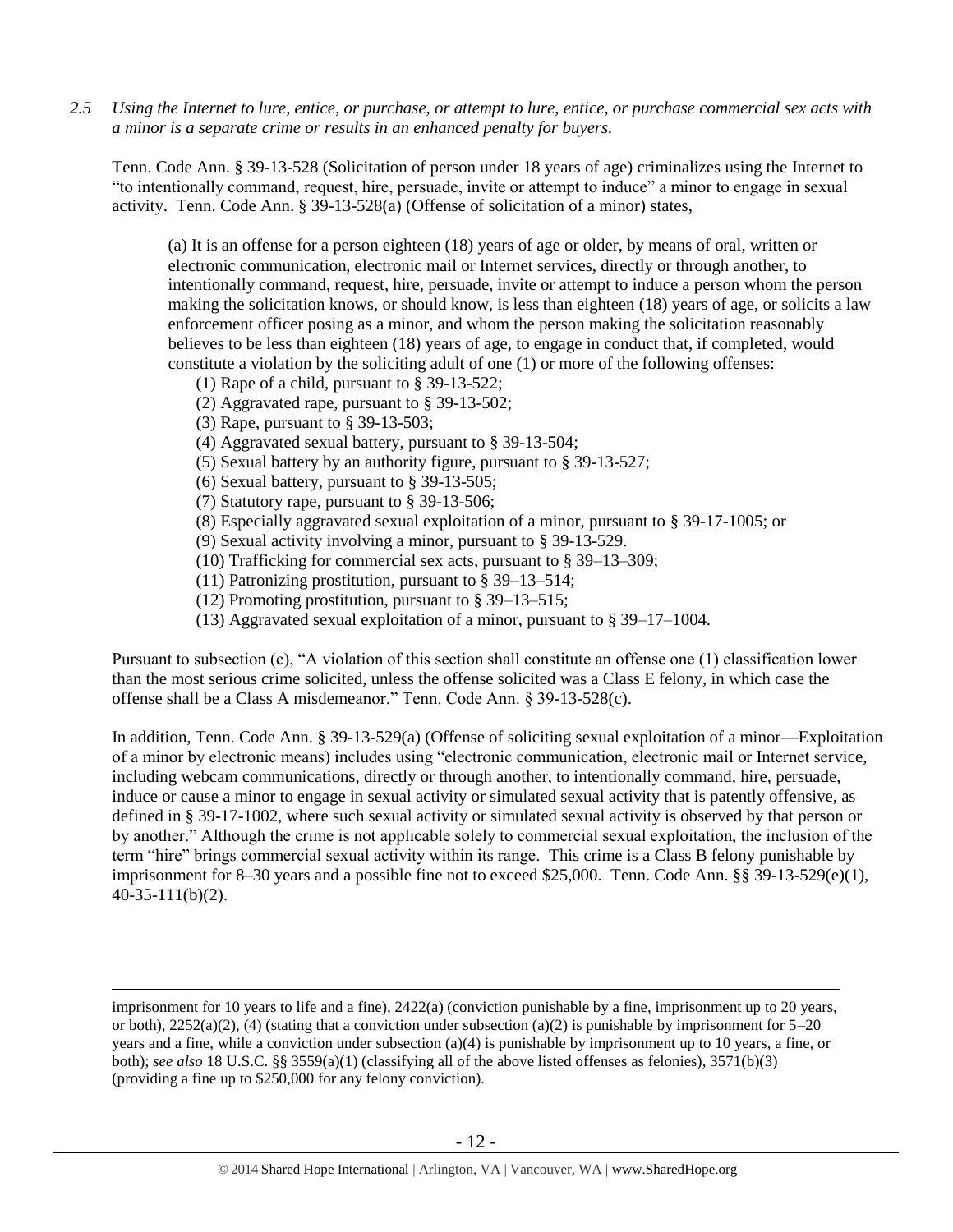#### *2.6 No age mistake defense is permitted for a buyer of commercial sex acts with any minor under 18.*

Tenn. Code Ann. § 39-13-514<sup>29</sup> (Patronizing prostitution) and § 39-13-529 (Offense of soliciting sexual exploitation of a minor—Exploitation of a minor by electronic means) expressly prohibit a defense of age mistake. Pursuant to Tenn. Code Ann. § 39-11-502(c) (Ignorance or mistake of fact), "It shall not be a defense to prosecution for a violation of § 39-13-514 or § 39-13-529 that the person charged was ignorant or mistaken as to the age of the minor."

#### *2.7 Base penalties for buying sex acts with a minor under 18 are sufficiently high and not reduced for older minors.*

Tenn. Code Ann. § 39-13-309 (Trafficking a person for a commercial sex act) differentiates between trafficking a minor and trafficking an adult, but applies heightened penalties "where the victim of the offense is a child under (15) years of age." A Class A felony is punishable by imprisonment for 15–60 years and a possible fine not to exceed \$50,000. Tenn. Code Ann. §§ 39-13-309(c), 40-35-111(b)(1). For offenses involving victims 15 years of age and older, a violation of Tenn. Code Ann. § 39-13-309 (Trafficking a person for a commercial sex act) is a Class B felony punishable by imprisonment for 8–30 years and a possible fine not to exceed \$25,000. Tenn. Code Ann. §§ 39-13-309(b), 40-35-111(b)(2).

Penalties for convictions under Tenn. Code Ann. § 39-13-514<sup>30</sup> (Patronizing prostitution) and Tenn. Code Ann. § 39-13-529 (Offense of soliciting sexual exploitation of a minor—Exploitation of a minor by electronic means) are not reduced based upon the age of the minor victim and all minors under 18 are protected by these statutes.

In contrast, under Tenn. Code Ann. § 39-13-528 (Offense of solicitation of a minor), penalties vary based on the crime solicited, and some of the crimes listed in § 39-13-528 vary based on the age of the minor and age of the buyer. Pursuant to Tenn. Code Ann. § 39-13-528(c), "A violation of this section shall constitute an offense one (1) classification lower than the most serious crime solicited, unless the offense solicited was a Class E felony, in which case the offense shall be a Class A misdemeanor." Therefore, when a buyer solicits a victim between 3–13 years of age to engage in conduct that, if it were to occur, would be rape under Tenn. Code Ann. § 39-13- 522(a) (Rape of a child), a Class A felony, the crime is punishable as a class B felony with imprisonment between 8–30 years and a possible fine not to exceed \$25,000. Tenn. Code Ann. §§ 39-13-522(a),(b)(1), 40-35- 111(b)(2). If the defendant is at least 10 years older than the victim and solicits a victim between 13–17 to engage in conduct that, if it were to occur, would be aggravated statutory rape under Tenn. Code Ann. § 39-13- 506(c), a Class D felony, the crime is a Class E felony punishable by imprisonment of 1–6 years and a possible fine not to exceed \$3,000. Tenn. Code Ann. §§ 39-13-506(c), (d)(3), 40-35-111(b)(5). Soliciting is a Class A misdemeanor if the solicited act, if it were to occur, would be mitigated statutory rape under Tenn. Code Ann. §§ 39-13-506(a), which is typically a Class E felony and occurs when the defendant is 4 or 5 years older than a victim between 15–18. Tenn. Code Ann. §§ 39-13-506(a), (d)(1). Soliciting would also be a Class A misdemeanor if the solicited conduct, if it were to occur, would be statutory rape under Tenn. Code Ann. §§ 39- 13-506(b), which is typically a Class E felony, which occurs when the victim is 13 or 14 and the defendant is between 4–10 years older than the victim, or when the victim is between 15–18 and the defendant is between 5– 10 years older than the victim. Tenn. Code Ann. §§ 39-13-506(a), (b)(1), (b)(2), (d)(1), (d)(2). Class A misdemeanors are punishable by up to 11 months, 29 days imprisonment, a fine not to exceed \$2,500, or both. Tenn. Code Ann. § 40-35-111(e)(1).

<sup>29</sup> *See supra* note [5.](#page-2-1)

<sup>30</sup> *See supra* note [5.](#page-2-1)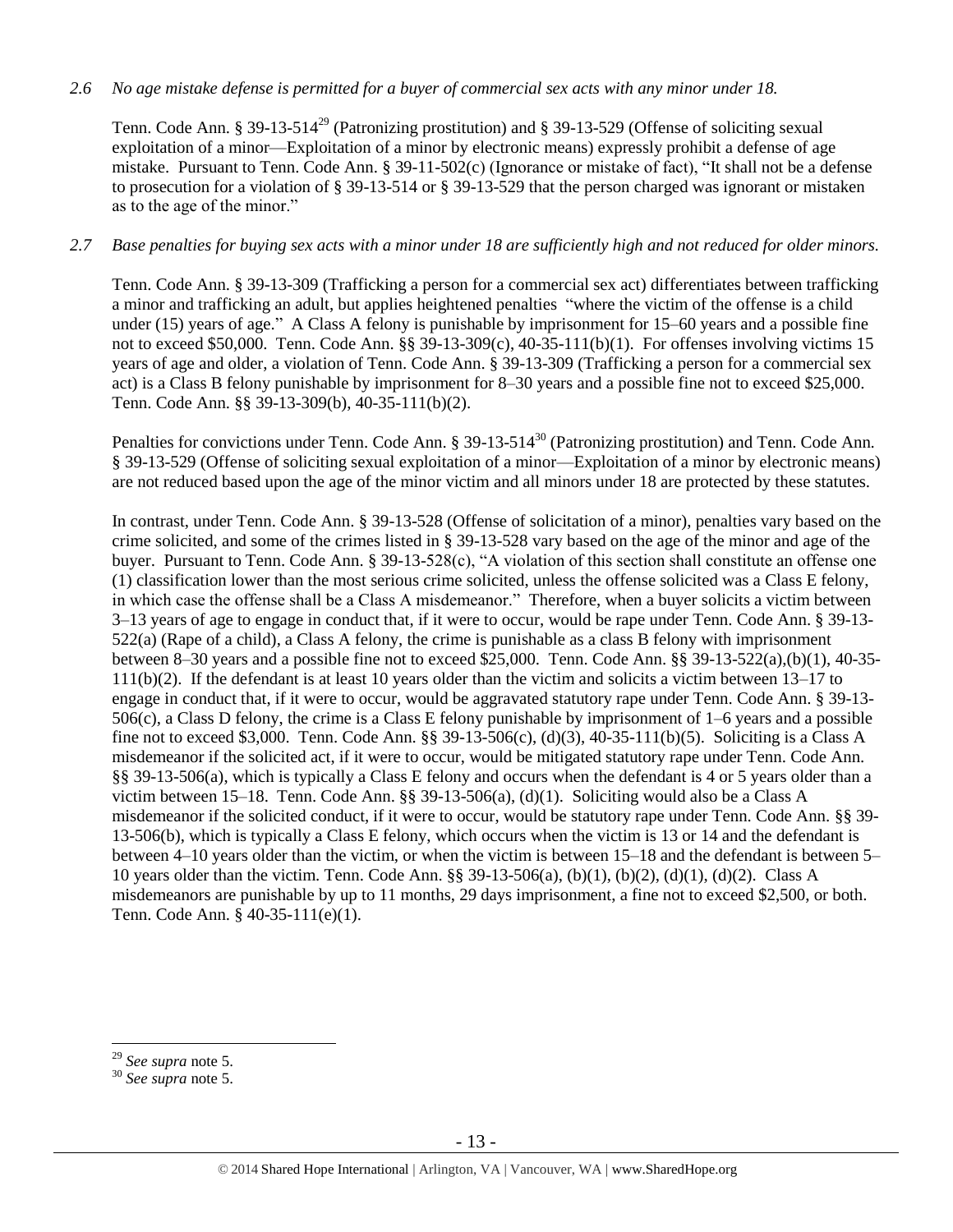## *2.8 Financial penalties for buyers of commercial sex acts with minors are sufficiently high to make it difficult for buyers to hide the crime.*

Buyers of commercial sex with minors face fines, restitution, and asset forfeiture. Buyers convicted under Tenn. Code Ann. § 39-13-309(a) (Trafficking a person for a commercial sex act) face a possible fine not to exceed \$25,000, unless "the victim of the offense is a child under (15) years of age, or where the offense occurs on the grounds or facilities or within 1,000 feet of a public or private school, secondary school, preschool, child care agency, public library, recreational center, or public park," in which case a possible fine not to exceed \$50,000 may be imposed. Tenn. Code Ann. §§ 39-13-309(c), 40-35-111(b)(1). The patronizing prostitution of a minor statute references the human trafficking statute for purposes of prosecutions and penalties, so the same fines and sentencing ranges apply for patronizing prostitution of a minor as they do for a human trafficking offense. Hiring a minor online for sexual activity in violation of Tenn. Code Ann. § 39-13-529(a) (Offense of soliciting sexual exploitation of a minor—Exploitation of a minor by electronic means) is a Class B felony with a possible fine not to exceed \$25,000. Tenn. Code Ann. §§ 39-13-529(e)(1), 40-35-111(b)(2). An conviction under Tenn. Code Ann. § 39-13-528(a) (Offense of solicitation of a minor) can result in a fine ranging between \$2,500 and \$25,000 based on the crime classification determined by the victim's age and the defendant's age. Tenn. Code Ann. § 40-25-111(b).

Buyers are subject to mandatory restitution to be paid to a minor who has been sexually victimized through any of the trafficking, CSEC, or sexual offenses applicable to buyers of commercial sex acts with minors. While Tennessee law allows a court, at its discretion, to order restitution to victims of any crime, Tennessee specifically requires restitution to be paid to the victim as part of the punishment under Tenn. Code Ann. §§ 39-13-309 [Trafficking a person for a commercial sex act], 39-13-514 [Patronizing prostitution], 39-17-1005(a) [Offense of especially sexually aggravated sexual exploitation of a minor], 39-13-528(a) [Offense of solicitation of a minor], and 39-13-529(a) [Offense of soliciting sexual exploitation of a minor – exploitation of a minor by electronic means]. Tenn. Code Ann. §§ 39-11-118(a), (b), 40-35-104(c)(2), 40-35-304. Tenn. Code Ann. § 40- 33-101 (Conveyances subject to forfeiture) provides for discretionary, criminal asset forfeiture. Upon conviction of sexual offenses pursuant to title 39, chapter 13, section 5 [Sexual offenses], which includes patronizing prostitution of adults or minors, a buyer may be ordered to forfeit "[a]ny conveyance, including a vehicle, aircraft or vessel used in the commission of," among other offenses, a sexual "offense under title 39, chapter 13, part 5 [Sexual offenses].<sup>331</sup> Property subject to forfeiture under this section may be seized upon process issued by any circuit or criminal court with jurisdiction over the property. Seizure is permitted without process where it is incident to arrest or search, pursuant to a search warrant. Tenn. Code Ann. § 40-33-102. Disposition of the forfeited property is governed by Tenn. Code Ann. §40-33-110, which provides that the property "shall inure to the benefit of the county in which the goods were seized . . . provided, that the forfeited conveyance or the funds derived from the confiscated goods shall go to the law enforcement agency that seized the conveyance and shall be used exclusively for law enforcement purposes . . . In all other cases, the proceeds shall be transmitted to the state treasurer and deposited in the state treasury."

This discretionary, criminal forfeiture provision is reiterated, with a special focus on minor victims, in Tenn. Code Ann. § 39-13-530(a) (Forfeiture of any conveyance or real or personal property used in a sexual offense committed against minors—Child abuse fund) which provides for the forfeiture of "[a]ny conveyance or real or personal property used in the commission of an offense under this part [Sexual offenses]," which is committed "against a person under eighteen (18) years of age and was committed on or after July 1, 2006." This forfeiture is subject to the provisions of title 40, chapter 33, part 2. However, "the proceeds from all forfeitures made pursuant to this section shall be transmitted to the general fund, where there is established a general fund reserve

 $31$  Tenn. Code Ann. § 40-33-101(b)(1) does contain some exceptions, including that "No conveyance used by any person as a common carrier in the transaction of business as a common carrier is subject to forfeiture . . . unless it appears that the owner or other person in charge of the conveyance is a consenting party or privy to any of the offenses listed in subdivisions  $(a)(2)$ – $(4)$ ."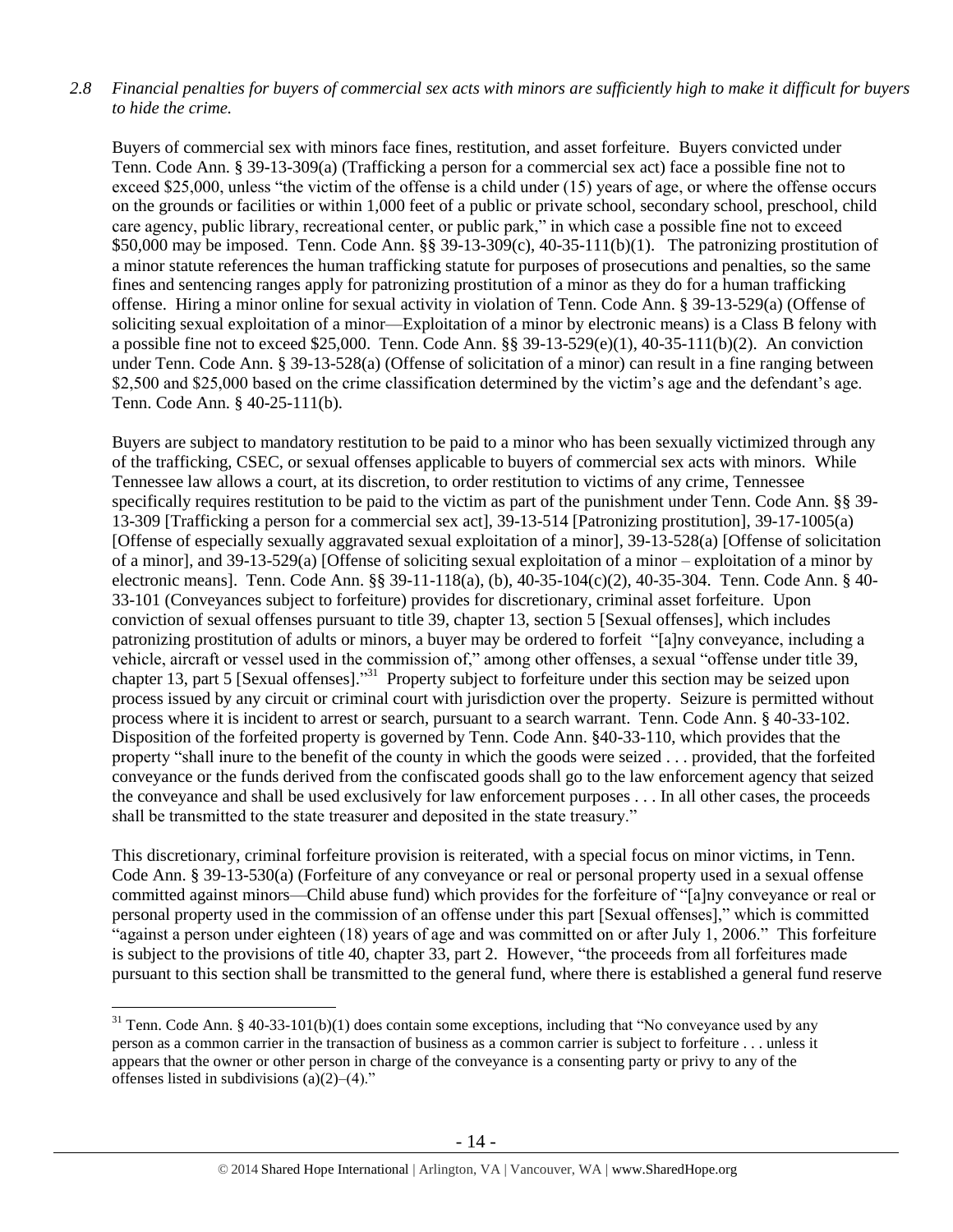to be allocated through the general appropriations act, which shall be known as the child abuse fund." Tenn. Code Ann. §39-13-530(b).

Vehicle forfeiture specifically for sexual exploitation of children crimes is found in Tenn. Code Ann. § 39-17- 1008(a) (Forfeiture of any conveyance or real or personal property used in commission of an offense under this part), which provides that "[a]ny conveyance or real or personal property used in the commission of an offense under this part [Sexual exploitation of children] is subject to forfeiture under the provisions of title 40, chapter 33, part 2 [Forfeiture procedures generally]." This forfeiture is subject to the provision of title 40, chapter 33, part 2. However, "the proceeds from all forfeitures made pursuant to this section shall be transmitted to the general fund, where there is established a general fund reserve to be allocated through the general appropriations act, which shall be known as the child abuse fund." Tenn. Code Ann. §39-17-1008(b).

Additionally, Tenn. Code Ann. § 29-3-101(e) (Definitions—Maintenance and abatement of nuisance— Forfeiture of property—Payment of moneys from forfeiture into general funds) states,

(e) (1) Upon a person's second or subsequent conviction for promoting prostitution or patronizing prostitution, any vehicle in which such offense was committed is subject to seizure and forfeiture in accordance with the procedure established in title 39, chapter 11, part 7 [Disposition of forfeited property]; provided, however, that nothing contained within the provisions of this subsection (e) shall be construed to authorize seizure of such vehicle at any time prior to such conviction. (2) The provisions of subdivision  $(e)(1)$  apply only if the violations making the vehicle subject to seizure and forfeiture occur in Tennessee and at least one (1) of the previous violations occurs on or after July 1, 2002, and the second or subsequent offense after July 1, 2002, occurs within five (5) years of the most recent prior offense occurring after July 1, 2002.

## *2.9 Buying and possessing child pornography carries penalties as high as similar federal offenses.*

Pursuant to Tenn. Code Ann. § 39-17-1004(a)(1) (Offense of aggravated sexual exploitation of a minor), "It is unlawful for a person to knowingly promote, sell, distribute, transport, purchase or exchange material, or possess with the intent to promote, sell, distribute, transport, purchase or exchange material, that includes a minor engaged in: (A) Sexual activity; or (B) Simulated sexual activity that is patently offensive."<sup>32</sup> Under subsection (b)(1), "It is unlawful for a person to knowingly promote, sell, distribute, transport, purchase or exchange material that is obscene, as defined in  $\S 39-17-901$ ,  $33$  or possess material that is obscene, with the intent to promote, sell, distribute, transport, purchase or exchange the material, which includes a minor engaged in: (A) Sexual activity; or (B) Simulated sexual activity that is patently offensive."

<span id="page-14-0"></span>A person violating either subsection commits a Class C felony, and the person can be charged on individual counts for each image. Tenn. Code Ann. §§ 39-17-1004(a)(2), (4), (b)(2), (4). Class C felonies are punishable by imprisonment for 3–15 years and a possible fine not to exceed \$10,000. Tenn. Code Ann. § 40-35-111(b)(3). However, if the number of individual images is greater than 25, the crime is a Class B felony punishable by imprisonment for 8–30 years and a possible fine not to exceed \$25,000. Tenn. Code Ann.  $\S$ § 39-17-1004(a)(4),  $(b)(4)$ , 40-35-111(b)(2).

<sup>32</sup>*See supra* note [9.](#page-3-0)

<sup>&</sup>lt;sup>33</sup> "Obscene" is defined as follows: "(A) The average person applying contemporary community standards would find that the work, taken as a whole, appeals to the prurient interest; (B) The average person applying contemporary community standards would find that the work depicts or describes, in a patently offensive way, sexual conduct; and (C) The work, taken as a whole, lacks serious literary, artistic, political, or scientific value." Tenn. Code Ann. § 39- 17-901(10).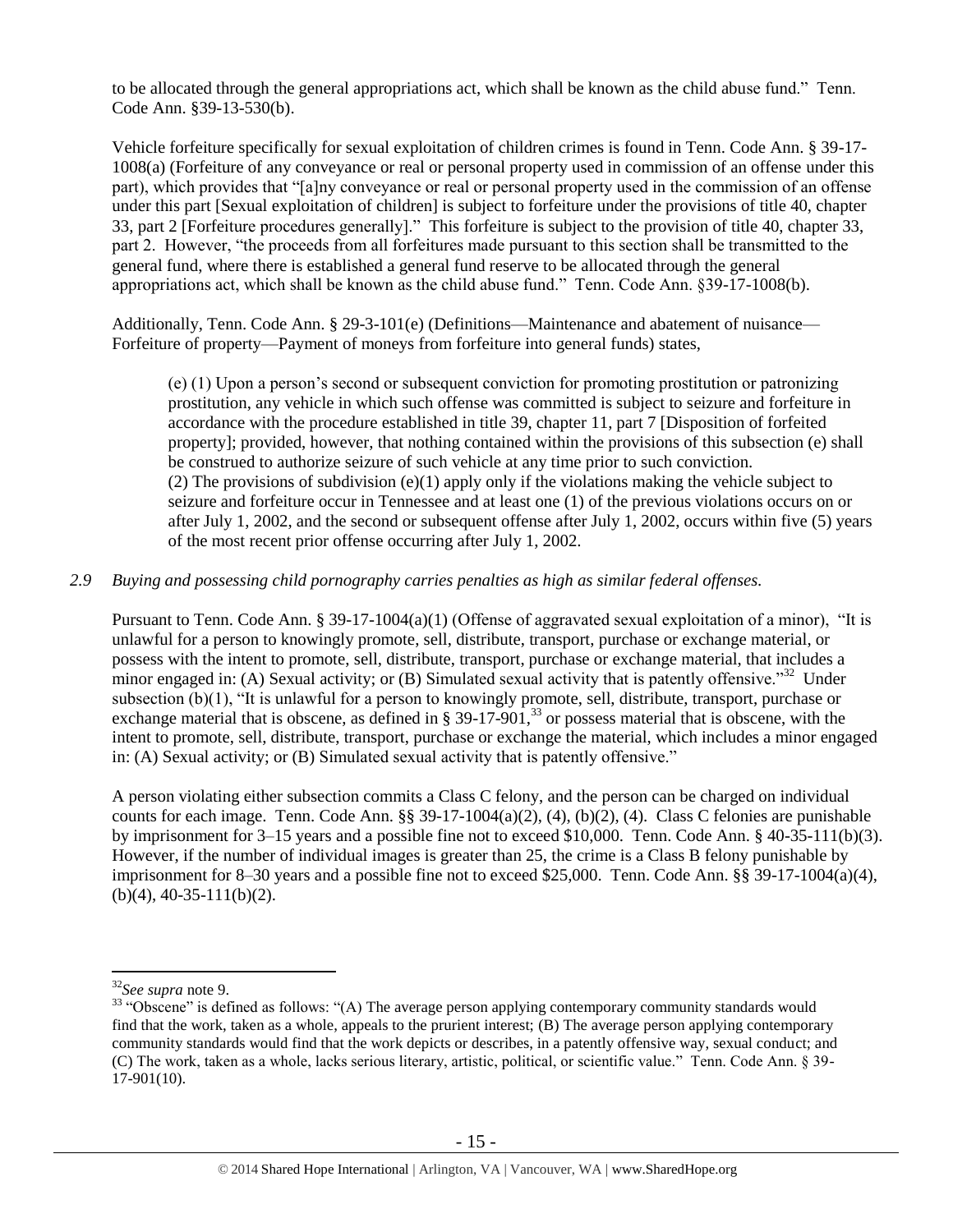Under Tenn. Code Ann. § 39-17-1003(a) (Offense of sexual exploitation of a minor), "[i]t is unlawful for any person to knowingly possess material that includes a minor engaged in: (1) Sexual activity; or (2) Simulated sexual activity that is patently offensive." The crime is a Class D felony punishable by imprisonment for 2–12 years and a possible fine not to exceed \$5,000 for each individual image possessed. Tenn. Code Ann. §§ 39-17- 1003(b), (d), 40-35-111(b)(4). If the number of images and materials exceeds 50, then the crime is a Class C felony punishable by imprisonment for 3–15 year and a possible fine not to exceed \$10,000. Tenn. Code Ann. §§ 39-17-1003(d), 40-35-111(b)(3). If the number of images and materials exceeds 100, then the crime is a Class B felony punishable by imprisonment for 8–30 years and a possible fine not to exceed \$25,000. Tenn. Code Ann. §§ 39-17-1003(d), 40-35-111(b)(2).

In comparison, a federal conviction for possession of child pornography<sup>34</sup> is generally punishable by imprisonment for 5–20 years and a fine not to exceed  $$250,000$ .<sup>35</sup> Subsequent convictions, however, are punishable by imprisonment up to 40 years and a fine not to exceed  $$250,000$ .<sup>36</sup>

#### *2.10 Convicted buyers of commercial sex acts with minors and child pornography are required to register as sex offenders*.

<span id="page-15-0"></span>Persons in Tennessee convicted of a violent sexual offense or a sexual offense are required to register as sex offenders. Tenn. Code Ann. § 40-39-212(a). A "violent sexual offense" includes "[a]ggravated sexual exploitation of a minor, under § 39-17-1004," "[s]olicitation of a minor, under § 39-13-528 [Offense of solicitation of a minor] when the offense is classified as a Class B or Class C felony," and Tenn. Code Ann. §39-13-309 (Trafficking a person for a commercial sex act). Tenn. Code Ann. §§ 40-39-202 (30) (F), (K),  $(Y)$ .<sup>37</sup> "Sexual offense" includes "[s]exual exploitation of a minor, under § 39-17-1003," "[s]olicitation of a minor under § 39-13-528 when the offense is classified as a Class D felony, Class E felony or a misdemeanor," "[s]tatutory rape under § 39-13-506(b),  $(d)(2)(B)^{38}$ , or aggravated statutory rape under § 39-13-506(c), patronizing prostitution of a minor under § 39-13-514, and "[s]oliciting sexual exploitation of a minor— Exploitation of a minor by electronic means, under § 39-13-529." Tenn. Code Ann. § 40-39-202(20)(A)(iv),  $(viii)$ ,  $(xvii)$ ,  $(xix)$ .

 $34$  18 U.S.C. §§ 2252(a)(2), (a)(4) (Certain activities relating to material involving the sexual exploitation of minors),  $2252A(a)(2)$ –(3) (Certain activities relating to material constituting or containing child pornography), 1466A(a), (b) (Obscene visual representations of the sexual abuse of children).

 $35$  18 U.S.C. §§ 2252(b) (stating that a conviction under subsection (a)(2) is punishable by imprisonment for 5–20 years and a fine, while a conviction under subsection (a)(4) is punishable by imprisonment up to 10 years, a fine, or both),  $2252A(b)(1)$  (a conviction is punishable by imprisonment for 5–20 years and a fine),  $1466A(a)$ , (b) (stating that a conviction under subsection (a) is "subject to the penalties provided in section  $2252A(b)(1)$ ," imprisonment for 5–20 years and a fine, while a conviction under subsection (b) is "subject to the penalties provided in section 2252A(b)(2)," imprisonment up to 10 years, a fine, or both); *see also* 18 U.S.C. §§ 3559(a)(1) (classifying all of the above listed offenses as felonies), 3571(b)(3) (providing a fine up to \$250,000 for any felony conviction).

 $36$  18 U.S.C. §§ 2252(b) (stating if a person has a prior conviction under subsection (a)(2), or a list of other statutes, a conviction is punishable by a fine and imprisonment for 15–40 years, but if a person has a prior conviction under subsection (a)(4), or a list of other statutes, a conviction is punishable by a fine and imprisonment for  $10-20$  years),  $2252A(b)(1)$  (stating if a person has a prior conviction under subsection (a)(2), (a)(3), or a list of other statutes, a conviction is punishable by a fine and imprisonment for  $15-40$  years),  $1466A(a)$ , (b) (stating that the penalty scheme for section 2252A(b) applies); *see also* 18 U.S.C. §§ 3559(a)(1) (classifying all of the above listed offenses as felonies), 3571(b)(3) (providing a fine up to \$250,000 for any felony conviction).

 $37$  The text of Tenn. Code Ann. § 40-39-202 included here and elsewhere in this report includes amendments made by the passage of Senate Bill 1815 during the Tennessee 109th General Assembly. 2014 Tenn. Public Acts 722 (effective July 1, 2014).

 $38$  "In addition to the punishment provided for a person who commits statutory rape for the first time, the trial judge may order, after taking into account the facts and circumstances surrounding the offense, including the offense for which the person was originally charged and whether the conviction was the result of a plea bargain agreement, that the person be required to register as a sexual offender pursuant to title 40, chapter 39, part 2."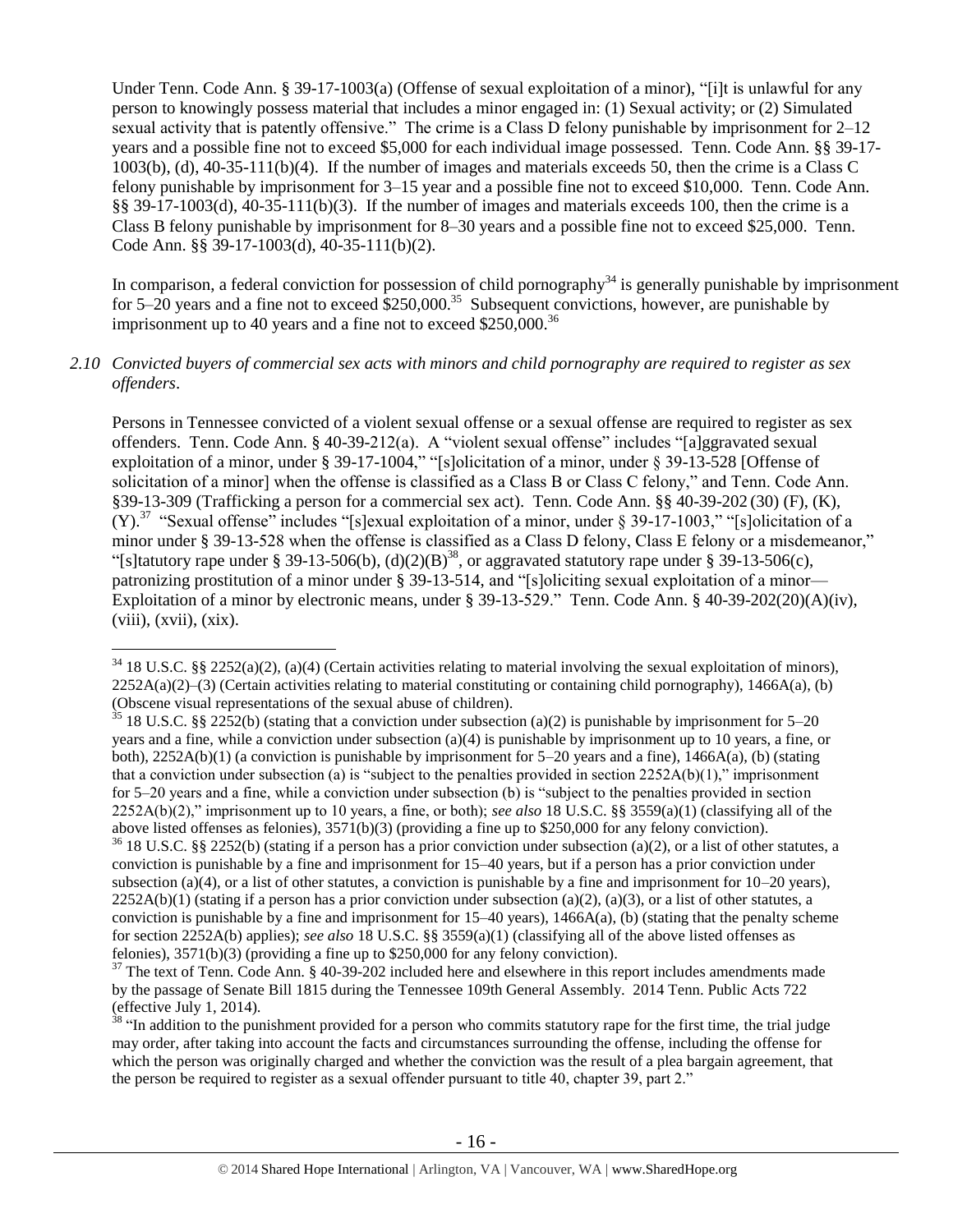## *Legal Components:*

- *3.1 Penalties for trafficking a child for sexual exploitation are as high as federal penalties.*
- *3.2 Creating and distributing child pornography carries penalties as high as similar federal offenses.*
- *3.3 Using the Internet to lure, entice, recruit, or sell commercial sex acts with a minor is a separate crime or results in an enhanced penalty for traffickers.*
- *3.4 Financial penalties for traffickers, including asset forfeiture, are sufficiently high.*
- *3.5 Convicted traffickers are required to register as sex offenders.*
- *3.6 Laws relating to termination of parental rights for certain offenses include sex trafficking or commercial sexual exploitation of children (CSEC) offenses in order to remove the children of traffickers from their control and potential exploitation.*

*\_\_\_\_\_\_\_\_\_\_\_\_\_\_\_\_\_\_\_\_\_\_\_\_\_\_\_\_\_\_\_\_\_\_\_\_\_\_\_\_\_\_\_\_\_\_\_\_\_\_\_\_\_\_\_\_\_\_\_\_\_\_\_\_\_\_\_\_\_\_\_\_\_\_\_\_\_\_\_\_\_\_\_\_\_\_\_\_\_\_\_\_\_\_*

## *Legal Analysis:*

 $\overline{a}$ 

*3.1 Penalties for trafficking a child for sexual exploitation are as high as federal penalties.<sup>39</sup>*

Tenn. Code Ann. § 39-13-309 (Trafficking a person for a commercial sex act) is:

(c) a Class B felony, except where the victim of the offense is a child under fifteen (15) years of age, or where the offense occurs on the grounds or facilities or within one thousand feet  $(1,000)$  of a public or private school, secondary school, preschool, child care agency, public library, recreational center, or public park, a violation of subsection (a) is a Class A felony.

A Class A felony is punishable by imprisonment for 15–60 years and a possible fine not to exceed \$50,000 and a class B felony is punishable by imprisonment for 8–30 years and a possible fine not to exceed \$25,000.<sup>40</sup> Tenn. Code Ann. §§ 39-13-309(c), 40-35-111(b)(1), (2).

[A] person who is a member of a criminal gang, as defined in subdivision (a)(1), who meets two (2) or more of the following criteria:

- (A) Admits to criminal gang involvement;
- (B) Is identified as a criminal gang member by a parent or guardian;
- (C) Is identified as a criminal gang member by a documented reliable informant;
- (D) Resides in or frequents a particular criminal gang's area, adopts their style or dress, their use of hand signs or their tattoos and associates with known criminal gang members;

<sup>39</sup>*See* discussion of relevant provisions *supra* Sections 1.1, 1.2.

<sup>&</sup>lt;sup>40</sup> Traffickers who are members of criminal gangs could receive enhanced penalties pursuant to Tenn. Code Ann. § 40-35-121(b) (Criminal gang offenses—Enhanced punishment—Procedure): "A criminal gang offense committed by a defendant who was a criminal gang member at the time of the offense shall be punished one (1) classification higher than the classification established by the specific statute creating the offense committed." Furthermore, pursuant to subsection (e), "A criminal gang offense committed by a defendant who was a criminal gang member at the time of the offense shall be punished two (2) classifications higher than the classification established by the specific statute creating the offense committed if the criminal gang member was also a leader or organizer of the criminal gang at the time the offense was committed." Tenn. Code Ann. § 40-35-121(e). A "criminal gang offense" is defined as "any violation of Tennessee law: (A) During the perpetration of which the defendant knowingly causes, or threatens to cause, death or bodily injury to another person or persons and specifically includes rape of a child, aggravated rape and rape; or (B) That results, or was intended to result, in the defendant's receiving income, benefit, property, money or anything of value from the commission of any aggravated burglary, or from the illegal sale, delivery or manufacture of a controlled substance or firearm." Tenn. Code Ann. § 40-35-121(a)(3). A "criminal gang member" is defined in Tenn. Code Ann.  $\S$  40-35-121(a)(2) as the following: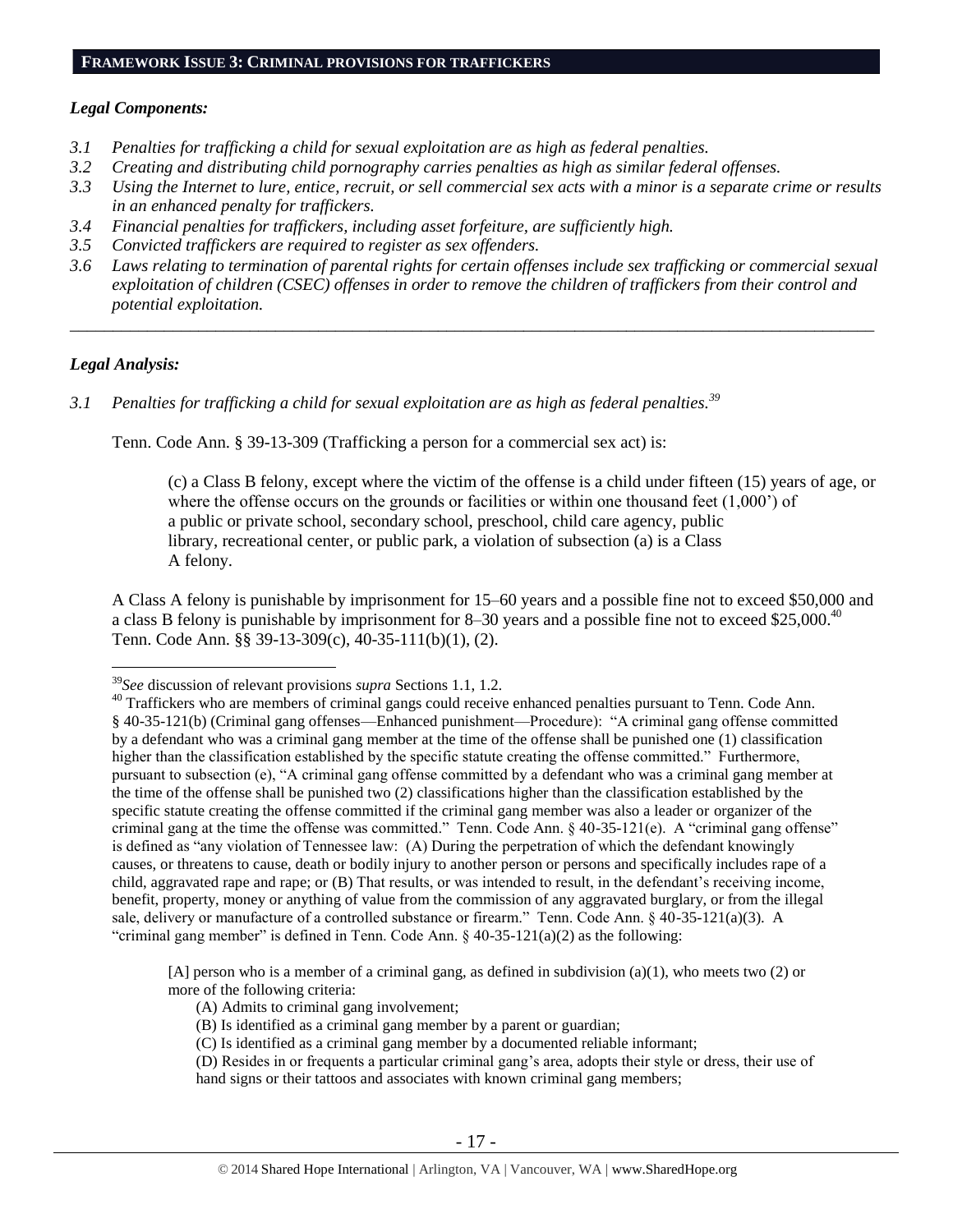When a violation of Tenn. Code Ann.  $\S 39-13-515<sup>41</sup>$  (Promoting prostitution) involves a minor victim, Tenn. Code Ann. § 39-13-515 provides that traffickers face the penalties provided under Tenn. Code Ann. § 39-13- 309 (Trafficking a person for a commercial sex act).

Tenn. Code Ann. § 39-13-529(a) (Offense of soliciting sexual exploitation of a minor—Exploitation of a minor by electronic means) prohibits a person "eighteen (18) years or older, by means of oral, written or electronic communication, electronic mail or Internet service, including webcam communications, directly or through another, to intentionally command, hire, persuade, induce or cause a minor to engage in sexual activity or simulated sexual activity that is patently offensive,  $42 \ldots$  where such sexual activity or simulated sexual activity is observed by that person or by another." This crime is a Class B felony punishable by imprisonment for 8–30 years and a possible fine not to exceed \$25,000. Tenn. Code Ann. §§ 39-13-529(e)(1), 40-35-111(b)(2). Lastly, pursuant to Tenn. Code Ann. § 39-13-528(c) (Offense of solicitation of a minor), "A violation of this section shall constitute an offense one (1) classification lower than the most serious crime solicited, unless the offense solicited was a Class E felony, in which case the offense shall be a Class A misdemeanor."

<span id="page-17-0"></span>In addition to the above offenses, a trafficker could be found guilty of money laundering pursuant to Tenn. Code Ann. § 39-14-903. Tenn. Code Ann. § 39-14-903(b)(1) states, "It is an offense to knowingly use proceeds<sup>43</sup> derived directly or indirectly from a specified unlawful activity<sup>44</sup> with the intent to promote, in whole or in part, the carrying on of a specified unlawful activity." A violation of the money laundering statute constitutes a Class B felony punishable by imprisonment for 8–30 years and a possible fine not to exceed \$25,000. Tenn. Code Ann. §§ 39-14-903(a)(2), (b)(2), 40-35-111(b)(2).

> <span id="page-17-1"></span>(E) Is identified as a criminal gang member by an informant of previously untested reliability and the identification is corroborated by independent information;

(F) Has been arrested more than once in the company of identified criminal gang members for offenses that are consistent with usual criminal gang activity; or

(G) Is identified as a criminal gang member by physical evidence such as photographs or other documentation.

"Criminal gang" is defined as "a formal or informal ongoing organization, association or group consisting of three (3) or more persons that has: (A) As one (1) of its activities the commission of criminal acts; and (B) Two (2) or more members who, individually or collectively, engage in or have engaged in a pattern of criminal gang activity." <sup>41</sup> *See supra* note [6.](#page-2-0)

<sup>42</sup>*See supra* note [9.](#page-3-0)

 $\overline{a}$ 

<sup>43</sup> "Proceeds' includes gross profits from the commission of any specified unlawful activity, including property, real, personal or intangible of any kind, acquired or derived, directly or indirectly, from, produced through, realized through or caused by an act or omission." Tenn. Code Ann. § 39-14-902(4).

<sup>44</sup> "Knowingly uses or attempts to use proceeds derived directly or indirectly from a specified unlawful activity' means that any person or party to the transaction or act knew that the property or proceeds involved in the transaction or act represented or constituted, either in whole or in part, proceeds from some form, though not necessarily which form, of any criminal offense under the laws of this state, or any other jurisdiction. A person, corporation or financial institution receiving funds or property in the ordinary course of business shall not have 'knowledge' that the funds or property so received represented proceeds of any specified unlawful activity solely because of: (A) The identity or reputation of the transferor of the funds or property; or (B) The identity or reputation of an associate of the transferor." Tenn. Code Ann. § 39-14-902(3). Additionally, "'Specified unlawful activity' means any act, including any preparatory or completed offense, committed for financial gain that is punishable as a felony under the laws of this state, or if the act occurred outside this state, would be punishable by confinement for more than one (1) year under the laws of the state in which it occurred." Tenn. Code Ann. § 39-14-902(6)(A). It "does not mean an act, including any preparatory or completed offense, committed for financial gain that is punishable under chapter 17, part 5 of this title, or similar provisions of law in another state." Tenn. Code Ann. § 39-14-902(6)(B).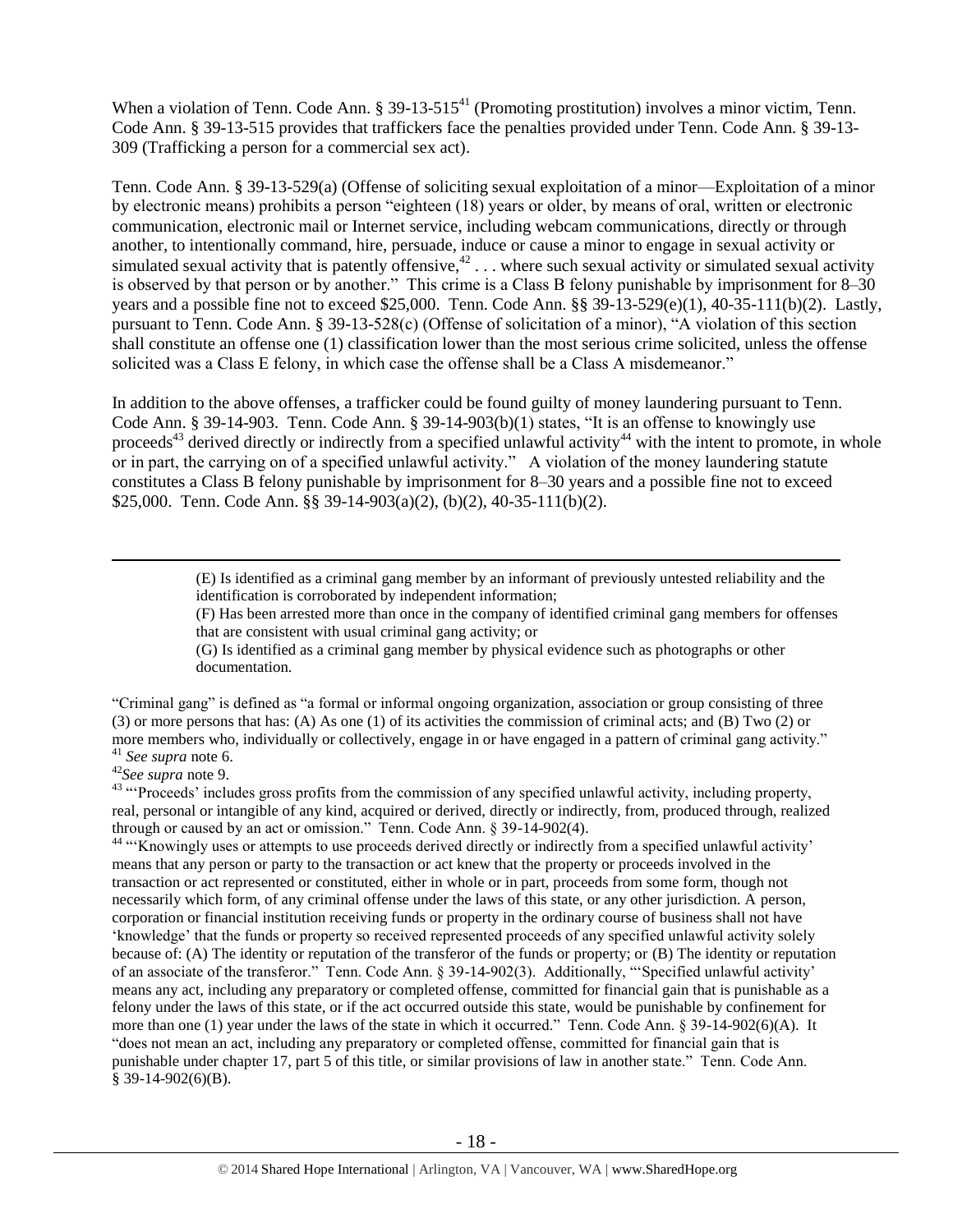In comparison, if the victim is under the age of 14, a conviction under the Trafficking Victims Protection Act  $(TVPA)<sup>45</sup>$  for child sex trafficking is punishable by 15 years to life imprisonment and a fine not to exceed \$250,000. 18 U.S.C. §§ 1591(b)(1), 3559(a)(1), 3571(b)(3). If the victim is between the ages of 14–17, a conviction is punishable by 10 years to life imprisonment and a fine not to exceed \$250,000. 18 U.S.C. §§ 1591(b)(2), 3559(a)(1), 3571(b)(3). A conviction is punishable by mandatory life imprisonment, however, if the trafficker has a prior conviction for a federal sex offense<sup>46</sup> against a minor.

## *3.2 Creating and distributing child pornography carries penalties as high as similar federal offenses*.

Pursuant to Tenn. Code Ann. § 39-17-1004(a)(1) (Offense of aggravated sexual exploitation of a minor), "It is unlawful for a person to knowingly promote, sell, distribute, transport, purchase or exchange material, or possess with the intent to promote, sell, distribute, transport, purchase or exchange material, that includes a minor engaged in: (A) Sexual activity; or (B) Simulated sexual activity that is patently offensive.<sup> $347$ </sup> Under subsection (b)(1), "It is unlawful for a person to knowingly promote, sell, distribute, transport, purchase or exchange material that is obscene, as defined in  $\S 39-17-901$ ,<sup>48</sup> or possess material that is obscene, with the intent to promote, sell, distribute, transport, purchase or exchange the material, which includes a minor engaged in: (A) Sexual activity; or (B) Simulated sexual activity that is patently offensive."

A violation of Tenn. Code Ann. § 39-17-1004(a), (b) (Offense of aggravated sexual exploitation of a minor), is generally a Class C felony, and the individual can be charged on individual counts for each image. Tenn. Code Ann. § 39-17-1004(a)(2), (4), (b)(2), (4). Class C felonies are punishable by imprisonment for 3–15 year and a possible fine not to exceed \$10,000. Tenn. Code Ann. §40-35-111(b)(3). However, if the number of individual images is greater than 25, the crime is a Class B felony punishable by imprisonment for 8–30 years and a possible fine not to exceed \$25,000. Tenn. Code Ann. §§ 1004(a)(4), (b)(4), 40-35-111(b)(2).

Under Tenn. Code Ann. § 39-17-1005(a) (Offense of especially aggravated sexual exploitation of a minor), "It is unlawful for a person to knowingly promote, employ, use, assist, transport or permit a minor to participate in the performance of, or in the production of, acts or material that includes the minor engaging in: (1) Sexual activity; or (2) Simulated sexual activity that is patently offensive." A violation of Tenn. Code Ann. § 39-17-1005(a) is a Class B felony punishable by imprisonment for 8–30 years and a possible fine not to exceed \$25,000. Tenn. Code Ann. §§ 40-35-111(b)(2), 39-17-1005(d). A person may be separately charged "for each individual performance, image, picture, drawing, photograph, motion picture film, videocassette tape, or other pictorial representation." Tenn. Code Ann. § 39-17- 1005(b).

In comparison, if the victim is under the age of 14, a conviction under the TVPA for child sex trafficking is punishable by 15 years to life imprisonment and a fine not to exceed \$250,000. 18 U.S.C. §§ 1591(b)(1),  $3559(a)(1)$ ,  $3571(b)(3)$ . If the victim is between the ages of  $14-17$ , a conviction is punishable by 10 years to life imprisonment and a fine not to exceed \$250,000. 18 U.S.C. §§ 1591(b)(2), 3559(a)(1), 3571(b)(3). A conviction is punishable by mandatory life imprisonment, however, if the trafficker has a prior conviction for a federal sex offense<sup>49</sup> against a minor. Additionally, a federal conviction for distribution of child pornography<sup>50</sup>

<sup>&</sup>lt;sup>45</sup>Trafficking Victims Protection Act (TVPA) of 2000, Pub. L. No. 106-386, 114 Stat. 1464, 1466 (codified in scattered sections of 18 and 22 U.S.C.).

<sup>46</sup>*See supra* note [25.](#page-10-0)

<sup>47</sup>*See supra* not[e9.](#page-3-0)

<sup>48</sup>*See supra* note [33.](#page-14-0)

<sup>49</sup>*See supra* note [26](#page-10-1) for the definition of "federal sex offense."

<sup>&</sup>lt;sup>50</sup> 18 U.S.C. §§ 2252(a)(1), (a)(2), (a)(3) (Certain activities relating to material involving the sexual exploitation of minors),  $2252A(a)(2)$ ,  $(a)(3)$  (Certain activities relating to material constituting or containing child pornography), 1466A(a) (Obscene visual representations of the sexual abuse of children).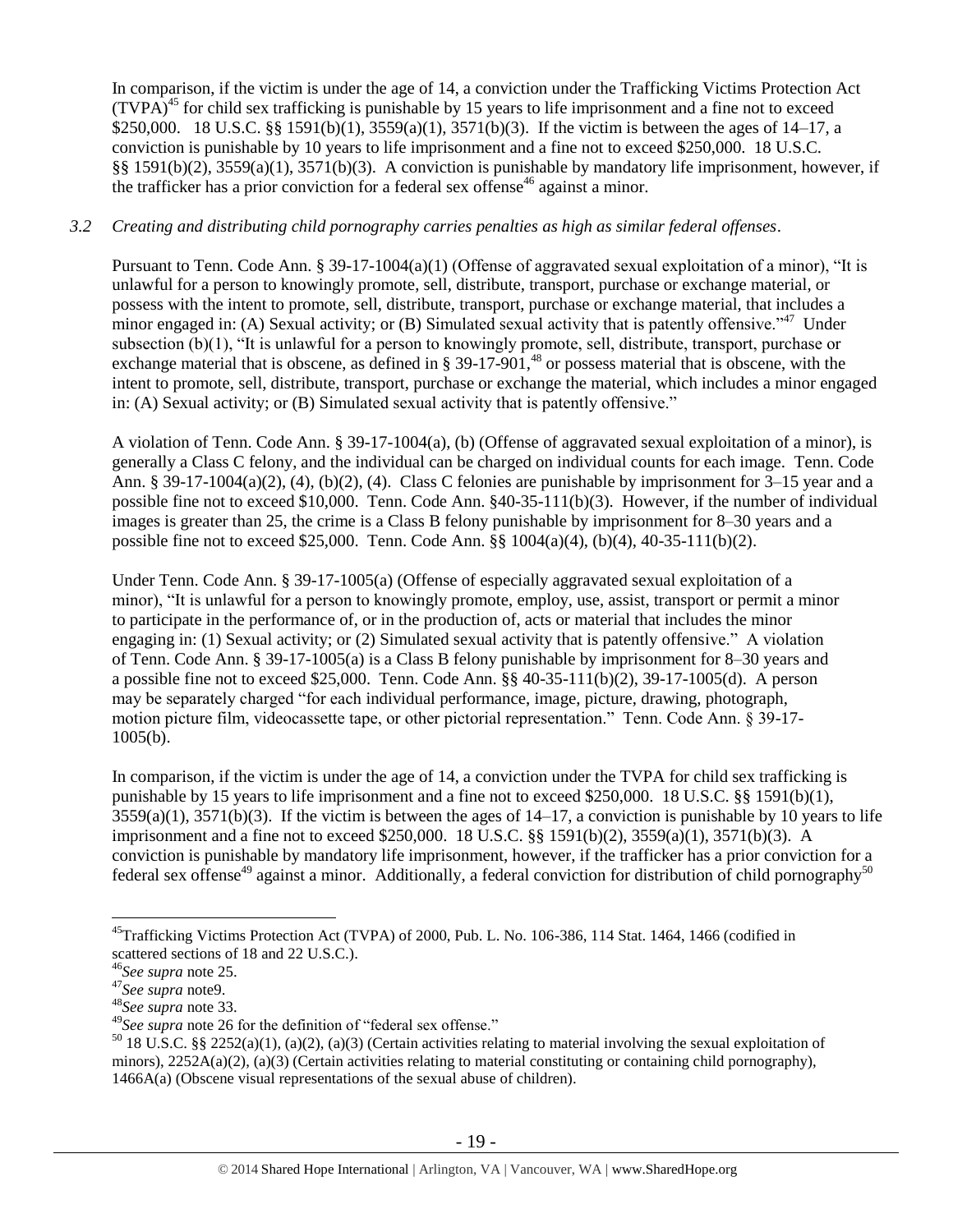is generally punishable by imprisonment for  $5-20$  years and a fine not to exceed \$250,000.<sup>51</sup> Subsequent convictions, however, are punishable by imprisonment up to 40 years and a fine not to exceed \$250,000.<sup>52</sup>

*3.3 Using the Internet to lure, entice, recruit, or sell commercial sex acts with a minor is a separate crime or results in an enhanced penalty for traffickers.*

Tenn. Code Ann. § 39-13-528 (Solicitation of person under 18 years of age) criminalizes using the Internet to "to intentionally command, request, hire, persuade, invite or attempt to induce" a minor to engage in sexual activity. Tenn. Code Ann. § 39-13-528(a) (Offense of solicitation of a minor) states,

(a) It is an offense for a person eighteen (18) years of age or older, by means of oral, written or electronic communication, electronic mail or Internet services, directly or through another, to intentionally command, request, hire, persuade, invite or attempt to induce a person whom the person making the solicitation knows, or should know, is less than eighteen (18) years of age, or solicits a law enforcement officer posing as a minor, and whom the person making the solicitation reasonably believes to be less than eighteen (18) years of age, to engage in conduct that, if completed, would constitute a violation by the soliciting adult of one (1) or more of the following offenses:

- (1) Rape of a child, pursuant to [§ 39-13-522;](https://a.next.westlaw.com/Link/Document/FullText?findType=L&pubNum=1000039&cite=TNSTS39-13-522&originatingDoc=N61AFE9D1CCE411DB8F04FB3E68C8F4C5&refType=LQ&originationContext=document&transitionType=DocumentItem&contextData=(sc.UserEnteredCitation))
- (2) Aggravated rape, pursuant to [§ 39-13-502;](https://a.next.westlaw.com/Link/Document/FullText?findType=L&pubNum=1000039&cite=TNSTS39-13-502&originatingDoc=N61AFE9D1CCE411DB8F04FB3E68C8F4C5&refType=LQ&originationContext=document&transitionType=DocumentItem&contextData=(sc.UserEnteredCitation))
- (3) Rape, pursuant to [§ 39-13-503;](https://a.next.westlaw.com/Link/Document/FullText?findType=L&pubNum=1000039&cite=TNSTS39-13-503&originatingDoc=N61AFE9D1CCE411DB8F04FB3E68C8F4C5&refType=LQ&originationContext=document&transitionType=DocumentItem&contextData=(sc.UserEnteredCitation))

 $\overline{a}$ 

- (4) Aggravated sexual battery, pursuant to [§ 39-13-504;](https://a.next.westlaw.com/Link/Document/FullText?findType=L&pubNum=1000039&cite=TNSTS39-13-504&originatingDoc=N61AFE9D1CCE411DB8F04FB3E68C8F4C5&refType=LQ&originationContext=document&transitionType=DocumentItem&contextData=(sc.UserEnteredCitation))
- (5) Sexual battery by an authority figure, pursuant t[o § 39-13-527;](https://a.next.westlaw.com/Link/Document/FullText?findType=L&pubNum=1000039&cite=TNSTS39-13-527&originatingDoc=N61AFE9D1CCE411DB8F04FB3E68C8F4C5&refType=LQ&originationContext=document&transitionType=DocumentItem&contextData=(sc.UserEnteredCitation))
- (6) Sexual battery, pursuant to [§ 39-13-505;](https://a.next.westlaw.com/Link/Document/FullText?findType=L&pubNum=1000039&cite=TNSTS39-13-505&originatingDoc=N61AFE9D1CCE411DB8F04FB3E68C8F4C5&refType=LQ&originationContext=document&transitionType=DocumentItem&contextData=(sc.UserEnteredCitation))
- (7) Statutory rape, pursuant to [§ 39-13-506;](https://a.next.westlaw.com/Link/Document/FullText?findType=L&pubNum=1000039&cite=TNSTS39-13-506&originatingDoc=N61AFE9D1CCE411DB8F04FB3E68C8F4C5&refType=LQ&originationContext=document&transitionType=DocumentItem&contextData=(sc.UserEnteredCitation))
- (8) Especially aggravated sexual exploitation of a minor, pursuant to [§ 39-17-1005;](https://a.next.westlaw.com/Link/Document/FullText?findType=L&pubNum=1000039&cite=TNSTS39-17-1005&originatingDoc=N61AFE9D1CCE411DB8F04FB3E68C8F4C5&refType=LQ&originationContext=document&transitionType=DocumentItem&contextData=(sc.UserEnteredCitation)) or
- (9) Sexual activity involving a minor, pursuant to [§ 39-13-529.](https://a.next.westlaw.com/Link/Document/FullText?findType=L&pubNum=1000039&cite=TNSTS39-13-529&originatingDoc=N61AFE9D1CCE411DB8F04FB3E68C8F4C5&refType=LQ&originationContext=document&transitionType=DocumentItem&contextData=(sc.UserEnteredCitation))
- (10) Trafficking for commercial sex acts, pursuant to § 39–13–309;
- (11) Patronizing prostitution, pursuant to § 39–13–514;
- (12) Promoting prostitution, pursuant to § 39–13–515;
- (13) Aggravated sexual exploitation of a minor, pursuant to § 39–17–1004.

Pursuant to subsection (c), "A violation of this section shall constitute an offense one (1) classification lower than the most serious crime solicited, unless the offense solicited was a Class E felony, in which case the offense shall be a Class A misdemeanor." Tenn. Code Ann. § 39-13-528(c).

In addition, Tenn. Code Ann. § 39-13-529(a) (Offense of soliciting sexual exploitation of a minor—Exploitation of a minor by electronic means) includes soliciting by electronic means, including "electronic communication, electronic mail or Internet service, including webcam communications . . . ." Although the crime is not

<sup>&</sup>lt;sup>51</sup> 18 U.S.C. §§ 2252(b) (stating that a conviction under subsection (a)(1), (a)(2), or (a)(3) is punishable by imprisonment for 5–20 years and a fine), 2252A(b)(1) (a conviction is punishable by imprisonment for 5–20 years and a fine),  $1466A(a)$ , (b) (stating that a conviction under subsection (a) is "subject to the penalties provided in section 2252A(b)(1)," imprisonment for 5–20 years and a fine, while a conviction under subsection (b) is "subject to the penalties provided in section 2252A(b)(2)," imprisonment up to 10 years, a fine, or both); *see also* 18 U.S.C. §§ 3559(a)(1) (classifying all of the above listed offenses as felonies),  $3571(b)(3)$  (providing a fine up to \$250,000 for any felony conviction).

 $52$  18 U.S.C. §§ 2252(b) (stating if a person has a prior conviction under subsection (a)(1), (a)(2), or (a)(3) or a list of other statutes, a conviction is punishable by a fine and imprisonment for 15–40 years), 2252A(b)(1) (stating if a person has a prior conviction under subsection (a)(2), (a)(3), or a list of other statutes, a conviction is punishable by a fine and imprisonment for  $15-40$  years),  $1466A(a)$ , (b) (stating that the penalty scheme for section  $2252A(b)$ applies); *see also* 18 U.S.C. §§ 3559(a)(1) (classifying all of the above listed offenses as felonies), 3571(b)(3) (providing a fine up to \$250,000 for any felony conviction).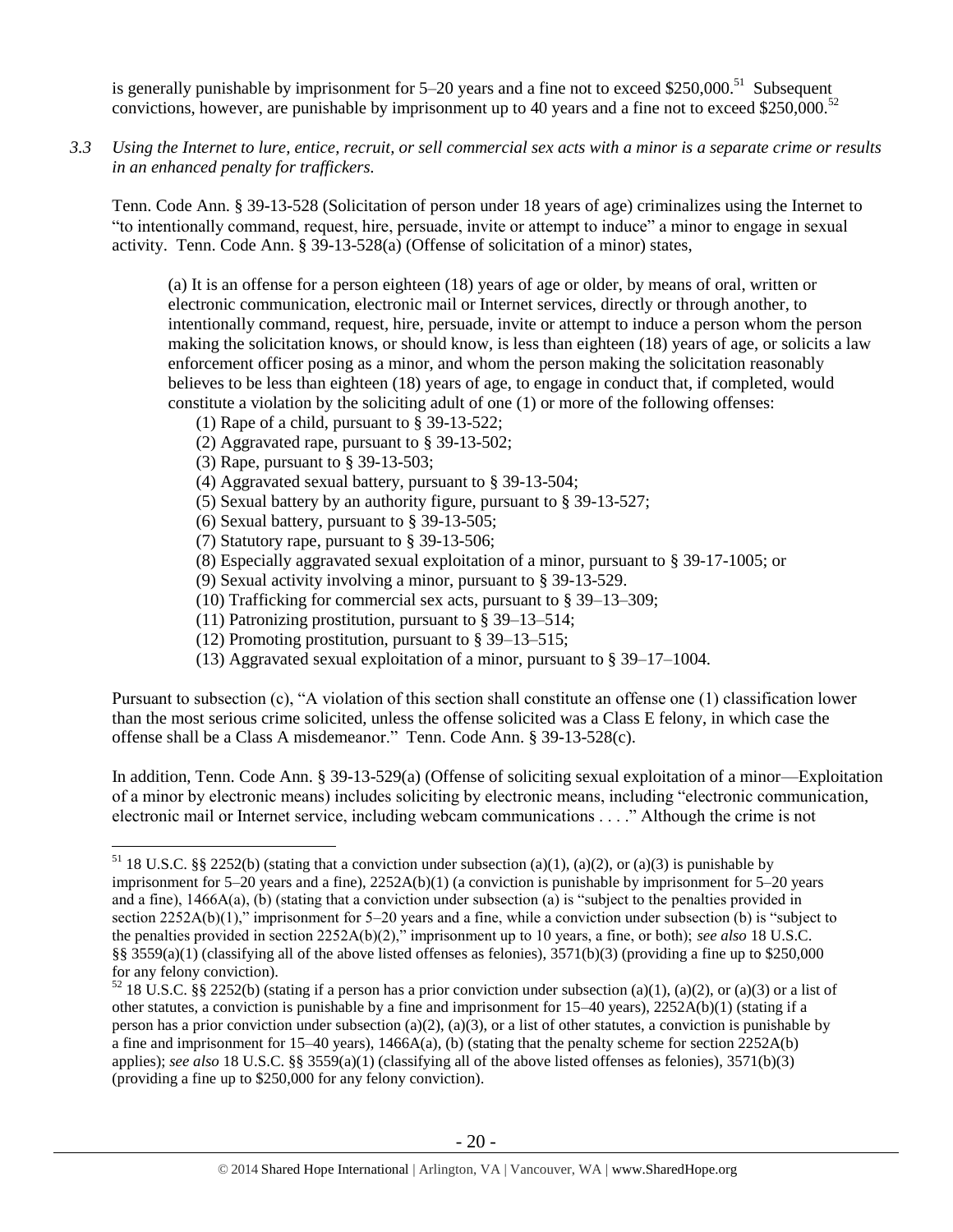applicable solely to commercial sexual exploitation, the inclusion of the term "hire" brings commercial sexual activity within its range. This crime is a Class B felony punishable by imprisonment for 8–30 years and a possible fine not to exceed \$25,000. Tenn. Code Ann. §§ 39-13-529(e)(1), 40-35-111(b)(2).

## *3.4 Financial penalties for traffickers, including asset forfeiture, are sufficiently high*.

Traffickers are subject to various criminal fines. Tenn. Code Ann. § 39-13-309 (Trafficking a person for a commercial sex act) is a Class B felony subject to a possible fine not to exceed \$25,000. Tenn. Code Ann. §§ 40-35-111(b)(2), 39-13-309(b). However, a violation of Tenn. Code Ann § 39-13-309 (Trafficking a person for a commercial sex act) is a Class A felony "where the victim of the offense is a child under (15) years of age, or where the offense occurs on the grounds or facilities or within 1,000 feet of a public or private school, secondary school, preschool, child care agency, public library, recreational center, or public park." A Class A felony is punishable a possible fine not to exceed \$50,000. Tenn. Code Ann. §§ 39-13-309(c), 40-35-111(b)(1).

A trafficker faces these same penalties for promoting prostitution of a minor. Tenn. Code Ann. § 39-13-  $515(c)^{53}$  (Promoting prostitution), states, "Promoting prostitution of a minor is punishable as trafficking for a commercial sex act under § 39-13-309."

Hiring a minor online for sexual activity in violation of Tenn. Code Ann. § 39-13-529 (Offense of soliciting sexual exploitation of a minor—Exploitation of a minor by electronic means) is a Class B felony with a possible fine not to exceed \$25,000. Tenn. Code Ann. §§ 39-13-529(e)(1), 40-35-111(b)(2). An offense under Tenn. Code Ann. § 39-13-528(a) (Offense of solicitation of a minor) can result in a fine ranging between \$2,500 and \$25,000 based on the crime classification determined by the age of the victim and the defendant. Tenn. Code Ann. § 40-35-111(b)(2). A money laundering violation under Tenn. Code Ann. § 39-14-903(b)(1) is a Class B felony subject to a possible fine not to exceed \$25,000. Tenn. Code Ann. §§ 39-14-903(b)(2), 40-35-111(b)(2).

Traffickers are subject to mandatory restitution. Pursuant to Tenn. Code Ann. § 39-11-118(b), a trafficker shall be sentenced to pay restitution to a minor if the trafficker was convicted under Tenn. Code Ann. §§ 39–13–309 (Trafficking a person for a commercial sex act), . . . 39–17–1005(a) (Especially aggravated sexual exploitation), 39–13–528(a) (Solicitation of person under 18 years of age), or 39–13–529(a) (Solicitation of minor to observe sexual conduct). Tenn. Code Ann. §§ 39-11-118, 40-35-104(c)(2), 40-35-304.

Pursuant to Tenn. Code Ann. § 39-11-703(c) (Criminal proceeds subject to forfeiture), a trafficker will be subject to mandatory, criminal asset forfeiture for violating Tenn. Code Ann. § 39-13-309 (Trafficking a person for a commercial sex act). Tenn. Code Ann. § 39-11-703(a), (b) (Criminal proceeds subject to forfeiture) states in relevant part,

(a) Any property, real or personal, directly or indirectly acquired by or received in violation of any statute or as an inducement to violate any statute, or any property traceable to the proceeds from the violation, is subject to judicial forfeiture, and all right, title, and interest in any such property shall vest in the state upon commission of the act giving rise to forfeiture.

(b) Any real property, including any right, title and interest in the whole of or any part of any lot or tract of land and any property used as an instrumentality in or used in furtherance of a violation of the following laws shall be subject to judicial forfeiture:

(2) The commission of three (3) or more acts occurring on three (3) or more separate days within a sixty-day period, and each act results in a conviction for promoting prostitution under chapter 13, part 5 of this title.

 $\overline{a}$ 

. . .

<sup>53</sup> *See supra* note [6.](#page-2-0)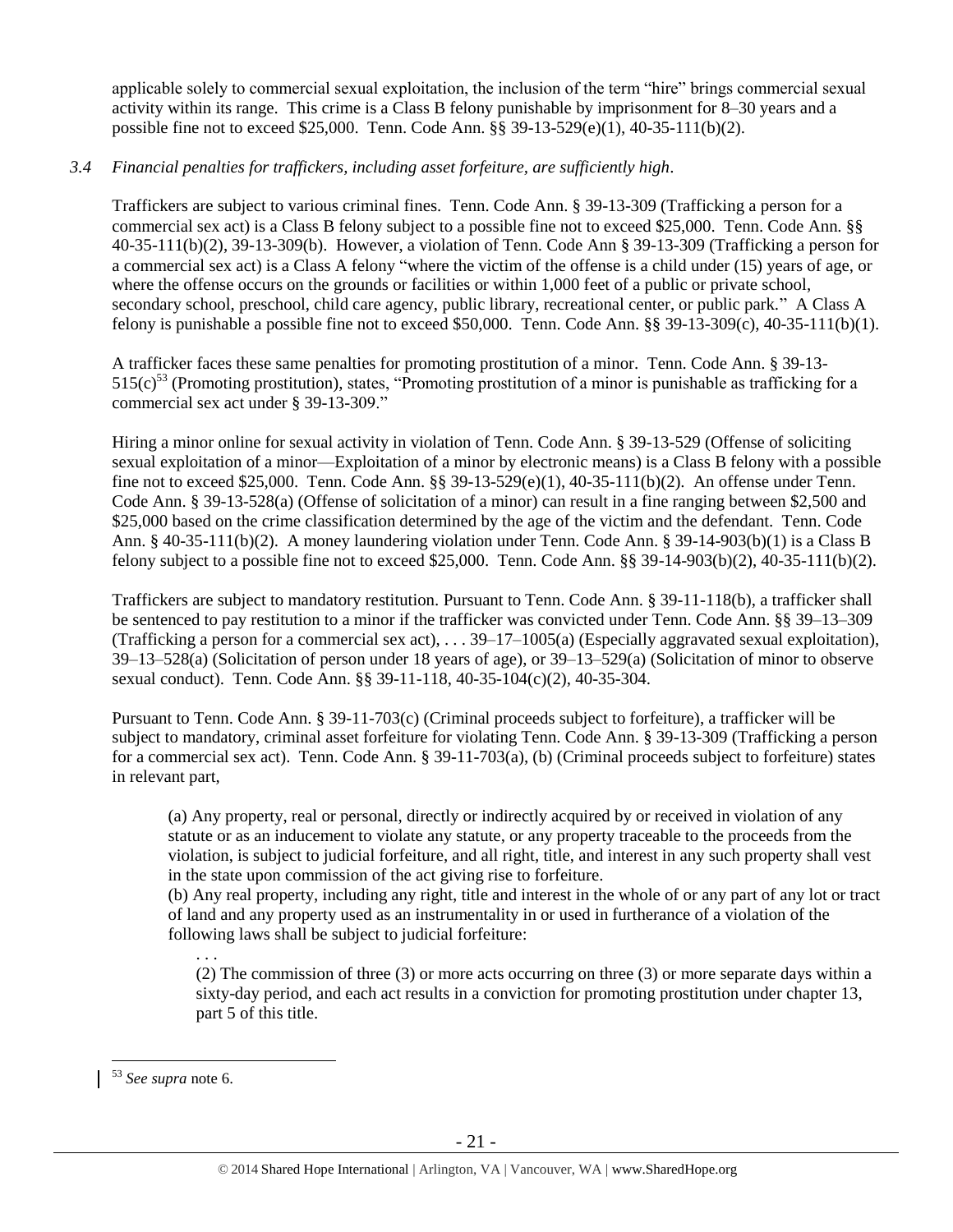In particular, Tenn. Code Ann. § 39-11-703(c) (Criminal proceeds subject to forfeiture) identifies the following items as subject to judicial forfeiture:<sup>54</sup>

> (1) Conveyances, including aircraft, motor vehicles, and other vessels when used or intended to be used in connection with a violation of Sections 39-13-307 [Involuntary labor servitude– Restitution], 39-13-308 [Trafficking for forced labor or services] and 39-13-309 [Trafficking a person for a commercial sex act] committed on or after July 1, 2011; (2) Books, records, telecommunication equipment, or computers when used or intended to be used in connection with a violation of Sections 39-13-307, 39-13-308 and 39-13-309 committed on or after July 1, 2011;

(3) Money or weapons when used or intended to be used in connection with a violation of Sections 39-13-307, 39-13-308 39-13-309 committed on or after July 1, 2011;

(4) Real property when used or intended to be used in connection with a violation of Sections 39-13-307, 39-13-308 and 39-13-309 committed on or after July 1, 2011;

(5) Everything of value furnished, or intended to be furnished, in exchange for an act in connection with a violation of Sections 39-13-307, 39-13-308 and 39-13-309 committed on or after July 1, 2011, all proceeds traceable to the exchange, and all negotiable instruments and securities used, or intended to be used, to facilitate the violation;

(6) Any property, real or personal, directly or indirectly acquired by or received in violation of such violation or as an inducement to violate such statues, or any property traceable to the proceeds from the violation; and

(7) Any real property, including any right, title and interest in the whole of or any part of any lot or tract of land and any property used as an instrumentality in or used in furtherance of a in connection with a violation of Sections 39-13-307, 39-13-308 and 39-13-309 committed on or after July 1, 2011.

Seizure of forfeitable property is governed by Tenn. Code Ann. §39-11-707, which provides that the property "may be seized by the attorney general, the attorney general's agents, or any law enforcement officer, when acting pursuant to a lawful arrest or search, the execution of a search warrant, a petition to abate a nuisance, or a court order." Disposition of forfeited property is governed by Tenn. Code Ann. §39-11-713, which provides first for the sale of the property and the use of sale proceeds for expenses incurred. The court shall award the remainder of the funds to the state general fund. The funds shall be disbursed in other ways if the investigating agency is not a state agency.

A trafficker could also lose any conveyance used in the commission of other related crimes. Tenn. Code Ann. § 40-33-101 (Conveyances subject to forfeiture) provides for discretionary criminal asset forfeiture, upon conviction, of "[a]ny conveyance, including a vehicle, aircraft or vessel used in the commission of," among other things, a sexual "offense under title 39, chapter 13, part 5," which includes promoting prostitution, solicitation of a minor and soliciting sexual exploitation of a minor. Property subject to forfeiture under this section may be seized upon process issued by any circuit or criminal court with jurisdiction over the property. Seizure is permitted without process where it is incident to arrest or search, pursuant to a search warrant. Tenn. Code Ann. § 40-33-102. Disposition of the forfeited property is governed by Tenn. Code Ann. §40-33-110,

<sup>&</sup>lt;sup>54</sup> Pursuant to Tenn. Code Ann. § 39-13-312(c) after using the proceeds to pay for the cost of the proceedings, 20% will be awarded "to the law enforcement agency conducting the investigation that resulted in the forfeiture for use in training and equipment for the enforcement of human trafficking laws," 20% will be awarded to "the district attorneys general conference for education, expenses, expert services, training or the enhancement of resources for the prosecution of and asset forfeiture in human trafficking cases." After an additional 5% is awarded to the clerk of the court where the proceedings occurred, the remainder will go into "the anti-human trafficking fund" for grants to non-profits for services to victims of human trafficking, prevention programs, and education programs. Tenn. Code Ann. § 39-13-312(d)–(f).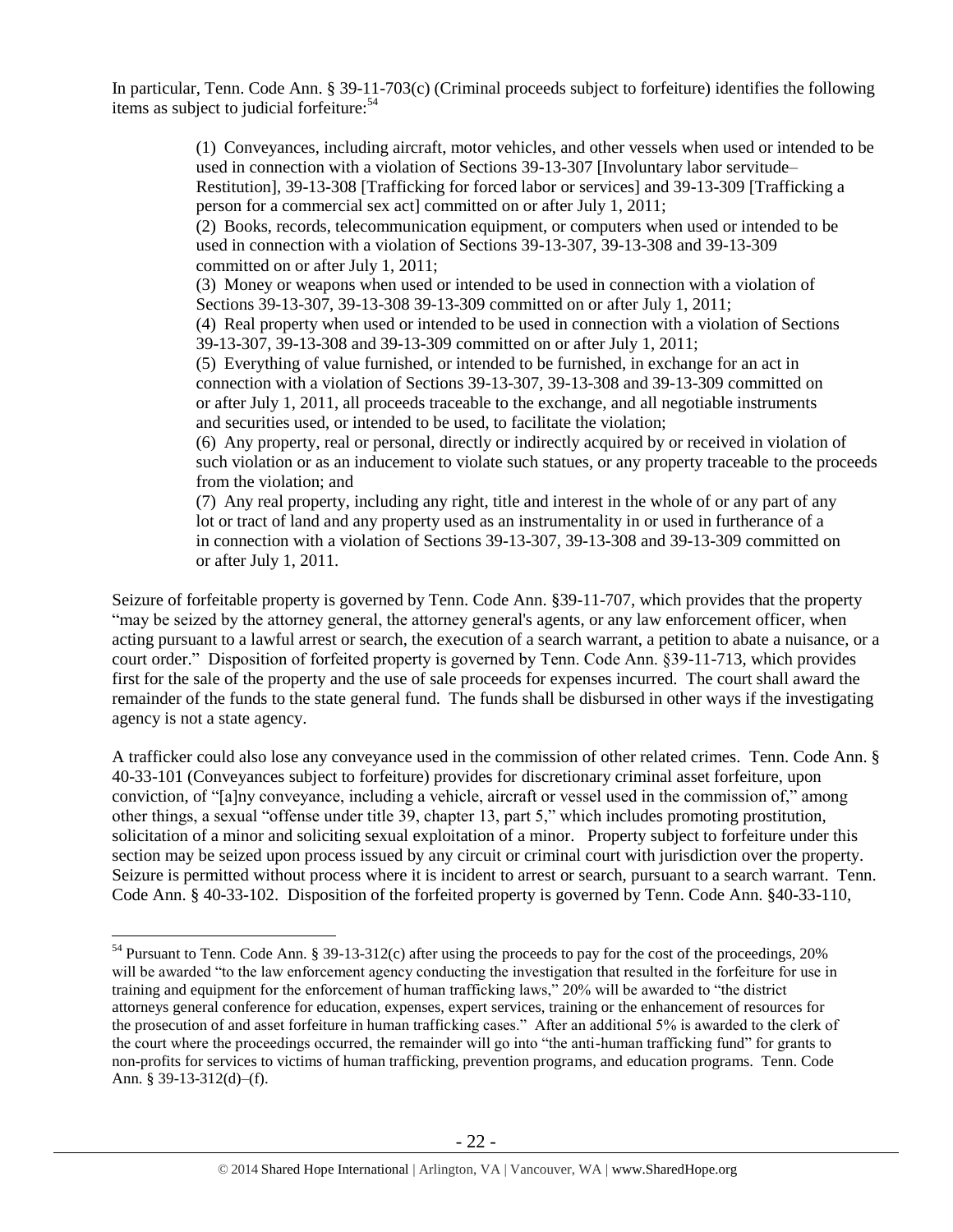which provides that the property "shall inure to the benefit of the county in which the goods were seized . . . provided, that the forfeited conveyance or the funds derived from the confiscated goods shall go to the law enforcement agency that seized the conveyance and shall be used exclusively for law enforcement purposes . . . In all other cases, the proceeds shall be transmitted to the state treasurer and deposited in the state treasury."

More specifically, this discretionary, criminal forfeiture provision is reiterated in Tenn. Code Ann. § 39-13- 530(a) (Forfeiture of any conveyance or real or personal property used in a sexual offense committed against minors), with a particular emphasis in crimes involving minors. Tenn. Code Ann. §29-13-530(a) provides for the forfeiture of "[a]ny conveyance or real or personal property used in the commission of an offense under this part [Sexual offenses]," which is committed "against a person under eighteen (18) years of age and was committed on or after July 1, 2006." Forfeiture proceedings under this section are subject to the provisions of title 40, chapter 33, part 2. However, "the proceeds from all forfeitures made pursuant to this section shall be transmitted to the general fund, where there is established a general fund reserve to be allocated through the general appropriations act, which shall be known as the child abuse fund." Tenn. Code Ann. §39-13-530(b).

Finally, vehicle forfeiture specifically for sexual exploitation of children crimes is found in Tenn. Code Ann. § 39-17-1008(a) (Forfeiture of any conveyance or real or personal property used in commission of an offense under this part), which provides that "[a]ny conveyance or real or personal property used in the commission of an offense under this part [Sexual exploitation of children] is subject to forfeiture under the provisions of title 40, chapter 33, part 2 [Forfeiture procedures generally]." However, "the proceeds from all forfeitures made pursuant to this section shall be transmitted to the general fund, where there is established a general fund reserve to be allocated through the general appropriations act, which shall be known as the child abuse fund." Tenn. Code Ann. §39-17-1008(b).

Furthermore, Tenn. Code Ann. § 29-3-101(e) (Definitions—Maintenance and abatement of nuisance— Forfeiture of property—Payment of moneys from forfeiture into general funds) states,

(1) Upon a person's second or subsequent conviction for promoting prostitution or patronizing prostitution, any vehicle in which such offense was committed is subject to seizure and forfeiture in accordance with the procedure established in title 39, chapter 11, part 7; provided, however, that nothing contained within the provisions of this subsection (e) shall be construed to authorize seizure of such vehicle at any time prior to such conviction.

(2) The provisions of subdivision  $(e)(1)$  apply only if the violations making the vehicle subject to seizure and forfeiture occur in Tennessee and at least one (1) of the previous violations occurs on or after July 1, 2002, and the second or subsequent offense after July 1, 2002, occurs within five (5) years of the most recent prior offense occurring after July 1, 2002.

#### *3.5 Convicted traffickers are required to register as sex offenders.*

Persons convicted of a violent sexual offense or a sexual offense are required to register as sex offenders. Tenn. Code Ann. § 40-39-212(a). A "sexual offense" under Tenn. Code Ann. § 40-39-202(20)<sup>55</sup> includes Tenn. Code Ann. § 39-13-529 (Soliciting sexual exploitation of a minor—Exploitation of a minor by electronic means) and Tenn. Code Ann § 39-13-515<sup>56</sup> (Promotion of prostitution). Tenn. Code Ann. §§ 40-39-202(20)(A)(iv), (xvii). Pursuant to Tenn. Code Ann. § 40-39-202(30) (Part definitions). A "violent sexual offense" under Tenn. Code Ann. § 40-39-202(30) includes: "(F) Aggravated sexual exploitation of a minor, under § 39-17-1004; (G) Especially aggravated sexual exploitation of a minor under § 39-17-1005; . . . (K) Solicitation of a minor, under § 39-13-528 when the offense is classified as a Class B or Class C felony; . . . (Y) Trafficking a person for a commercial sex act, under § 39-13-309."

<sup>55</sup> *See supra* note [37.](#page-15-0)

<sup>56</sup> *See supra* note [6.](#page-2-0)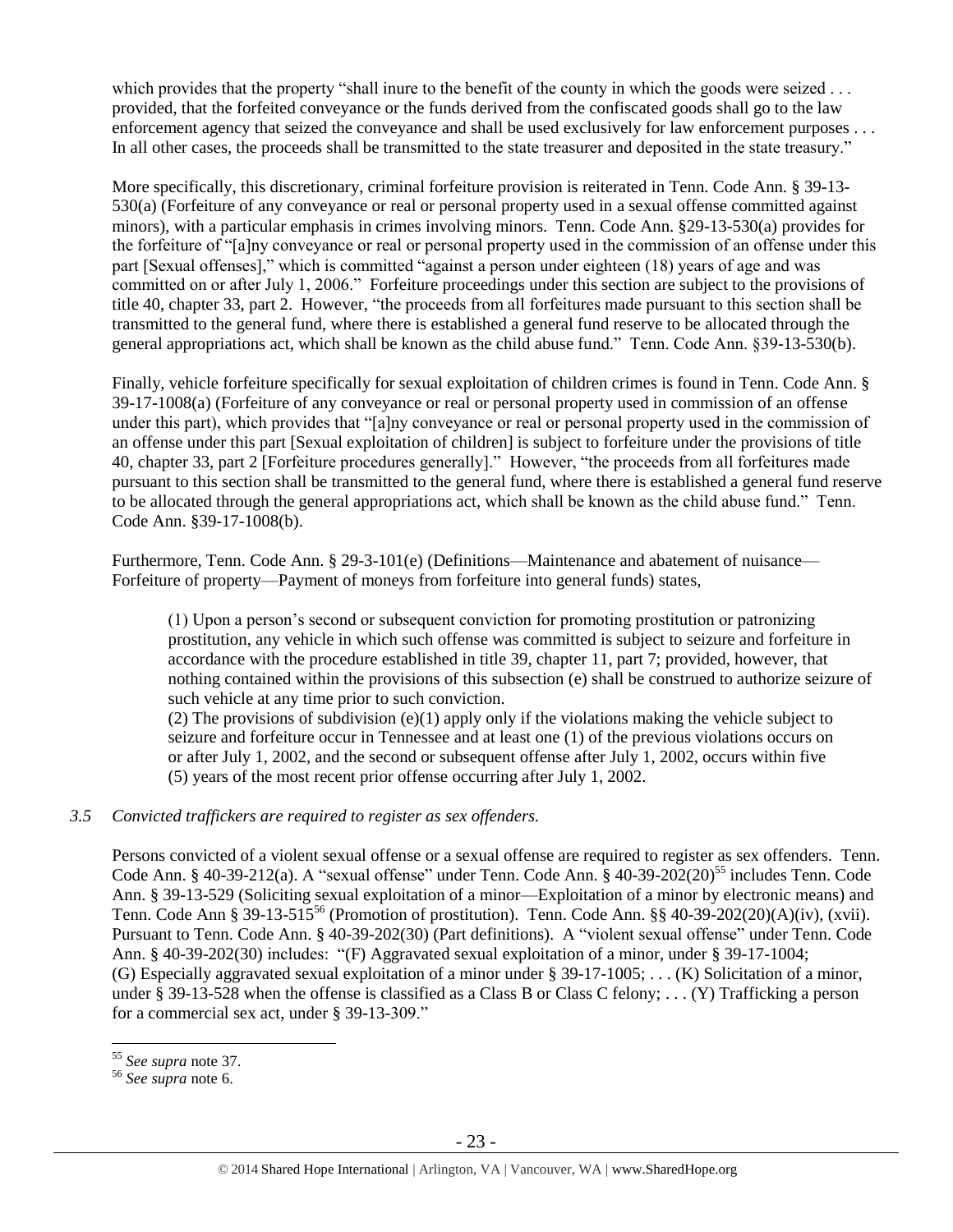*3.6 Laws relating to termination of parental rights for certain offenses include sex trafficking or commercial sexual exploitation of children (CSEC) offenses in order to remove the children of traffickers from their control and potential exploitation.* 

Pursuant to Tenn. Code Ann. § 37-1-147 (Termination of parental rights), the reasons and methods for terminating parental rights are governed by Tenn. Code Ann. title 36, chapter 1, part 1 (Domestic Relations; Adoption; General Provisions). Tenn. Code Ann. § 36-1-113(a) (Termination of parental rights) states, "The chancery and circuit courts shall have concurrent jurisdiction with the juvenile court to terminate parental or guardianship rights to a child in a separate proceeding, or as a part of the adoption proceeding by utilizing any grounds for termination of parental or guardianship rights permitted in this part or in title 37, chapter 1, part 1 [General provisions] and title 37, chapter 2, part 4 [Foster care]." Under subsection (c), "Termination of parental or guardianship rights must be based upon: (1) A finding by the court by clear and convincing evidence that the grounds for termination of parental or guardianship rights have been established; and (2) That termination of the parent's or guardian's rights is in the best interests of the child." Under subsection (g),

Initiation of termination of parental or guardianship rights may be based upon any of the grounds listed in this subsection (g). The following grounds are cumulative and non-exclusive, so that listing conditions, acts or omissions in one ground does not prevent them from coming within another ground:

. . . . (3) The child has been removed from the home of the parent or guardian by order of a court for a period of six (6) months and:

(A) The conditions that led to the child's removal or other conditions that in all reasonable probability would cause the child to be subjected to further abuse or neglect and that, therefore, prevent the child's safe return to the care of the parent(s) or guardian(s), still persist;

<span id="page-23-0"></span>(B) There is little likelihood that these conditions will be remedied at an early date so that the child can be safely returned to the parent(s) or guardian(s) in the near future; and (C) The continuation of the parent or guardian and child relationship greatly diminishes the child's chances of early integration into a safe, stable and permanent home;

(4) The parent or guardian has been found to have committed severe child abuse<sup>57</sup> as defined in

 $\overline{a}$ 

(ii) "Serious bodily injury" shall have the same meaning given in Section 39-15-402(d). (B) Specific brutality, abuse or neglect towards a child that in the opinion of qualified experts has caused or will reasonably be expected to produce severe psychosis, severe neurotic disorder, severe depression, severe developmental delay or intellectual disability, or severe impairment of the child's ability to function adequately in the child's environment, and the knowing failure to protect a child from such conduct; (C) The commission of any act towards the child prohibited by §§ 39-13-502 [Aggravated rape], 39-13-504 [Aggravated sexual battery], 39-13-515 [Promoting prostitution], 39-13-522 [Rape of a child], 39-15-302 [Incest], 39-15-402 [Haley's Law—Aggravated child abuse and aggravated child neglect or endangerment—Definitions], and 39-17-1005 [Offense of especially aggravated sexual exploitation of a minor] or the knowing failure to protect the child from the commission of any such act towards the child; or

(D) Knowingly allowing a child to be present within a structure where the act of creating methamphetamine, as that substance is identified in § 39-17-408(d)(2), is occurring.

 $57$  "Severe child abuse" is defined in Tenn. Code Ann. § 37-1-102(b)(23) (Definitions) as,

<sup>(</sup>A)(i) The knowing exposure of a child to or the knowing failure to protect a child from abuse or neglect that is likely to cause serious bodily injury or death and the knowing use of force on a child that is likely to cause serious bodily injury or death;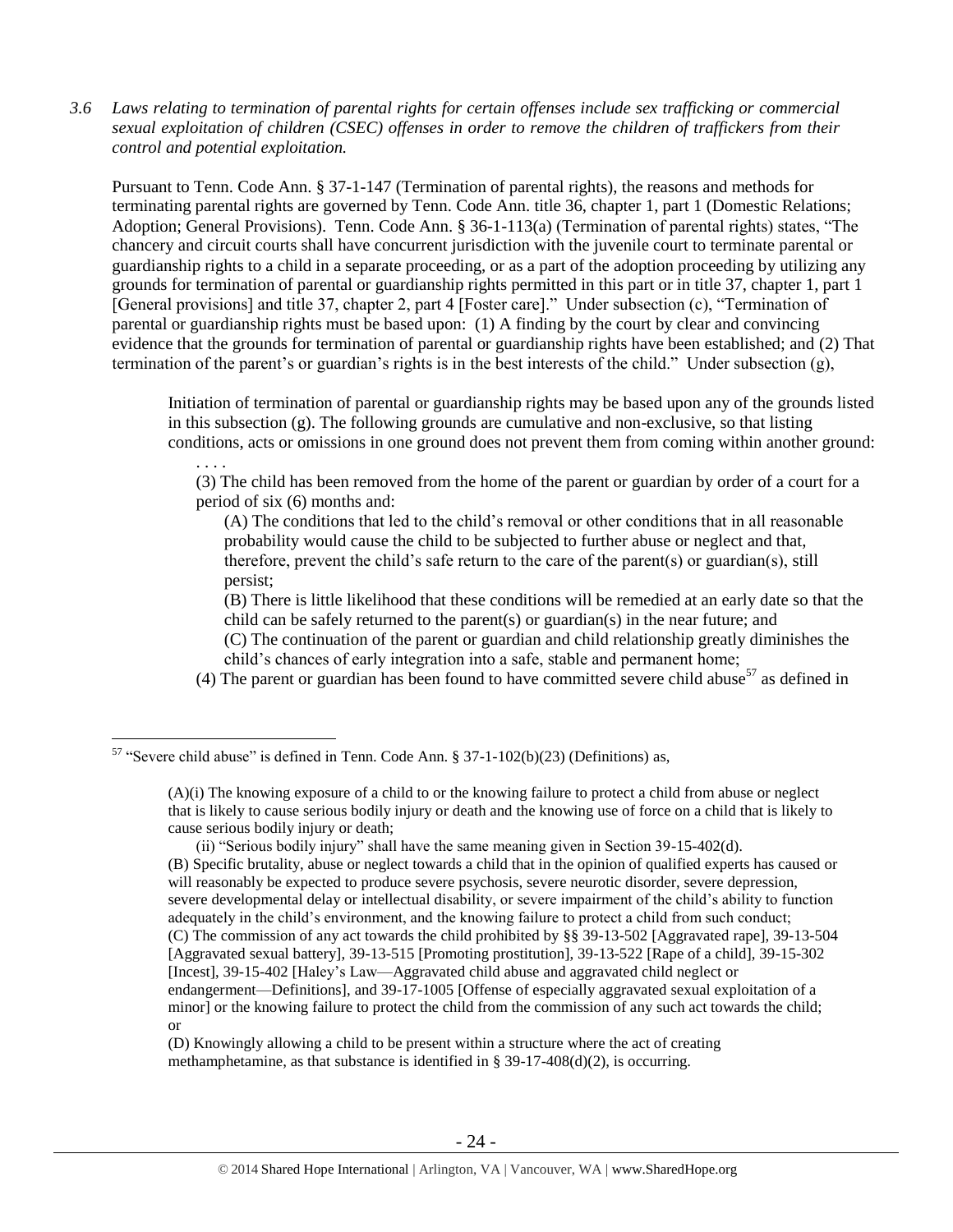§ 37-1-102 [Definitions], under any prior order of a court or is found by the court hearing the petition to terminate parental rights or the petition for adoption to have committed severe child abuse against the child who is the subject of the petition or against any sibling or half-sibling of such child, or any other child residing temporarily or permanently in the home of such parent or guardian;

(5) The parent or guardian has been sentenced to more than two (2) years' imprisonment for conduct against the child who is the subject of the petition, or for conduct against any sibling or half-sibling of the child or any other child residing temporarily or permanently in the home of such parent or guardian, that has been found under any prior order of a court or that is found by the court hearing the petition to be severe child abuse, as defined in § 37-1-102. Unless otherwise stated, for purposes of this subdivision  $(g)(5)$ , "sentenced" shall not be construed to mean that the parent or guardian must have actually served more than two (2) years in confinement, but shall only be construed to mean that the court had imposed a sentence of two (2) or more years upon the parent or guardian;

(6) The parent has been confined in a correctional or detention facility of any type, by order of the court as a result of a criminal act, under a sentence of ten (10) or more years, and the child is under eight (8) years of age at the time the sentence is entered by the court;

. . . .

 $\overline{a}$ 

(11) (A) The parent has been found to have committed severe child sexual abuse<sup>58</sup> under any prior order of a criminal court.

(12) The parent or guardian has been convicted of trafficking for commercial sex act under § 39-13- 309.

Additionally, parental rights may be terminated for specific crimes. Pursuant to Tenn. Code Ann. § 36-1- 113(h)(1)(C) (Termination of parental rights) the Department of Human Services shall file a petition to terminate parental rights, among other reasons,

If a court of competent jurisdiction has made a determination in a criminal or civil proceeding that the parent has committed murder of any sibling or half-sibling of the child who is the subject of the petition or any other child residing temporarily or permanently in the home, committed voluntary manslaughter of another such child, aided or abetted, attempted, conspired, or solicited to commit such a murder or such a voluntary manslaughter of the child that is the subject of the petition or any sibling or halfsibling of the child who is the subject of the petition or any other child residing temporarily or permanently in the home, or committed a felony assault that has resulted in serious bodily injury or severe child abuse as defined at § 37-1-102 to the child that is the subject of the petition or any sibling or half-sibling of the child who is the subject of the petition or any other child residing temporarily or permanently in the home. For the purposes of this subsection (h), such a determination shall be made by

- (i) Aggravated rape, pursuant to Section 39-13-502;
- (ii) Aggravated sexual battery, pursuant to Section 39-13-504;
- (iii) Aggravated sexual exploitation of a minor, pursuant to Section 3917-1004;
- (iv) Especially aggravated sexual exploitation of a minor, pursuant to Section 39-17-1005;
- (v) Incest, pursuant to Section 39-15-302;
- (vi) Rape, pursuant to Section 39-13-503; or
- (vii) Rape of a child, pursuant to Section 39-13-522.

The text of Tenn. Code Ann. § 37-1-102 included here and elsewhere in this report includes amendments made by the passage of Senate Bill 1660 during the Tennessee 109th General Assembly. 2014 Tenn. Public Acts 711 (effective July 1, 2014).

 $<sup>58</sup>$  "For the purposes of this section, severe child sexual abuse means the parent is convicted of any of the following</sup> offenses towards a child: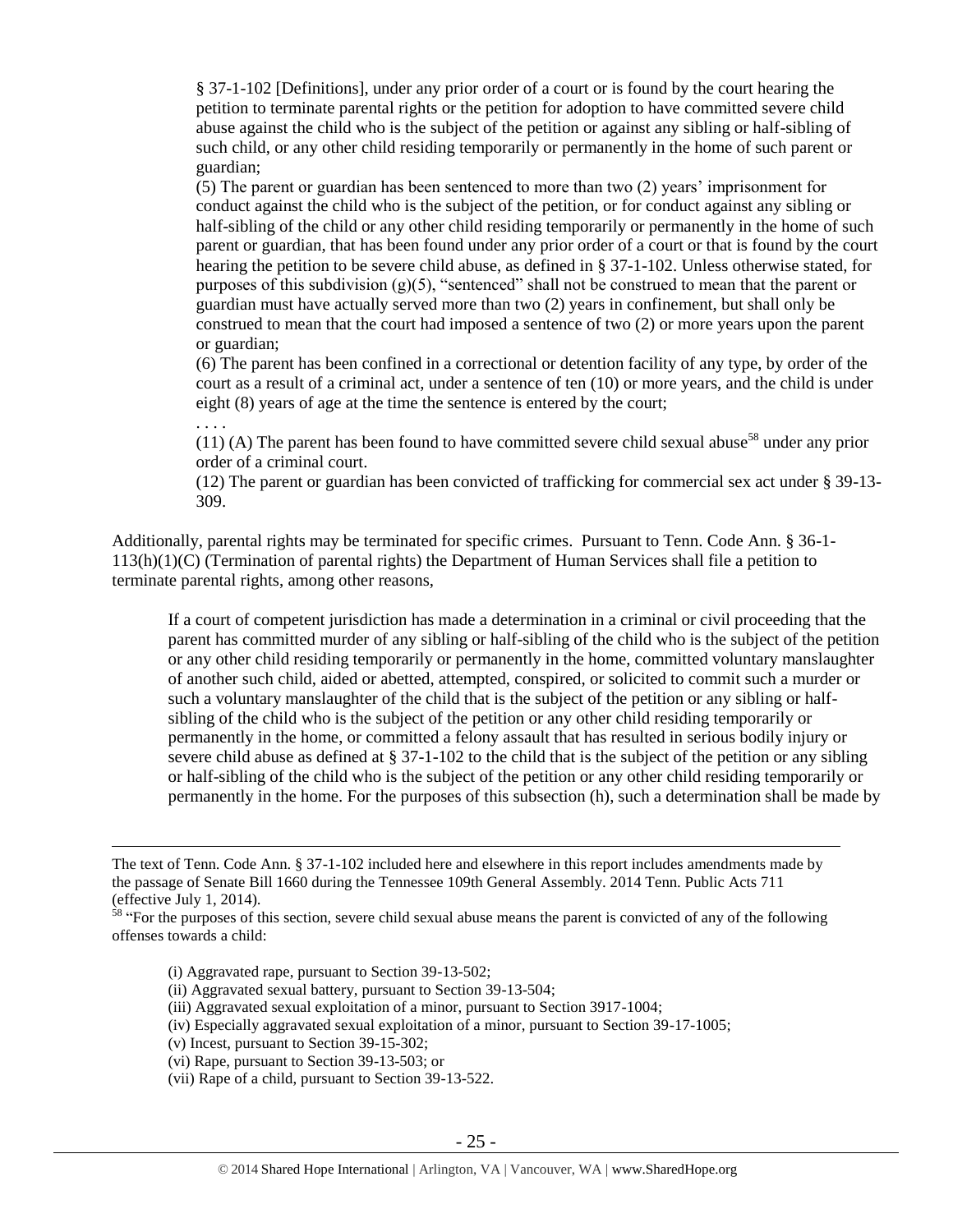a jury or trial court judge designated by § 16-2-502 [Titles of judges] through an explicit finding, or by such equivalent courts of other states or of the United States.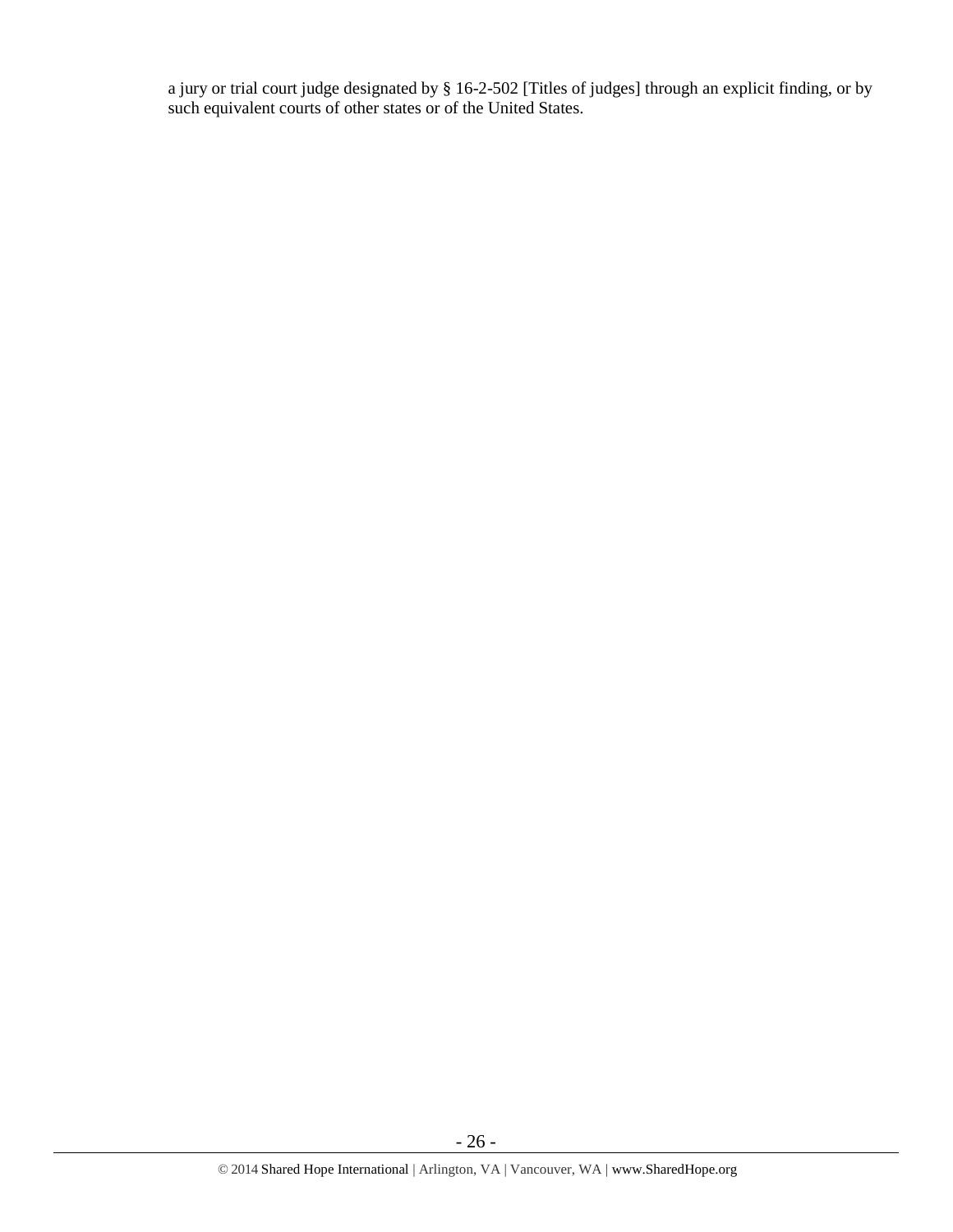# *Legal Components:*

- *4.1 The acts of assisting, enabling, or financially benefiting from child sex trafficking are included as criminal offenses in the state sex trafficking statute.*
- *4.2 Financial penalties, including asset forfeiture laws, are in place for those who benefit financially from or aid and assist in committing domestic minor sex trafficking.*
- *4.3 Promoting and selling child sex tourism is illegal.*
- *4.4 Promoting and selling child pornography is illegal. \_\_\_\_\_\_\_\_\_\_\_\_\_\_\_\_\_\_\_\_\_\_\_\_\_\_\_\_\_\_\_\_\_\_\_\_\_\_\_\_\_\_\_\_\_\_\_\_\_\_\_\_\_\_\_\_\_\_\_\_\_\_\_\_\_\_\_\_\_\_\_\_\_\_\_\_\_\_\_\_\_\_\_\_\_\_\_\_\_\_\_\_\_\_*

# *Legal Analysis:*

*4.1 The acts of assisting, enabling, or financially benefiting from child sex trafficking are included as criminal offenses in the state sex trafficking statute*.

Tenn. Code Ann. § 39-13-309(a)(1), (2) (Trafficking a person for a commercial sex act) includes all facilitators as it applies to a person who "knowingly . . . benefits from or attempts to benefit from another person's provision of a commercial sex act . . . . or [r]ecruits, entices, harbors, transports, provides, purchases or obtains by any means another person for the purpose of providing a commercial sex act."

Corporate facilitators can also be prosecuted for a violation of Tenn. Code. Ann. § 39-13-309 subject to certain conditions according to Tenn. Code Ann. § 39-13-311 (Violations by corporations). Pursuant to Tenn. Code Ann. § 39-13-311,

A corporation may be prosecuted for a violation of §§ 39-13-308 and 39-13-309 for an act or omission constituting a crime under this part only if an agent of the corporation performs the conduct that is an element of the crime while acting within the scope of the agent's office or employment and on behalf of the corporation and the commission of the crime was either authorized, requested, commanded, performed or within the scope of the agent's employment on behalf of the corporation or constituted a pattern of illegal activity that an agent of the company knew or should have known was occurring.

Facilitators who knowingly advertise the sale of minors for commercial sex acts are subject to criminal liability. Pursuant to Tenn. Code Ann. § 39-13-315 (Offense of advertising commercial sexual abuse of a minor), "A person commits the offense of advertising commercial sexual abuse of a minor if the person knowingly sells or offers to sell an advertisement that would appear to a reasonable person to be for the purpose of engaging in what would be a commercial sex act, as defined in § 39-13-309, with a minor." Tenn. Code Ann. § 39-13-315(a) (Offense of advertising commercial sexual abuse of a minor). Advertising commercial sexual abuse of a minor is a Class C felony and is punishable by 3–15 years imprisonment. Tenn. Code Ann. §§ 39-13-315(b)(1), 40-35-111(b)(3).

A facilitator could be charged with violating certain CSEC statutes. Tenn. Code Ann. § 39-13-515(c)<sup>59</sup> (Promoting prostitution) is penalized under Tenn. Code Ann. § 39-13-309 (Trafficking a person for a commercial sex act) when the victim is a minor. Tenn. Code Ann. § 39-13-515(c). "Promoting prostitution of a minor" is defined as "engaging in any of the activities described in subdivision (4) when one (1) or more of the persons engaged in prostitution is less than eighteen (18) years of age or has an intellectual disability." Tenn. Code Ann. § 39-13-512(5). Pursuant to Tenn. Code Ann. § 39-13-512(4) (Prostitution—Definitions), "promoting prostitution" is defined as

<sup>59</sup> *See supra* note [6.](#page-2-0)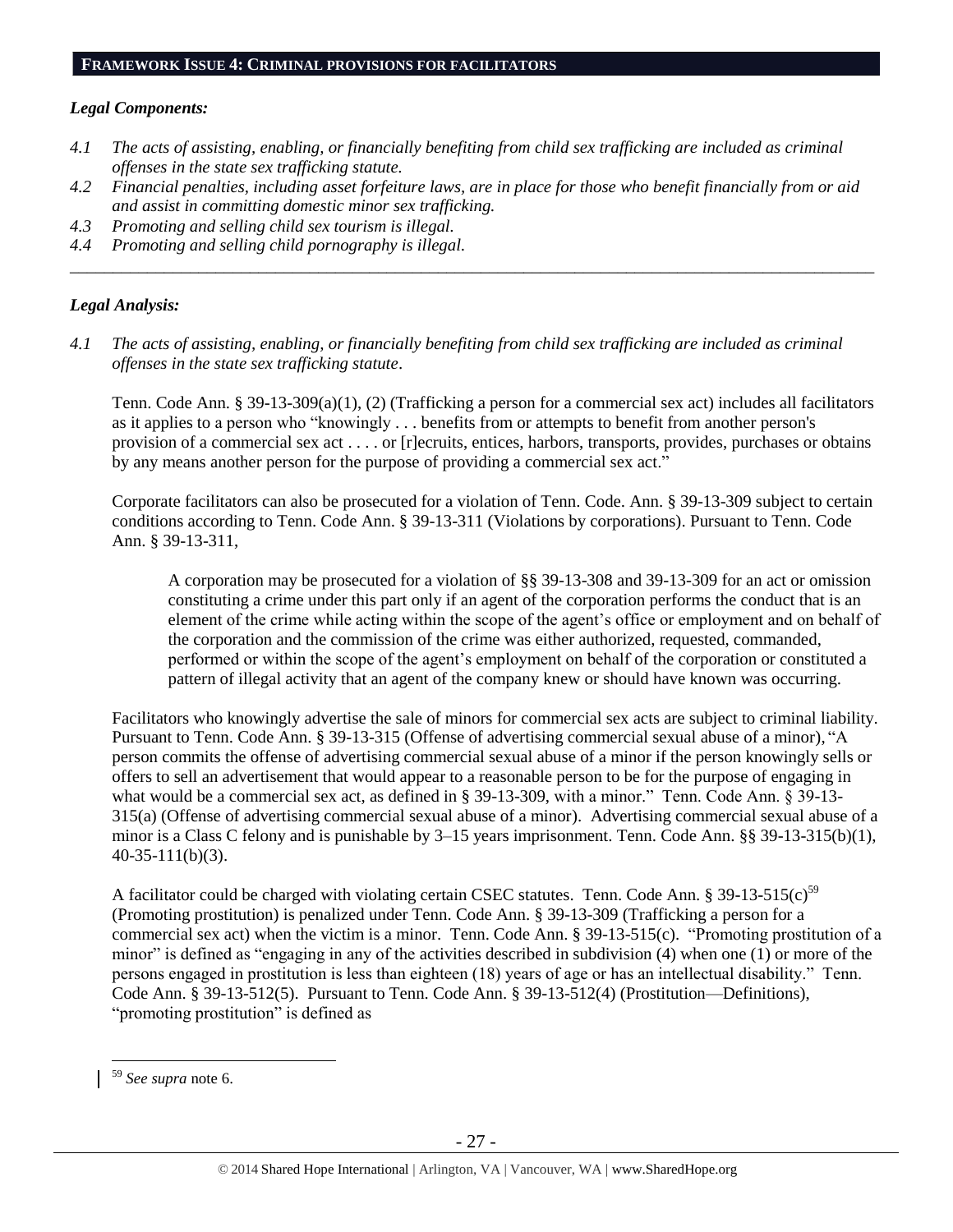(A) Owning, controlling, managing, supervising, or in any way keeping, alone or in association with others, a business for the purpose of engaging in prostitution, or a house of prostitution;

(B) Procuring an inmate for a house of prostitution;

(C) Encouraging, inducing, or otherwise purposely causing another to become a prostitute;

(D) Soliciting a person to patronize a prostitute;

(E) Procuring a prostitute for a patron; or

(F) Soliciting, receiving, or agreeing to receive any benefit for engaging in any of the activities defined in subdivisions  $(4)(A)$ – $(E)$ .

Additionally, a facilitator could be found guilty of money laundering pursuant to Tenn. Code Ann. § 39-14-903. Tenn. Code Ann. § 39-14-903(b)(1) states, "It is an offense to knowingly use proceeds<sup>60</sup> derived directly or indirectly from a specified unlawful activity<sup>61</sup> with the intent to promote, in whole or in part, the carrying on of a specified unlawful activity." A violation of this statute constitutes a Class B felony punishable by imprisonment for 8–30 years and a possible fine not to exceed \$25,000. Tenn. Code Ann. §§ 39-14-903 (b)(2), 40-35-111(b)(2).

*4.2 Financial penalties, including asset forfeiture laws, are in place for those who benefit financially from or aid and assist in committing domestic minor sex trafficking.*

For those facilitators charged with Tenn. Code Ann. § 39-13-309 (Trafficking a person for a commercial sex act), the facilitator would be subject to fines, restitution orders, and asset forfeiture. Tenn. Code Ann. § 39-13- 309(b) is a Class B felony punishable by a possible fine not to exceed \$25,000. Tenn. Code Ann. § 40-35- 111(b)(2). Facilitators charged with Tenn. Code Ann. § 39-13-309 (Trafficking a person for a commercial sex act) "where the victim of the offense is a child under (15) years of age, or where the offense occurs on the grounds or facilities or within 1,000 feet of a public or private school, secondary school, preschool, child care agency, public library, recreational center, or public park" are subject to a Class A felony punishable by a possible fine not to exceed \$50,000. Tenn. Code Ann. §§ 39-13-309(c), 40-35-111(b)(1). Tenn. Code Ann. §  $39-13-515(c)^{62}$  (Promoting prostitution) is punishable under Tenn. Code Ann. § 39-13-309 (Trafficking a person for a commercial sex act when the victim is a minor. Tenn. Code Ann. § 39-13-515(c).

Violations of Tenn. Code Ann. § 39-13-309 (Trafficking a person for a commercial sex act) and § 39-13-515 (Promoting prostitution) also subject the offender to mandatory criminal asset forfeiture under Tenn. Code Ann. § 39-11-703(a), (b) (Criminal proceeds subject to forfeiture), which states,

(a) Any property, real or personal, directly or indirectly acquired by or received in violation of any statute or as an inducement to violate any statute, or any property traceable to the proceeds from the violation, is subject to judicial forfeiture, and all right, title, and interest in any such property shall vest in the state upon commission of the act giving rise to forfeiture.

(b) Any real property, including any right, title and interest in the whole of or any part of any lot or tract of land and any property used as an instrumentality in or used in furtherance of a violation of the following laws shall be subject to judicial forfeiture:

. . . .

(2) The commission of three (3) or more acts occurring on three (3) or more separate days within a sixty-day period, and each act results in a conviction for promoting prostitution under chapter 13, part 5 of this title.

<sup>60</sup>*See supra* note [43.](#page-17-0)

<sup>61</sup>*See supra* note [44.](#page-17-1)

<sup>62</sup> *See supra* note [6.](#page-2-0)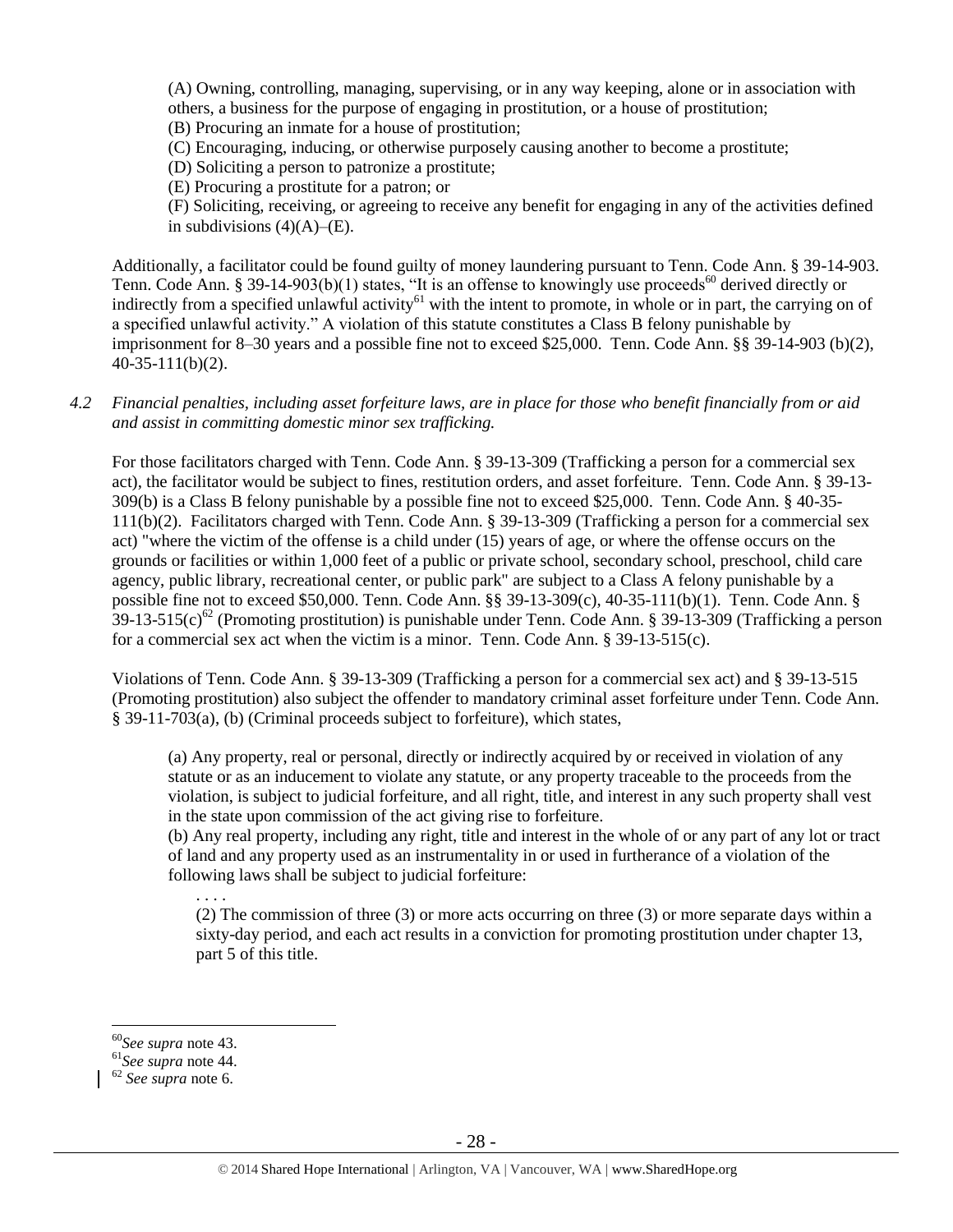Seizure of forfeitable property is governed by Tenn. Code Ann. §39-11-707, which provides that the property "may be seized by the attorney general, the attorney general's agents, or any law enforcement officer, when acting pursuant to a lawful arrest or search, the execution of a search warrant, a petition to abate a nuisance, or a court order." Disposition of forfeited property is governed by Tenn. Code Ann. §39-11-713, which provides first for the sale of the property and the use of sale proceeds for expenses incurred. The court shall award the remainder of the funds to the state general fund. The funds shall be disbursed in other ways if the investigating agency is not a state agency.

Additionally, a facilitator could lose any conveyance used in committing certain crimes. Pursuant to Tenn. Code Ann. § 40-33-101 (Conveyances subject to forfeiture), which provides for discretionary, criminal asset forfeiture, "Any conveyance, including a vehicle, aircraft or vessel used in the commission of an offense under title 39, chapter 13, part 5 [Sexual offenses including Tenn. Code Ann. § 39-13-515 (Promoting prostitution)] . . . where there is a final judgment of conviction is, in the discretion of the court, subject to forfeiture" subject to some exceptions. Property subject to forfeiture under this section may be seized upon process issued by any circuit or criminal court with jurisdiction over the property. Seizure is permitted without process where it is incident to arrest or search, pursuant to a search warrant. Tenn. Code Ann. § 40-33-102. Disposition of the forfeited property is governed by Tenn. Code Ann. §40-33-110, which provides that the property "shall inure to the benefit of the county in which the goods were seized . . . provided, that the forfeited conveyance or the funds derived from the confiscated goods shall go to the law enforcement agency that seized the conveyance and shall be used exclusively for law enforcement purposes . . . In all other cases, the proceeds shall be transmitted to the state treasurer and deposited in the state treasury."

This discretionary, criminal forfeiture provision is reiterated, with special emphasis on minor victims, in Tenn. Code Ann. § 39-13-530(a) (Forfeiture of any conveyance or real or personal property used in a sexual offense committed against minors—Child abuse fund) which provides for the forfeiture of "[a]ny conveyance or real or personal property used in the commission of an offense under this part [Sexual offenses including Tenn. Code Ann. § 39-13-515 (Promoting prostitution)]," which is committed "against a person under eighteen (18) years of age and was committed on or after July 1, 2006." This forfeiture is subject to the provisions of title 40, chapter 33, part 2. However, "the proceeds from all forfeitures made pursuant to this section shall be transmitted to the general fund, where there is established a general fund reserve to be allocated through the general appropriations act, which shall be known as the child abuse fund." Tenn. Code Ann. §39-13-530(b).

Pursuant to Tenn. Code Ann. § 29-3-101(b), (c) (Definitions—maintenance and abatement of nuisance forfeiture of property—payment of moneys from forfeiture into general funds),

(b) Any person who uses, occupies, establishes or conducts a nuisance,  $63$  or aids or abets therein, and the owner, agent or lessee of any interest in any such nuisance, together with the persons employed in or in control of any such nuisance by any such owner, agent or lessee, is guilty of maintaining a nuisance and such nuisance shall be abated as provided hereinafter.

(c) All motor vehicles, furnishings, fixtures, equipment, moneys and stock, used in or in connection with the maintaining or conducting of a nuisance, are subject to seizure, immediately upon detection by any law enforcement officer and are subject to forfeiture to the state . . . .

Tenn. Code Ann. § 29-3-101(e) further states,

 $\overline{a}$ 

(1) Upon a person's second or subsequent conviction for promoting prostitution or patronizing prostitution, any vehicle in which such offense was committed is subject to seizure and forfeiture in

 $63$ The definition of "nuisance" includes "[a]ny place in or upon which lewdness, prostitution, promotion of prostitution, patronizing prostitution, . . . any sale, exhibition or possession of any material determined to be obscene or pornographic with intent to exhibit, sell, deliver or distribute . . . are carried on or permitted . . . ." Tenn. Code Ann. § 29-3-101(a)(2)(A).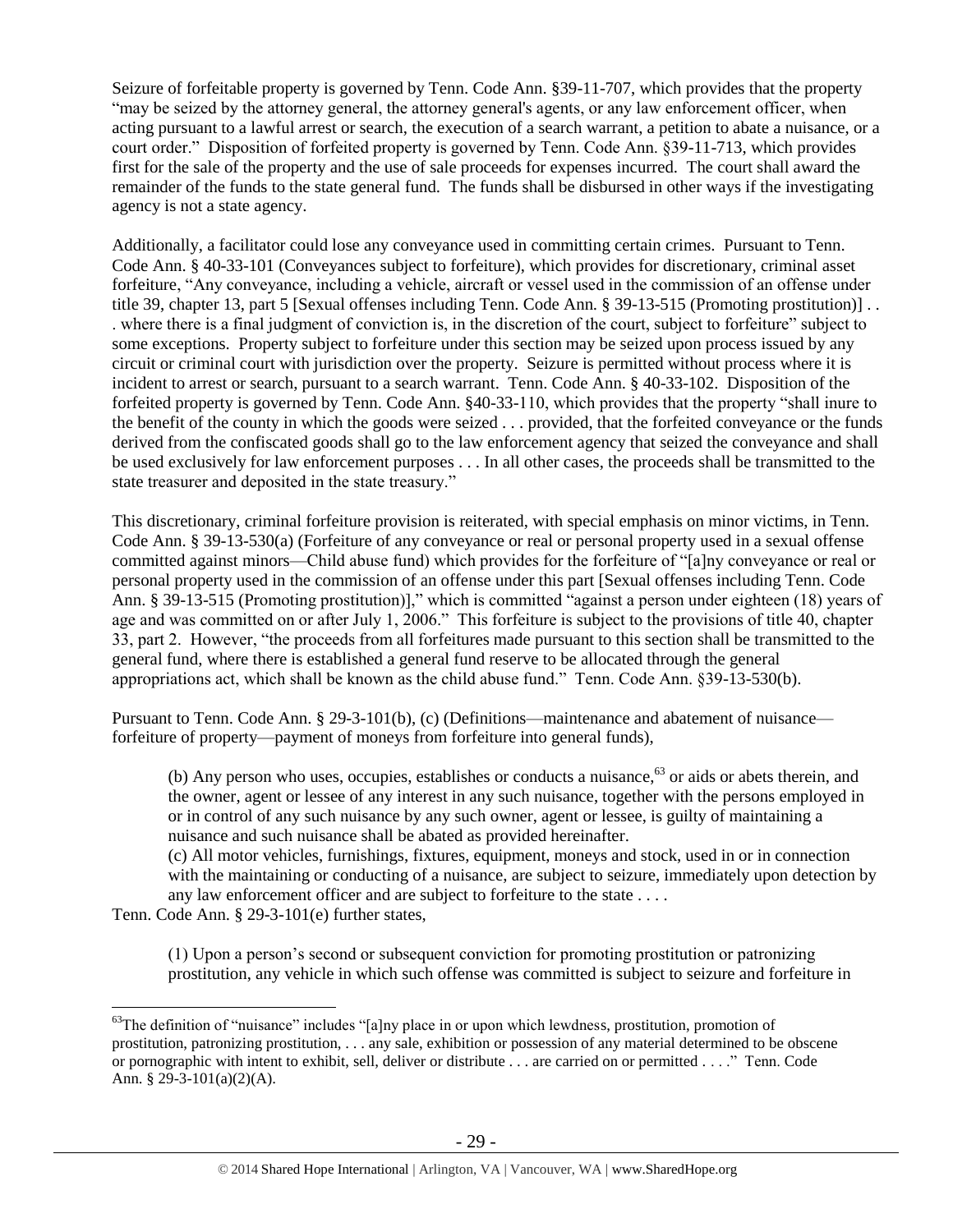accordance with the procedure established in title 39, chapter 11, part 7; provided, however, that nothing contained within the provisions of this subsection (e) shall be construed to authorize seizure of such vehicle at any time prior to such conviction.

(2) The provisions of subdivision  $(e)(1)$  apply only if the violations making the vehicle subject to seizure and forfeiture occur in Tennessee and at least one (1) of the previous violations occurs on or after July 1, 2002, and the second or subsequent offense after July 1, 2002, occurs within five (5) years of the most recent prior offense occurring after July 1, 2002.

Victims of human trafficking and CSEC offenses are entitled to mandatory restitution. Tenn. Code Ann. §§ 39- 11-118, 40-35-104(c)(2), 40-35-304. Tenn. Code Ann. § 39-11-118 (Restitution to victims of crime) states,

(a) it is a part of the punishment for any offense committed in this state that the person committing the offense may be sentenced by the court to pay restitution to the victim or victims of the offense in accordance with the provisions of  $\S$ § 40-35-104(c)(2) [Sentencing alternatives] and 40-35-304 [Restitution as condition for probation—Petition to modify—Civil judgment for non-payment– Procedure].

(b) In addition to the punishment authorized by the specific statute prohibiting the conduct, it is a part of the punishment for the offenses named in this subsection that the defendant be sentenced by the court to pay restitution to the victim or victims of  $\S$ § 39–13–309 [Trafficking a person for a commercial sex act], 39-13-514 [Patronizing prostitution], 39–17–1005(a) [Especially aggravated sexual exploitation], 39–13–528(a) [Solicitation of person under 18 years of age], and 39–13–529(a) [Solicitation of minor to observe sexual conduct] in accordance with the provisions of  $\S$ § 40–35–104(c)(2) [Alternative sentences] and 40–35–304 [Restitution; amount; definition; waiver; procedure].

*4.3 Promoting and selling child sex tourism is illegal*.

Tennessee criminalizes the sale of travel services for prostitution. Pursuant to Tenn. Code Ann. § 39-13-533 (Promoting travel services for prostitution),

(a) A person commits the offense of promoting travel for prostitution if the person knowingly sells or offers to sell travel services<sup> $64$ </sup> that include or facilitate travel for the purpose of engaging in what would be prostitution if occurring in the state.

Promoting travel for prostitution is a Class D punishable by imprisonment for 2–12 years and a possible fine not to exceed \$5,000. Tenn. Code Ann. §§ 39-13-533(c), 40-35-111(b)(4).

*4.4 Promoting and selling child pornography is illegal*.

Pursuant to Tenn. Code Ann. § 39-17-1004(a)(1), (Offense of aggravated sexual exploitation of a minor),  $\degree$ (a)(1) It is unlawful for a person to knowingly promote, sell, distribute, transport, purchase or exchange material, or possess with the intent to promote, sell, distribute, transport, purchase or exchange material, that includes a minor engaged in: (A) Sexual activity; or (B) Simulated sexual activity that is patently offensive."<sup>65</sup> Under subsection (b)(1), "It is unlawful for a person to knowingly promote, sell, distribute, transport, purchase or exchange material that is obscene, as defined in  $\S 39-17-901$ , <sup>66</sup> or possess material that is obscene, with the

<sup>&</sup>lt;sup>64</sup> "Travel services" includes, but is not limited to, "transportation by air, sea, road or rail, related ground transportation, hotel accommodations, or package tours, whether offered on a wholesale or retail basis." Tenn. Code Ann. § 39-13-533(b).

<sup>65</sup>*See supra* note [9.](#page-3-0)

<sup>66</sup>*See supra* note [33.](#page-14-0)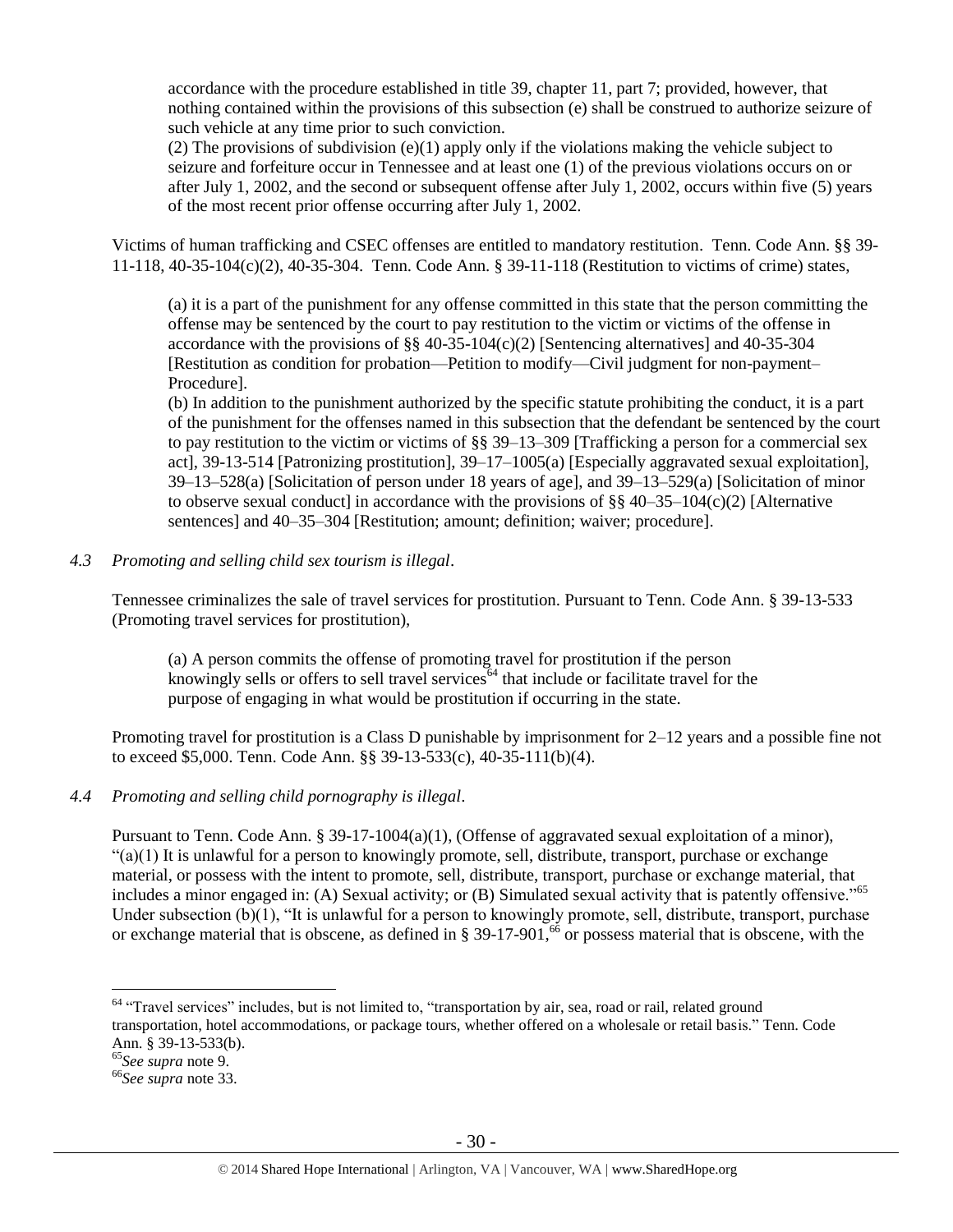intent to promote, sell, distribute, transport, purchase or exchange the material, which includes a minor engaged in: (A) Sexual activity; or (B) Simulated sexual activity that is patently offensive."

Violating either subsection is a Class C felony and the individual can be charged on individual counts for each image. Tenn. Code Ann. § 39-17-1004(a)(2), (4), (b)(2), (4). Class C felonies are punishable by imprisonment for 3–15 years and a possible fine not to exceed \$10,000. Tenn. Code Ann. § 40-35-111(b)(3). However, if the number of individual images is greater than 25, the crime is a Class B felony punishable by imprisonment for 8– 30 years and a possible fine not to exceed \$25,000. Tenn. Code Ann. §§ 1004(a)(4), (b)(4), 40-35-111(b)(2).

Additionally, Tenn. Code Ann. § 39-17-1005(a), (d) (Offense of especially aggravated sexual exploitation of a minor) makes it a Class B felony "for a person to knowingly promote, employ, use, assist, transport or permit a minor to participate in the performance of, or in the production of, acts or material that includes the minor engaging in: (1) Sexual activity; or (2) Simulated sexual activity that is patently offensive." The crime is punishable by imprisonment for 8–30 years and a possible fine not to exceed \$25,000. Tenn. Code Ann. § 40-35-111(b)(2). A person may be separately charged "for each individual performance, image, picture, drawing, photograph, motion picture film, videocassette tape, or other pictorial representation." Tenn. Code Ann. § 39-17-1005(b).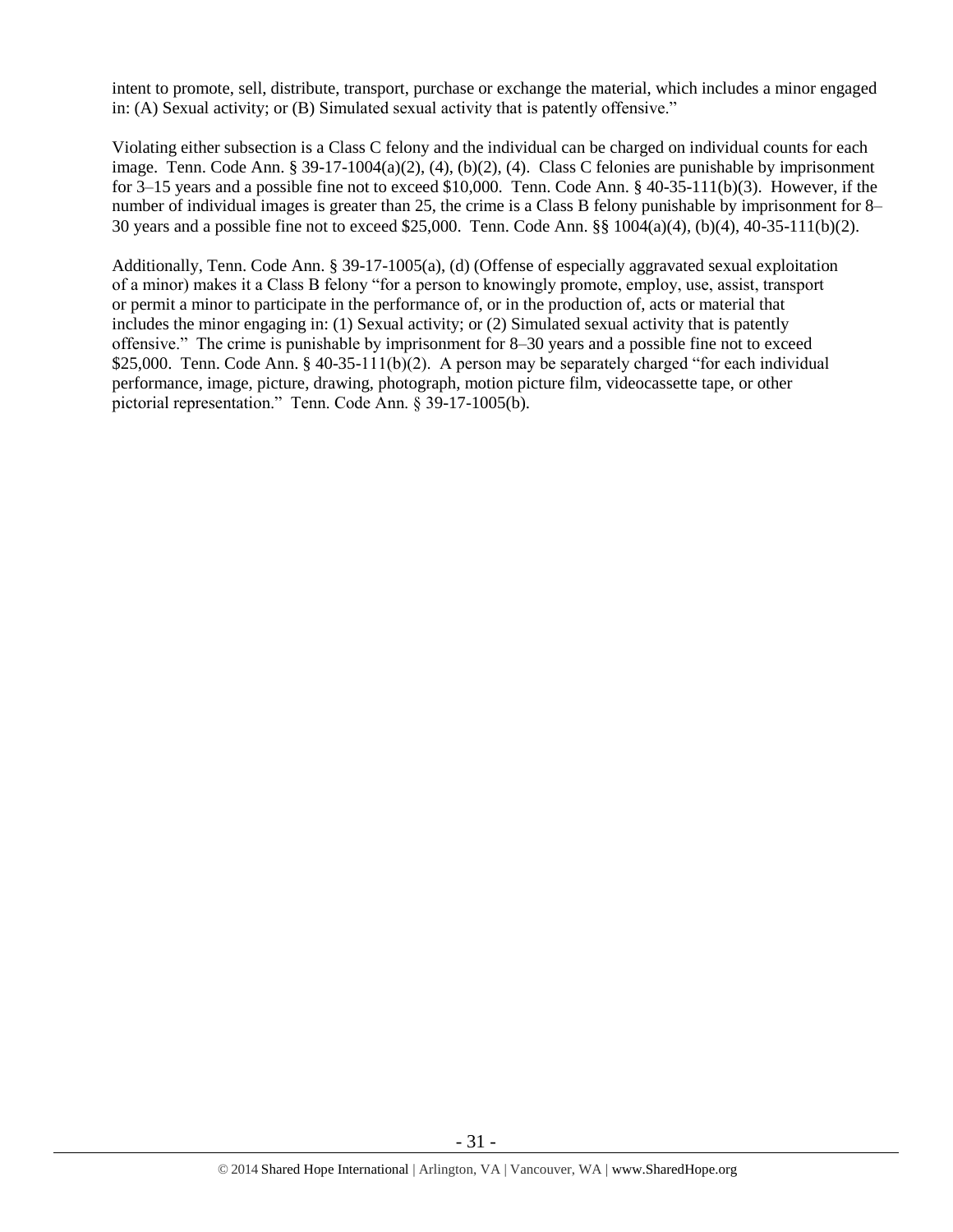#### **FRAMEWORK ISSUE 5: PROTECTIVE PROVISIONS FOR THE CHILD VICTIMS**

#### *Legal Components:*

- *5.1 Statutorily-mandated victim services define "victim" to specifically include victims of domestic minor sex trafficking or commercial sexual exploitation of children (CSEC) to ensure prompt identification and access to victims' rights and services.*
- *5.2 The state sex trafficking statute expressly prohibits a defendant from raising consent of the minor to the commercial sex acts as a defense.*
- *5.3 Prostitution laws apply only to adults, making minors under 18 specifically immune from this offense.*
- *5.4 Child victims of sex trafficking or commercial sexual exploitation are provided with a child protection response, including specialized shelter and services, and are not detained in juvenile detention facilities.*
- *5.5 Commercial sexual exploitation or sex trafficking is identified as a type of abuse and neglect within child protection statutes.*
- *5.6 The definition of "caregiver" (or similar term) in the child welfare statutes is broad enough to include a trafficker who has custody or control of a child in order to bring a trafficked child into the protection of child protective services.*
- *5.7 Crime victims' compensation is specifically available to a child victim of sex trafficking or commercial sexual exploitation of children (CSEC) without regard to ineligibility factors.*
- *5.8 Victim-friendly procedures and protections are provided in the trial process for minors under 18.*
- *5.9 Expungement or sealing of juvenile delinquency records resulting from arrests or adjudications for prostitutionrelated offenses committed as a result of, or in the course of, the commercial sexual exploitation of a minor is available within a reasonable time after turning 18.*
- *5.10 Victim restitution and civil remedies for victims of domestic minor sex trafficking or commercial sexual exploitation of children (CSEC) are authorized by law.*
- *5.11 Statutes of limitations for civil and criminal actions for child sex trafficking or commercial sexual exploitation of children (CSEC) offenses are eliminated or lengthened sufficiently to allow prosecutors and victims a realistic opportunity to pursue criminal action and legal remedies.*

*\_\_\_\_\_\_\_\_\_\_\_\_\_\_\_\_\_\_\_\_\_\_\_\_\_\_\_\_\_\_\_\_\_\_\_\_\_\_\_\_\_\_\_\_\_\_\_\_\_\_\_\_\_\_\_\_\_\_\_\_\_\_\_\_\_\_\_\_\_\_\_\_\_\_\_\_\_\_\_\_\_\_\_\_\_\_\_\_\_\_\_\_\_\_*

#### *Legal Analysis:*

 $\overline{a}$ 

*5.1 Statutorily-mandated victim services define "victim" to specifically include victims of domestic minor sex trafficking or commercial sexual exploitation of children (CSEC) to ensure prompt identification and access to victims' rights and services.*

Pursuant to Tenn. Code Ann. § 29-13-102(12) (Definitions) within the Criminal Injuries Compensation provisions, a "victim" is defined as "a person who suffers personal injury or death as a direct and proximate result of any act of a person which is within the description of any of the offenses specified in § 29-13-104 [Offenses to which compensation applies]."<sup>67</sup>

Additionally, for the purposes of civil action, pursuant to Tenn. Code Ann. § 29-13-402(4)(A) (Definitions), for the purpose of part 4 of title 29 (Victims' Compensation from the Proceeds of Crime), a "victim" is defined as including "[a] person, not an accomplice of the defendant, who suffers a specific physical, mental, or pecuniary injury as a direct result of a crime."

5.1.1 Recommendation: Amend Tenn. Code Ann. § 37-5-103 (Chapter definitions) to expressly define a "victim" to include victims of Tenn. Code Ann. § 39-13-309

 $67$  Pursuant to Tenn. Code Ann. § 29-13-104(1), compensation can be paid, with some exceptions, for injury or death that was caused by "[a]n act committed in this state, which if committed by a mentally competent, criminally responsible adult, would constitute a crime under state or federal law . . . ."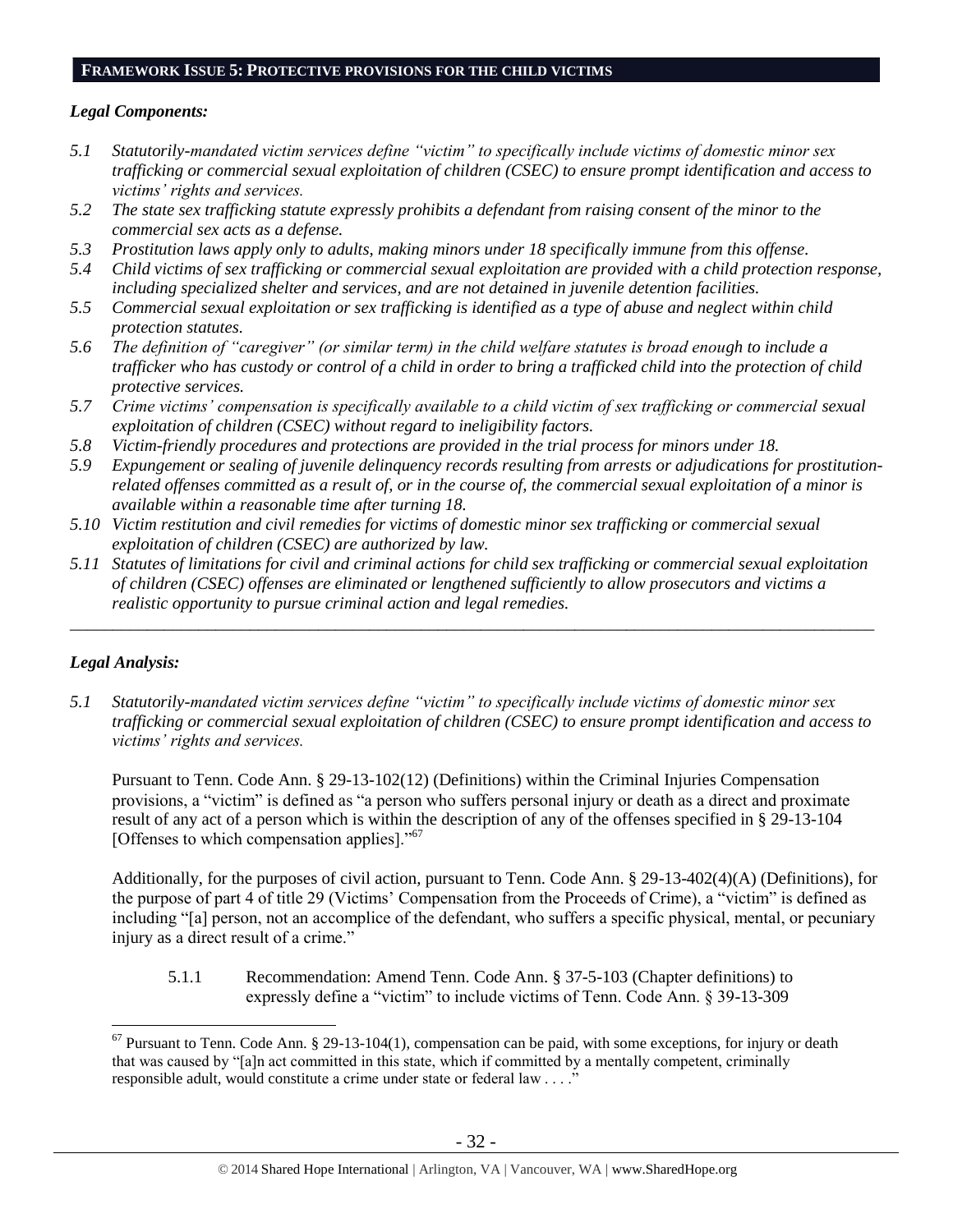(Trafficking for commercial sex acts) and CSEC crimes.

*5.2 The state sex trafficking statute expressly prohibits a defendant from raising consent of the minor to the commercial sex acts as a defense.*

Tenn. Code Ann. § 39-13-309 (Trafficking a person for a commercial sex act) neither references a defense based on consent of the minor to the commercial sex act nor specifically prohibits a defendant from raising such a defense. However, Tenn. Code Ann.§ 39-17-1005 (Offense of especially aggravated sexual exploitation of a minor), § 39-13-515<sup>68</sup> (Promoting prostitution), Tenn. Code Ann. § 39-13-514<sup>69</sup> (Patronizing prostitution), § 39-17-1004 (Offense of aggravated sexual exploitation of a minor), § 39-17-1003 (Offense of sexual exploitation of a minor), and § 39-13-529 (Offense of soliciting sexual exploitation of a minor—Exploitation of a minor by electronic means) specifically state that defendants cannot raise consent as a defense.

*5.3 Prostitution laws apply only to adults, making minors under 18 specifically immune from this offense.*

Minors under 18 are immune from being charged with Tenn. Code Ann. § 39-13-513 (Prostitution). Pursuant to Tenn. Code Ann. § 39-13-513(d),

Notwithstanding any provision of this section to the contrary, if it is determined after a reasonable detention for investigative purposes, that a person suspected of or charged with a violation of this section is under eighteen (18) years of age, that person shall be immune from prosecution for prostitution as a juvenile or adult. A law enforcement officer who takes a person under eighteen (18) years of age into custody for a suspected violation of this section shall, upon determination that the person is a minor, provide the minor with the telephone number for the National Human Trafficking Resource Center hotline and release the minor to the custody of a parent or legal guardian.

Additionally, a defense is available for a victim charged with prostitution for conduct that occurred because the person was a victim of sex trafficking or involuntary labor servitude. An offender convicted of prostitution is subject to a Class B misdemeanor, or a Class A misdemeanor if the offense was committed within proscribed distances from a school or church. Tenn. Code Ann. § 39-13-513(b). However, House Bill 2823 amended Tenn. Code Ann. § 39-16-513 to add the following defense for trafficking victims:

(e) It is a defense to prosecution under this section that a person charged with a violation of this section was so charged for conduct that occurred because the person was a victim of an act committed in violation of § 39-13-307 or § 39-13-309, or because the person was a victim as defined under the Trafficking Victims Protection Act, 22  $U.S.C.$  § 7102.<sup>70</sup>

*5.4 Child victims of sex trafficking or commercial sexual exploitation are provided with a child protection response, including specialized shelter and services, and are not detained in juvenile detention facilities.*

<sup>68</sup> *See supra* note [6.](#page-2-0)

<sup>69</sup> *See supra* note [5.](#page-2-1)

 $70$  Victim is defined under 22 U.S.C. § 7102 as a person subjected to either "sex trafficking in which a commercial sex act is induced by force, fraud, or coercion, or in which the person induced to perform such act has not attained 18 years of age" or "the recruitment, harboring, transportation, provision, or obtaining of a person for labor or services, through the use of force, fraud, or coercion for the purpose of subjection to involuntary servitude, peonage, debt bondage, or slavery." 22 U.S.C. § 7102 (8)(A), (B).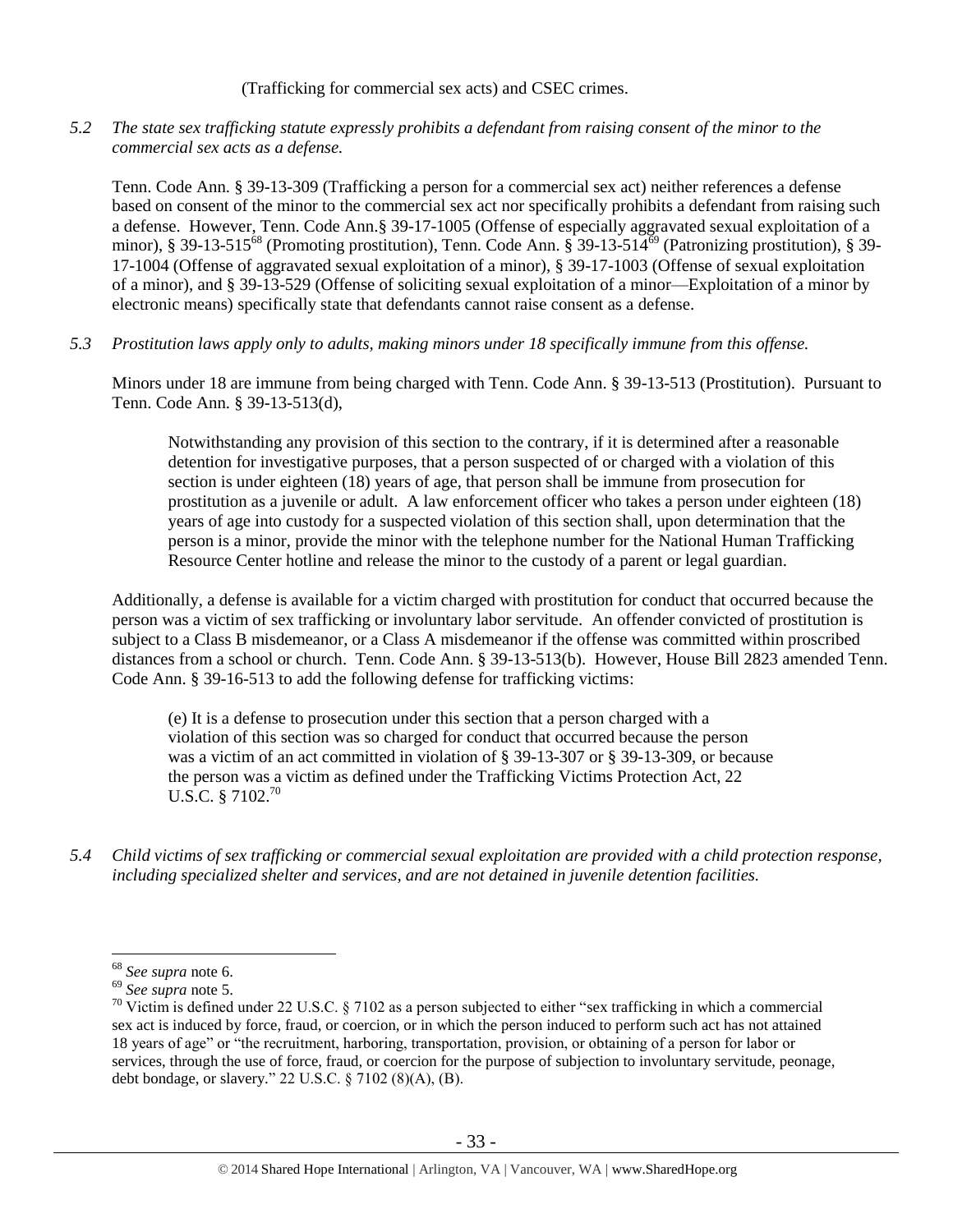## **Child Identified as Abused/Neglected**

Pursuant to Tenn. Code Ann. § 37-1-102(b)(12) (Definitions),<sup>71</sup> a sexually exploited child is likely to be identified as abused or neglected. If a child is identified as abused or neglected under Tenn. Code Ann. § 37-1- 102(b)(12), Child Protective Services may become involved in investigations where the child is in the custody of a person who "physically possesses or controls the child". Tenn. Code Ann. § 37-1-114(a)(2) (Detention or placement in shelter care).

Additionally, childhood sexual abuse victims,<sup>72</sup> including victims of commercial sexual exploitation under 13 years of age, may be referred to a child protective response team for investigation.

Tenn. Code Ann. §§ 37-1-602(a)(3)(C)(vi), 37-1-605(b)(2). Pursuant to Tenn. Code Ann. § 37-1-605(b)(2) (Reports of known or suspected child sexual abuse—Investigations—Notification to parents of abuse on school grounds or while under school supervision—Confidentiality of records), "If a law enforcement official or judge becomes aware of known or suspected child sexual abuse, through personal knowledge, receipt of a report or otherwise, such information shall be reported to the department immediately and the child protective team shall be notified to investigate the report for the protection of the child in accordance with the provisions of this part [Child Sexual Abuse]." The child protective investigation team must conduct an "on-site child protective investigation." Tenn. Code Ann. § 37-1-607(b)(2)(A).

To the extent that a victim of domestic minor sex trafficking is identified as abused or neglected, law enforcement agencies have certain reporting duties related to a domestic minor sex trafficking victim. Pursuant to Tenn. Code Ann. § 37-1-403 (Reporting of brutality, abuse, neglect or child sexual abuse—Notification to parents of abuse on school grounds or under school supervision—Confidentiality of records),

(a) (1) Any person who has knowledge of or is called upon to render aid to any child who is suffering from or has sustained any wound, injury, disability, or physical or mental condition shall report such harm immediately if the harm is of such a nature as to reasonably indicate that it has been caused by brutality, abuse or neglect or that, on the basis of available information, reasonably appears to have been caused by brutality, abuse or neglect.

. . . .

(3) If any such person knows or has reasonable cause to suspect that a child has been sexually abused, the person shall report such information in accordance with § 37-1-605 [Reports of known or suspected child sexual abuse—Investigations—Notification to parents of abuse on school grounds or while under school supervision—Confidentiality of records], relative to the sexual abuse of children, regardless of

 $\overline{a}$  $71$  The text of Tenn. Code Ann. § 37-1-102 included here and elsewhere in this report includes amendments made by the passage of Senate Bill 1660 during the Tennessee 109th General Assembly. 2014 Tenn. Public Acts 711 (effective July 1, 2014). See *infra* section 5.5 for a full analysis of child abuse and neglect definitions.

 $72$  "Child sexual abuse" is defined to include "The sexual exploitation of a child, which includes allowing, encouraging, or forcing a child to: (a) Solicit for or engage in prostitution; or (b) Engage in an act prohibited by § 39-17-1003 [Offense of sexual exploitation of a minor]." Tenn. Code Ann. § 37-1-602(3)(C)(vi). Although Tenn. Code Ann. § 37-1-602(a)(3)(C) (Part definitions—Harm to child's health or welfare) does not specify an age, other portions of the statute define "child sexual abuse" as limited to children under 13. Tenn. Code Ann. § 37-1-  $602(a)(3)(A)$ , (B). Furthermore, Tenn. Code Ann. § 37-1-602(a)(3)(D) states "For the purposes of the reporting, investigation, and treatment provisions of §§ 37-1-603–37-1-615 'child sexual abuse' also means the commission of any act specified in subdivisions  $(a)(3)(A)$ –(C) against a child thirteen (13) years of age through seventeen (17) years of age if such act is committed against the child by a parent, guardian, relative, person residing in the child's home, or other person responsible for the care and custody of the child," creating the same assumption that the child must be under 13 for purposes of Tenn. Code Ann. § 37-1-603(a)(3)(C).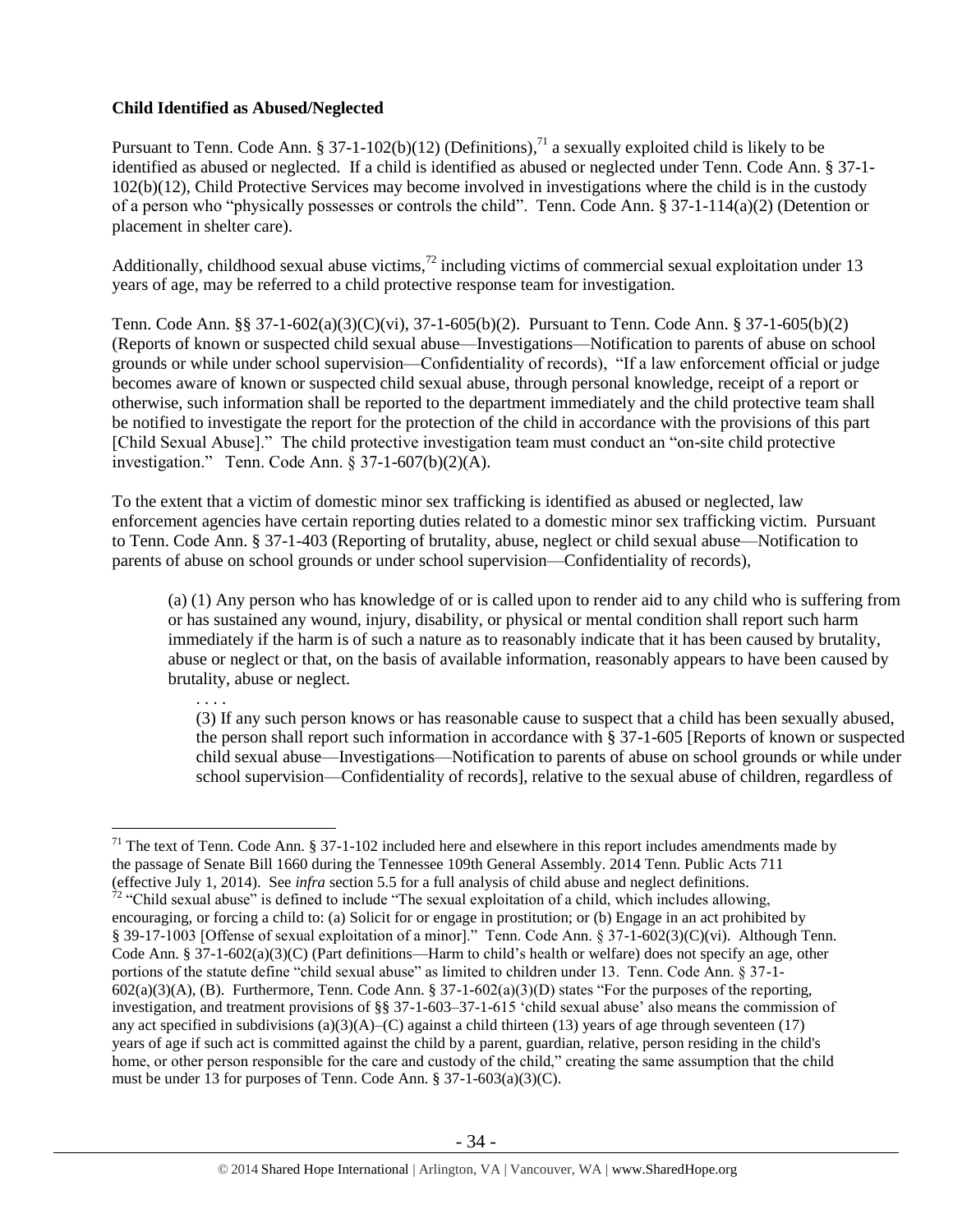whether such person knows or believes that the child has sustained any apparent injury as a result of such abuse.

. . . .

(c) (1) If a law enforcement official or judge becomes aware of known or suspected child abuse, through personal knowledge, receipt of a report, or otherwise, such information shall be reported to the department immediately upon the receipt of such information, and, where appropriate, the child protective team shall be notified to investigate the report for the protection of the child in accordance with the provisions of this part. Further criminal investigation by such official shall be appropriately conducted in coordination with the team or department to the maximum extent possible.

. . . .

(3) (A) If the department receives information containing references to alleged human trafficking or child pornography which does or does not result in an investigation by the department, the department shall notify the appropriate law enforcement agency immediately upon receipt of such information. (B) If the department initiates an investigation of severe child abuse, including, but not limited to, child sexual abuse, the department shall notify the appropriate local law enforcement agency immediately upon assignment of such case to a department child protective services worker.

(C) Both the department and law enforcement shall maintain a log of all such reports of such information received and confirmation that the information was sent to the appropriate party, pursuant to this subdivision  $(c)(3)$ .

- I. Initial Custody
	- *a. Authority for initial custody*

Under Tenn. Code Ann. § 37-1-113(a) (Taking into custody—grounds), which is codified in part 1 of the chapter, a minor may be taken into custody under the following circumstances:

- (1) Pursuant to an order of the court under this part;
- (2) Pursuant to the laws of arrest;

(3) By a law enforcement officer, social worker of the department of human services, or duly authorized officer of the court, if there are reasonable grounds to believe that the conditions specified in § 37-1- 114(a)(2) [Detention or shelter care of child prior to hearing on petition] exist; or (4) By a law enforcement officer or duly authorized officer of the court if there are reasonable grounds to believe that the child has run away from the child's parents, guardian or other custodian.

Thus, if the law enforcement officer has "reasonable grounds to believe" that the child is "a neglected, dependent or abused child," then the law enforcement officer may take the child into custody. Tenn. Code Ann. §§ 37-1-(a)(3), 37-1-114(a)(2). Pursuant to Tenn. Code Ann. § 37-1-102(b)(12)(I) (Definitions)<sup>73</sup>, a "dependent and neglected child" includes a child "[w]ho is or has been allowed, encouraged or permitted to engage in prostitution or obscene or pornographic photographing, filming, posing, or similar activity and whose parent, guardian or other custodian neglects or refuses to protect such child from further such activity." Finally, the taking of a child into custody is not an arrest under this section. Tenn. Code Ann. § 37-1-113(b).

 $\overline{a}$ <sup>73</sup> *See supra* note [57.](#page-23-0)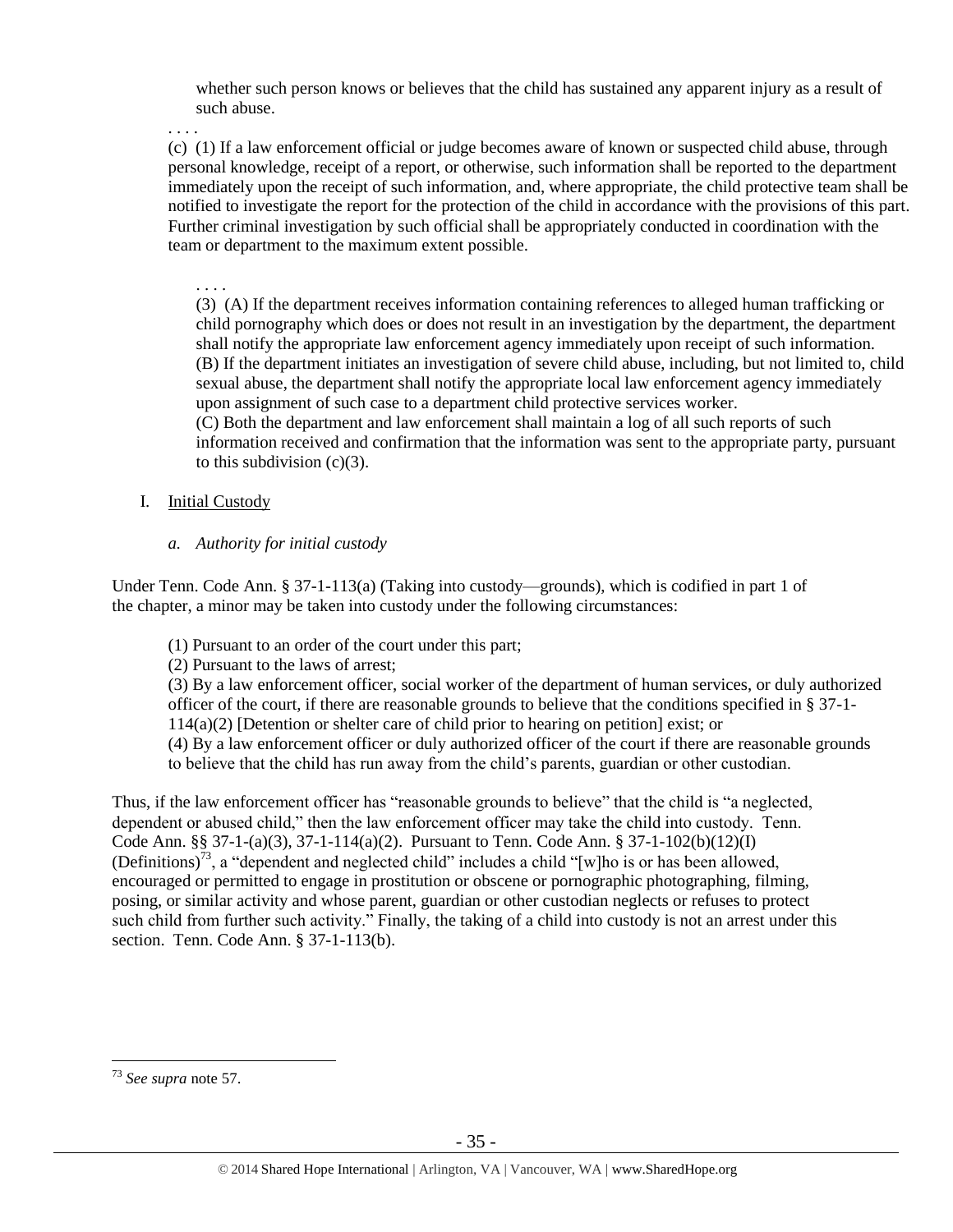## II. Process following initial custody

If an abused or neglected child is taken into custody under Tenn. Code Ann. § 37-1-113(a)(3) before a petition is filed, "a petition under § 37-1-120 shall be filed as soon as possible but in no event later than two (2) days after the child is taken into custody excluding Saturdays, Sundays and legal holidays." Tenn. Code Ann. § 37-1- 115(a)(2).Additionally, "the petition may be made by any person, including a law enforcement officer, who has knowledge of the facts alleged or is informed and believes that they are true." Tenn. Code Ann. § 37-1-119 (Petition – who may make). Pursuant to Tenn. Code Ann. § 37-1-114(a) (Detention or shelter care of child prior to hearing on petition),

(a) A child taken into custody shall not be detained or placed in shelter care prior to the hearing on the petition unless there is probable cause to believe that the child:

. . . . (2) Is a neglected, dependent or abused child, and in either case the child's detention or shelter care is required because the child is subject to an immediate threat to the child's health or safety to the extent that delay for a hearing would be likely to result in severe or irreparable harm, or the child may abscond or be removed from the jurisdiction of the court, and in either case, there is no less drastic alternative to removal of the child from the custody of the child's parent, guardian or legal custodian available that would reasonably and adequately protect the child's health or safety or prevent the child's removal from the jurisdiction of the court pending a hearing.

## III. Placement Process pending Adjudication/Investigation

Pursuant to Tenn. Code Ann. § 37-1-116(a), (Place of detention—Escape or attempted escape—Shelter Care), an allegedly dependent child may be placed in

(1) A licensed foster home or a home approved by the court;

(2) A facility operated by a licensed child care agency;

. . . .

(4) Subject to subsection (e), any other suitable place or facility designated or operated by the court. The child may be detained in a jail or other facility for the detention of adults only if:

(A) Other facilities in subdivision (a)(3) are not available;

(B) The detention is in a room separate and removed from those for adults; and

(C) It appears to the satisfaction of the court that public safety and protection reasonably require detention, and it so orders.

Furthermore, "[a] child alleged to be dependent or neglected may be detained or placed in shelter care only in the facilities stated in subdivisions  $(a)(1)$ ,  $(2)$  and  $(4)$ , and shall not be detained in a jail or other facility intended or used for the detention of adults charged with criminal offenses or of children alleged to be delinquent." Tenn. Code Ann. § 37-1-116(d).

Allegedly dependent or neglected children may not be placed in "[a] detention home or center for delinquent children that is under the direction or supervision of the court or other public authority or of a private agency approved by the court" except for under this specific exception. Tenn. Code Ann.  $\S 37-1-116(a)(3)$ , (a)(4)(A).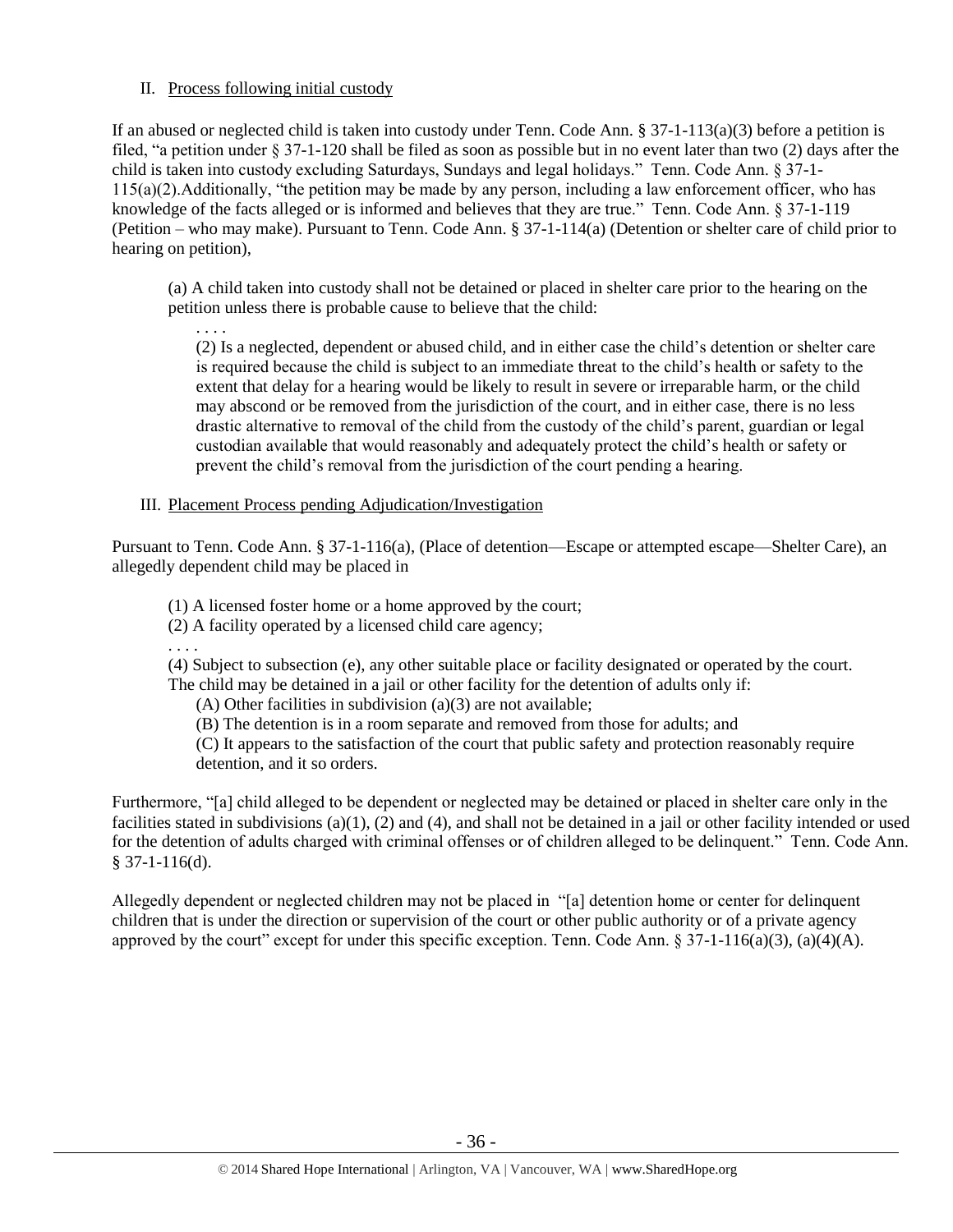## IV. Adjudication of abuse/neglect

## *a) Adjudicatory/dispositional hearing*

Pursuant to Tenn. Code Ann. § 37-1-129(a) (Hearings—Findings—Disposition of child—Interdepartmental case management team—Pilot projects),

(1)After hearing the evidence on the petition, the court shall make and file its findings as to whether the child is a dependent or neglected child . . . If the court finds that the child is not a dependent or neglected child . . ., it shall dismiss the petition and order the child discharged from any detention or other restriction theretofore ordered in the proceeding.

(2) If the petition alleged the child was dependent and neglected as defined in § 37-1-102(b)(12)(G), or if the court so finds regardless of the grounds alleged in the petition, the court shall determine whether the parents or either of them or another person who had custody of the child committed severe child abuse. The court shall file written findings of fact that are the basis of its conclusions on that issue within thirty (30) days of the close of the hearing or, if an appeal or a petition for certiorari is filed, within five (5) days thereafter, excluding Sundays.

The court then may vest custody of the child with the department for placement under Tenn. Code Ann. § 37-1- 129(e) (Hearings—Findings—Disposition of child—Interdepartmental case management team—Pilot projects) which states that,

(1) Any order of the court that places custody of a child with the department shall empower the department to select any specific residential or treatment placements or programs for the child according to the determination made by the department, its employees, agents or contractors.

(2) The court may review the residential or treatment placement of a child placed in the department's custody, and within ninety (90) days of the placement, the court may, on its own motion, order a hearing to receive evidence and testimony with regard to the appropriateness of the child's residential or treatment placement. The court shall provide notice of the hearing to the department, to the child's biological parent or parents, and any other person who has been primarily responsible for the care of the child during the twelve (12) months prior to the child's placement in the department's custody . . . .

V. Outcomes

If after a hearing, a child is found dependent or neglected, then pursuant to Tenn. Code Ann. § 37-1-130(a) (Dependent or neglected child—Disposition), the child may be allowed to remain in the custody of the parents, guardian, or other custodian, subject to the court's conditions, or temporary custody may be transferred to a person "qualified to receive and care for the child," the department of children's services, "[a]n agency or other private organization licensed or otherwise authorized by law to receive and provide care for the child," or "[a]n individual in another state with or without supervision by an appropriate officer under § 37-1-142 [Nonresident child— Transfer from another state]." Moreover, pursuant to Tenn. Code Ann. § 37-1-130(d),

No child who has been found to be a victim of severe child abuse shall be returned to the custody or residence of any person who engaged in or knowingly failed to protect the child from the brutality or abuse unless the court finds on the basis of clear and convincing evidence that the child will be provided a safe home free from further such brutality and abuse. . . .

Tennessee has not enacted statutorily mandated ongoing services following placement, a formal multidisciplinary approach to victim services, or specialized long-term placement option available for victims of domestic minor sex trafficking that may be identified as abused, neglected, or dependent. In response to the absence of procedures and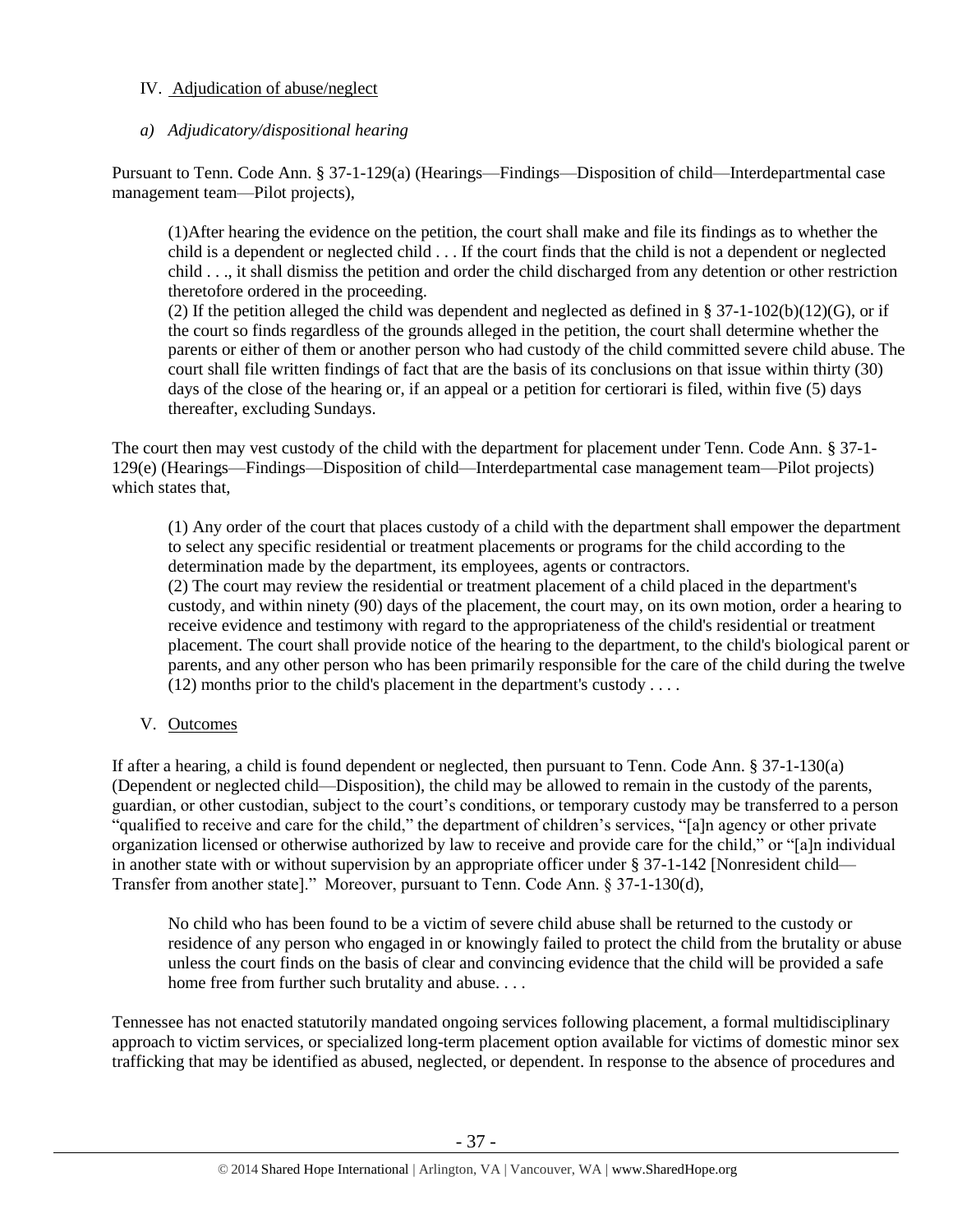services specific to domestic minor sex trafficking victims, Tennessee is developing a multi-agency plan to identify victims and provide community-based services and benefits to which they may be entitled.<sup>74</sup>

#### **Child Identified as in Need of Services**

- I. Initial Custody
- *a) Authority for initial custody*

Pursuant to Tenn. Code Ann. § 37-1-102(b)(23)(A) (Definitions), a domestic minor sex trafficking victim could be classified as an "unruly child," which is a child who is,

(i) Habitually and without justification is truant from school while subject to compulsory school attendance under § [49-6-3007](http://www.michie.com/tennessee/lpext.dll?f=FifLink&t=document-frame.htm&l=jump&iid=tncode&d=49-6-3007&sid=38e38567.7da3e70b.0.0#JD_49-6-3007) [Attendance and truancy reports–Enforcement of compulsory attendance];

(ii) Habitually is disobedient of the reasonable and lawful commands of the child's parent(s), guardian or other legal custodian to the degree that such child's health and safety are endangered;

(iii) Commits an offense that is applicable only to a child; or

(iv) Is away from the home, residence or any other residential placement of the child's parent(s), guardian or other legal custodian without their consent. Such child shall be known and defined as a "runaway."

Under Tenn. Code Ann. § 37-1-113(a) (Taking into custody—Grounds), which is codified in part 1 of the chapter, an unruly child may be taken into custody under the following circumstances:

(a) the commissioner of the department of human services shall establish a plan for the delivery of services to victims of human trafficking after consultation with the following departments:

- (1) Department of children's services;
- (2) Department of health;
- (3) Department of intellectual and developmental disabilities;
- (4) Department of mental health; and
- (5) Tennessee bureau of investigation.

(b) The plan developed under subsection (a) shall include, but not be limited to, provisions to:

- (1) Identify victims of human trafficking in this state;
- (2) Identify community-based services for victims of human trafficking
- (3) Assist victims of human trafficking through the provision of information regarding access to
- benefits and services to which those victims may be entitled

(4) Coordinate delivery of services and information concerning health care, mental health care, legal services, housing, job training, education and victim's compensation funds;

(5) Prepare and disseminate educational materials and provide training programs to increase awareness of human trafficking and the services available to victims; and

(6) Assist victims of human trafficking with family reunification.

(c) In addition to the requirements of subsection (b), the plan shall include a timeline for which the department anticipates the state would be capable of implementing the plan, along with anticipated rates of assistance to victims of human trafficking, cost of implementation, an itemized rationale for both, and any other factor that the department opines will significantly contribute to or detract from the success of implementing the plan.

 $\overline{a}$  $74$  Tennessee is developing a plan to identify and provide services to victims of human trafficking. Tenn. Code Ann. § 71-1-135 (Victims of human trafficking; plan for delivery of services) requires that: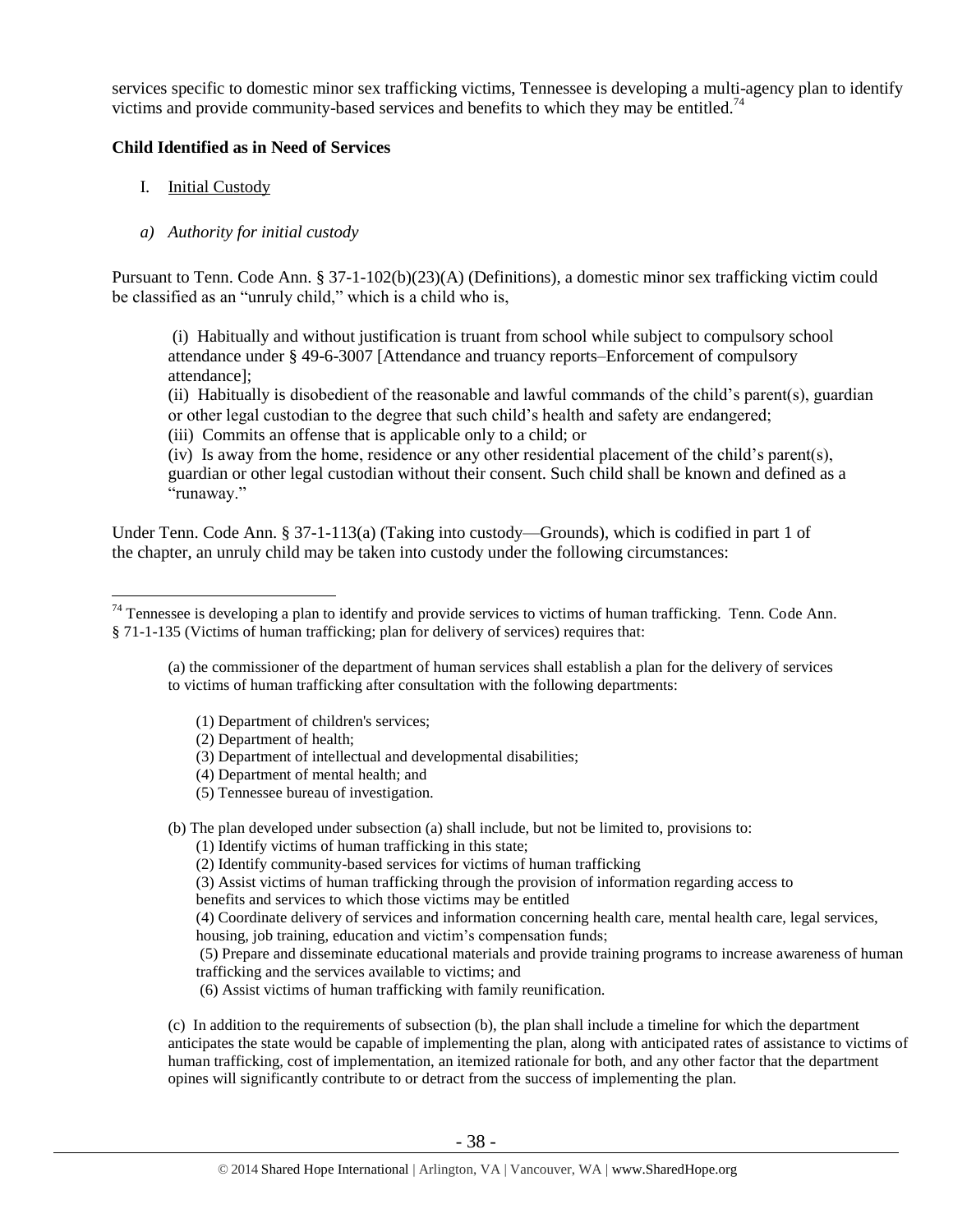(1) Pursuant to an order of the court under this part;

(2) Pursuant to the laws of arrest;

(3) By a law enforcement officer, social worker of the department of human services, or duly authorized officer of the court, if there are reasonable grounds to believe that the conditions specified in § 37-1- 114(a)(2) [Detention or shelter care of child prior to hearing on petition] exist; or

(4) By a law enforcement officer or duly authorized officer of the court if there are reasonable grounds to believe that the child has run away from the child's parents, guardian or other custodian.

Thus, if the child has "committed the delinquent or unruly act with which the child is charged," then the law enforcement officer may take the child into custody. Tenn. Code Ann. §§ 37-1-113(a)(3), 37-1-114(a)(1).

## II. Placement process pending Adjudication/Investigation

An allegedly unruly child may not be detained more than 24 hours, "excluding nonjudicial days unless there has been a detention hearing and a judicial determination that there is probable cause to believe the child has violated a valid court order, and in no event shall such a child be detained for more than seventy-two (72) hours exclusive of nonjudicial days prior to an adjudicatory hearing." Tenn. Code Ann. § 37-1-114(b). However, pursuant to subsection (b), "Nothing herein prohibits the court from ordering the placement of children in shelter care where appropriate, and such placement shall not be considered detention within the meaning of this section."

Pursuant to Tenn. Code Ann. § 37-1-116(a), (Place of detention—Escape or attempted escape—Shelter Care), an allegedly unruly child may be placed in

(1) A licensed foster home or a home approved by the court;

(2) A facility operated by a licensed child care agency;

(3) A detention home or center for delinquent children that is under the direction or supervision of the court or other public authority or of a private agency approved by the court; or

(4) Subject to subsection (e), any other suitable place or facility designated or operated by the court.

The child may be detained in a jail or other facility for the detention of adults only if:

(A) Other facilities in subdivision (a)(3) are not available;

(B) The detention is in a room separate and removed from those for adults; and

(C) It appears to the satisfaction of the court that public safety and protection reasonably require detention, and it so orders.

III. Adjudication

Under Tenn. Code Ann. § 37-1-119 (Petition—Who may make), a petition may be filed "by any person, including a law enforcement officer, who has knowledge of the facts alleged or is informed and believes that they are true."

The court will then hear the petition concerning an allegedly unruly child. Pursuant to Tenn. Code Ann. § 37-1-129 (Hearings—Findings—Disposition of child—Interdepartmental case management team—Pilot projects) in relevant part,

 $(a)(1)$  After hearing the evidence on the petition, the court shall make and file its findings as to ... whether the acts ascribed to the child were committed by that child. If the court finds that the child is not a dependent or neglected child or that the allegations of delinquency or unruly conduct have not been established, it shall dismiss the petition and order the child discharged from any detention or other restriction theretofore ordered in the proceeding.

. . . .

(c) If the court finds from clear and convincing evidence that the child is . . . unruly, the court shall proceed immediately or at a postponed hearing to make a proper disposition of the case.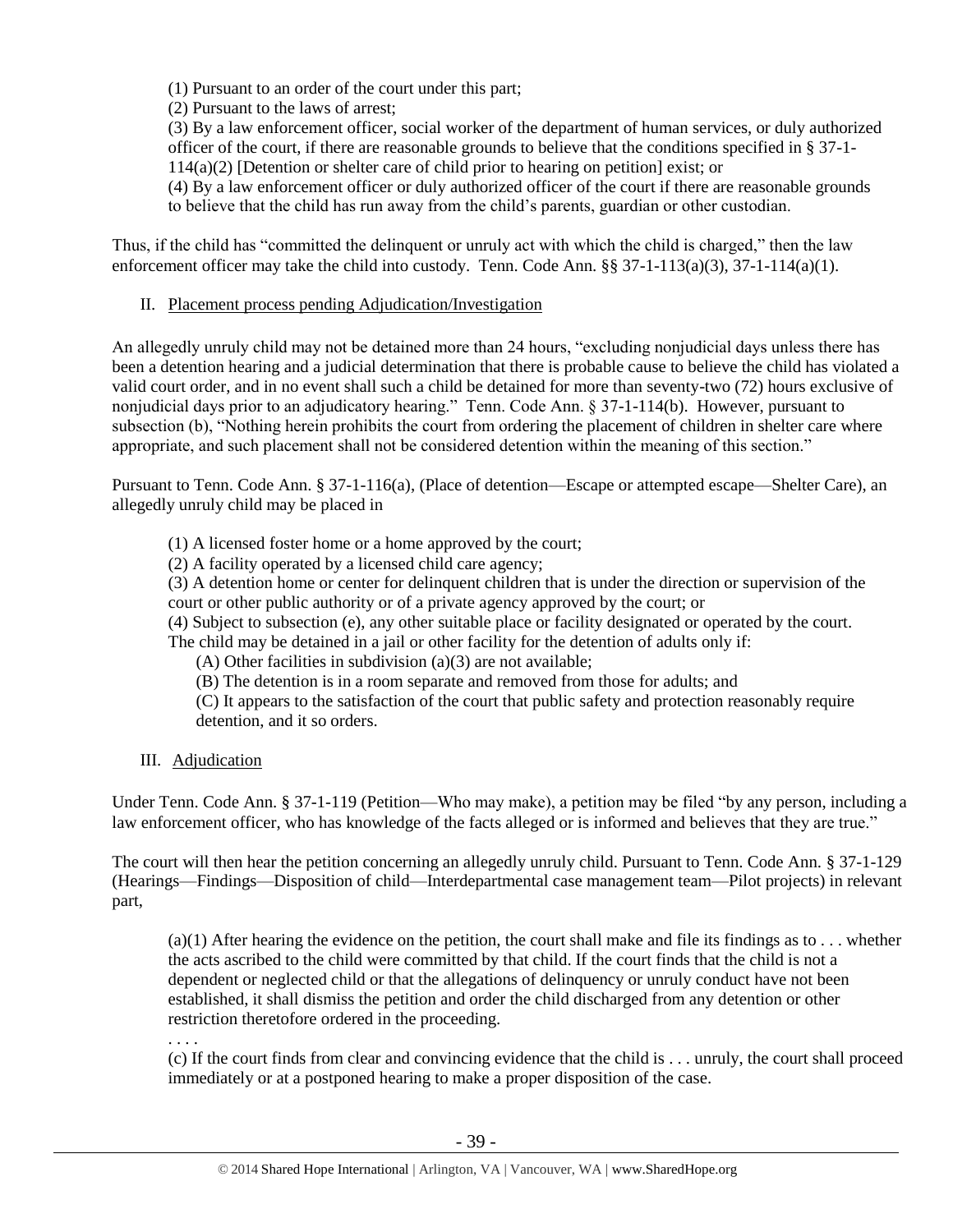## IV. Process outcome

When a child is determined to be an unruly child then the court may, among other dispositions, place the child in any of the same dispositions as a dependent or neglected child, place the child on probation, order community service, or assess a fine. Tenn. Code Ann. § 37-1-132(a), 37-1-131(a). If an unruly child is removed from the home, then the child must be placed in the "least drastic or restrictive alternative." Tenn. Code Ann. § 37-1-132(b)(1). Tennessee is also developing a plan to identify services and benefits to which a domestic minor sex trafficking victim identified as an unruly child may be entitled.

## **Child Initially Identified as Delinquent**

I. Initial custody

## *a) Authority for initial custody*

Since minors in Tennessee are not subject to prosecution for Tenn. Code Ann. § 39-13-513 (Prostitution), a prostituted minor will not be considered a delinquent child.<sup>75</sup> Once a police officer determines the age of the minor after taking the minor into custody for a prostitution offense, the officer shall not charge the minor as a delinquent but instead shall "provide the minor with the telephone number for the national human trafficking resource center hotline and release the minor to the custody of a parent or legal guardian." Tenn. Code Ann. § 39-13-513(d). A "delinquent child" is "a child who has committed a delinquent act and is in need of treatment or rehabilitation." Tenn. Code Ann. § 37-1-102(b)(10). A "delinquent act" is defined in part as "an act designated a crime under the law, including local ordinances of this state, or of another state if the act occurred in that state, or under federal law, and the crime is not a status offense under subdivision  $(b)(25)(A)(iii)$ [definition of severe child abuse] . . . ." Tenn. Code Ann. § 37-1-102(b)(9).

## *b) Placement*

Despite these provisions, in certain circumstances outlined in Tenn. Code Ann. § 37-1-116(h) (Place of detention—Escape or attempted escape—Shelter care), a domestic minor sex trafficking victim who is not identified as dependent or neglected may be detained in an adult jail for up to 48 hours if

The juvenile is accused of a serious crime against persons, including criminal homicide, forcible rape, mayhem, kidnapping, aggravated assault, robbery and extortion accompanied by threats of violence; (2) The county has a low population density not to exceed thirty-five (35) persons per square mile; (3) The facility and program have received prior certification by the Tennessee corrections institute as providing detention and treatment with total sight and sound separation from adult detainees and prisoners, including no access by trustees;

(4) There is no juvenile court or other public authority, or private agency as provided in subsection (f), able and willing to contract for the placement of the juvenile; and

(5) A determination is made that there is no existing acceptable alternative placement available for the juvenile.

## II. Placement Process pending Adjudication/Investigation

Pursuant to Tenn. Code Ann. § 37-1-116(a) (Place of detention – Escape or attempted escape—Shelter care), a variety of placement options are available to children alleged to be delinquent, including only

 $\overline{a}$ <sup>75</sup> See *supra* section 5.3 for a full analysis of this immunity.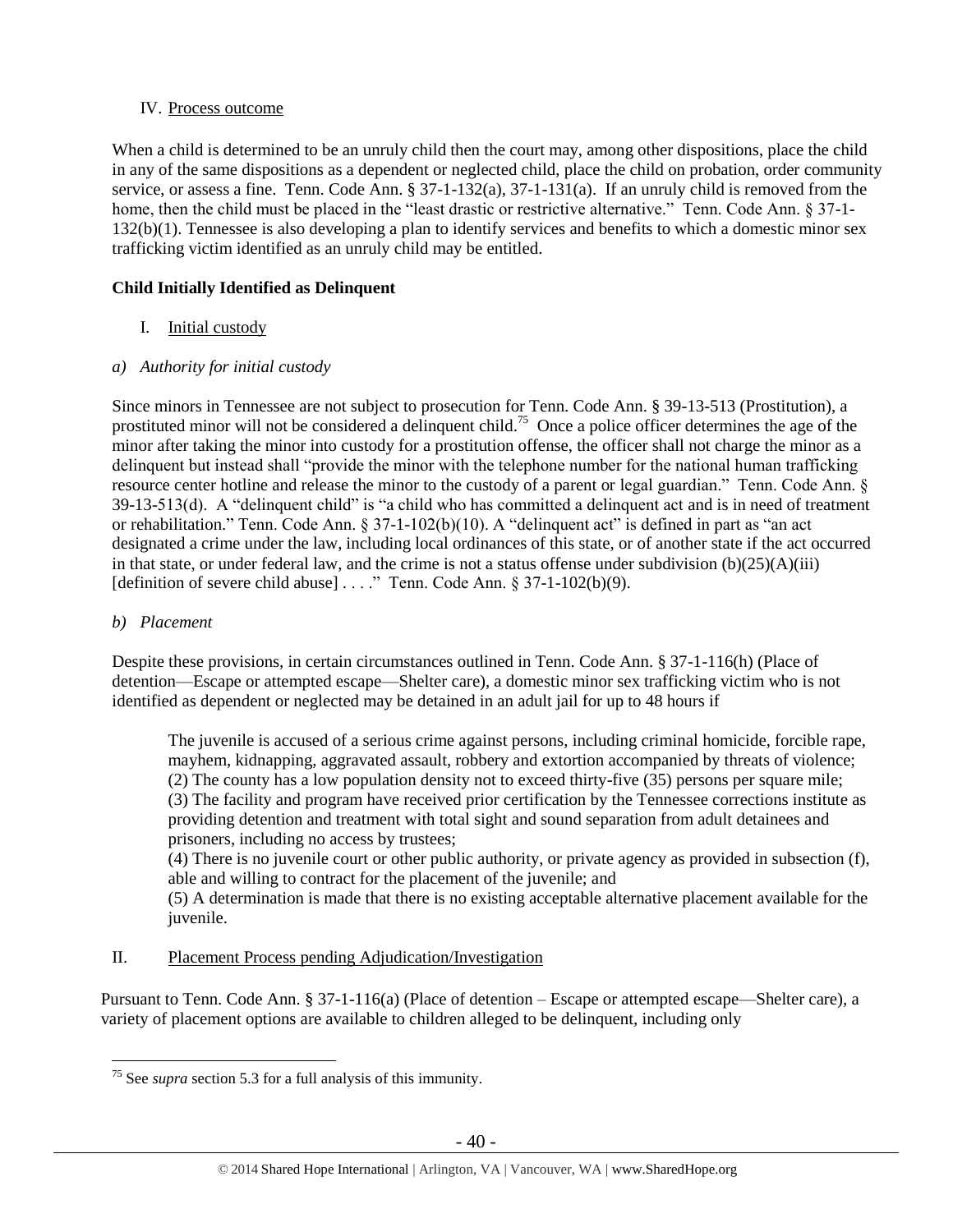(1) A licensed foster home or a home approved by the court;

(2) A facility operated by a licensed child care agency;

(3) A detention home or center for delinquent children that is under the direction or supervision of the court or other public authority or of a private agency approved by the court; or

(4) Subject to subsection (e), any other suitable place or facility designated or operated by the court. The child may be detained in a jail or other facility for the detention of adults only if

(A) Other facilities in subdivision (a)(3) are not available;

(B) The detention is in a room separate and removed from those for adults; and

 (C) It appears to the satisfaction of the court that public safety and protection reasonably require detention, and it so orders.

Additionally, under Tenn. Code Ann. § 37-1-116(h) a juvenile may be temporarily detained for as short a time as feasible, not to exceed forty-eight (48) hours, in an adult jail or lockup, if:

(1) The juvenile is accused of a serious crime against persons, including criminal homicide, forcible rape, mayhem, kidnapping, aggravated assault, robbery and extortion accompanied by threats of violence; (2) The county has a low population density not to exceed thirty-five (35) persons per square mile;

(3) The facility and program have received prior certification by the Tennessee corrections institute as providing detention and treatment with total sight and sound separation from adult detainees and prisoners, including no access by trustees;

(4) There is no juvenile court or other public authority, or private agency as provided in subsection (f), able and willing to contract for the placement of the juvenile; and

(5) A determination is made that there is no existing acceptable alternative placement available for the juvenile.

#### III. Adjudication

#### *a) Adjudication/dispositional hearing*

Pursuant to Tenn. Code Ann. § 37-1-129 (Hearings—Findings—Disposition of child—Interdepartmental case management team—Pilot projects) in relevant part,

(a)(1) After hearing the evidence on the petition, the court shall make and file its findings as to whether the child is a dependent [and] whether the acts ascribed to the child were committed by that child. If the court finds that . . . the allegations of delinquency or unruly conduct have not been established, it shall dismiss the petition and order the child discharged from any detention or other restriction theretofore ordered in the proceeding.

. . . .

(b) If the court finds on proof beyond a reasonable doubt that the child committed the acts by reason of which the child is alleged to be delinquent, it shall proceed immediately or at a postponed hearing to hear evidence as to whether the child is in need of treatment or rehabilitation and to make and file its findings thereon. If the court finds that the child is not in need of treatment or rehabilitation, it may dismiss the proceeding and discharge the child from any detention or other restriction theretofore ordered. In the absence of evidence to the contrary, evidence of the commission of acts that constitute a felony or that reflect recidivistic delinquency is sufficient to sustain a finding that the child is in need of treatment or rehabilitation.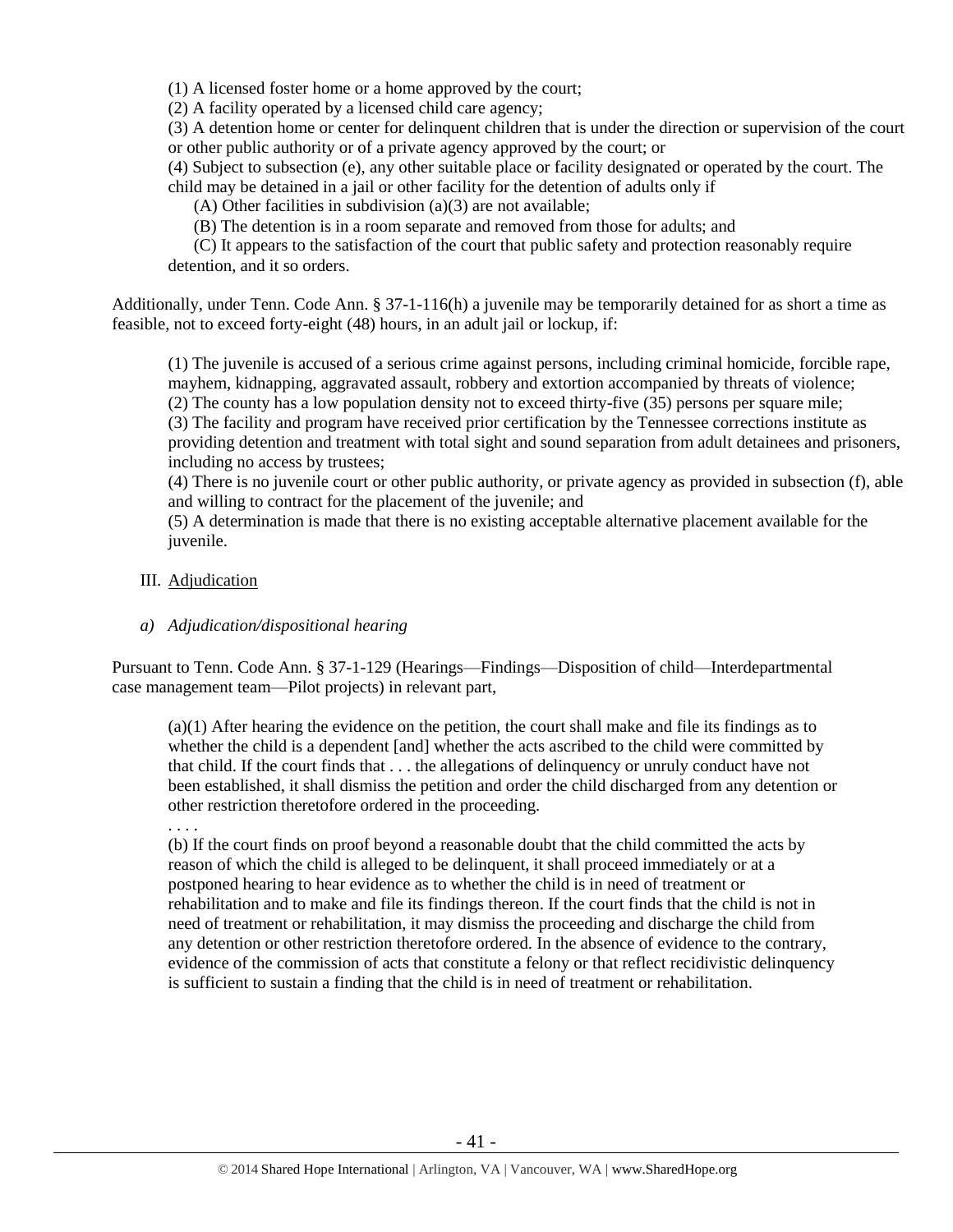#### IV. Outcomes

Pursuant to Tenn. Code Ann. § 37-1-131 (Delinquent child—Disposition—Restitution), a child adjudicated as a delinquent may be ordered by the court to the "disposition best suited to the child's treatment, rehabilitation, and welfare," which includes

(1) Any order authorized by § 37-1-130 for the disposition of a dependent or neglected child;<sup>76</sup> (2) (A) Placing the child on probation under the supervision of the probation officer of the court or the department of children's services, any person, or persons or agencies designated by the court, or the court of another state as provided in § 37-1-143, under conditions and limitations the court prescribes.

5.4.1 Recommendation: Establish a mandatory response law that directs any minor involved in prostitution or who is a victim of trafficking a person for a commercial sex act into a protective system that provides specialized services and housing.

## *5.5 Commercial sexual exploitation or sex trafficking is identified as a type of abuse and neglect within child protection statutes.*

Commercial sexual exploitation is identified as a type of abuse and neglect in Tennessee. Pursuant to Tenn. Code Ann. § 37-1-102(b)(12) (Definitions)<sup>77</sup>, a "dependent and neglected child" includes a child who is subject to any of the following situations:

(B) Whose parent, guardian or person with whom the child lives, by reason of cruelty, mental incapacity, immorality or depravity is unfit to properly care for such child;

. . . .

(E) Who, because of lack of proper supervision, is found in any place the existence of which is in violation of law;

(F) Who is in such condition of want or suffering or is under such improper guardianship or control as to injure or endanger the morals or health of such child or others;

(G) Who is suffering from abuse<sup>78</sup> or neglect:

(H) Who has been in the care and control of one (1) or more agency or person not related to such child by blood or marriage for a continuous period of six (6) months or longer in the absence of a power of attorney or court order, and such person or agency has not initiated judicial proceedings seeking either legal custody or adoption of the child;

(I) Who is or has been allowed, encouraged or permitted to engage in prostitution or obscene or pornographic photographing, filming, posing, or similar activity and whose parent, guardian or other custodian neglects or refuses to protect such child from further such activity; . . .

. . . .

Additionally, "severe child abuse" is defined as including "[t]he commission of any act towards the child prohibited by §§ 39-13-502 [Aggravated rape], 39-13-504 [Aggravated sexual battery], 39-13-515 [Promoting prostitution], 39-13-522 [Rape of a child], 39-15-302 [Incest], 39-15-402 [Haley's Law—Aggravated child abuse and aggravated child neglect or endangerment—Definitions], and 39-17-1005 [Offense of especially aggravated sexual exploitation of a minor] or the knowing failure to protect the child from the commission of

<sup>&</sup>lt;sup>76</sup> See supra section 5.4(I)(d) for a full analysis of placement options for a dependent or neglected child.

<sup>77</sup> *See supra* note [57.](#page-23-0)

<sup>78</sup> Pursuant to Tenn. Code Ann. § 37-1-102(b)(1) (Definitions), "'Abuse' exists when a person under the age of eighteen (18) is suffering from, has sustained, or may be in immediate danger of suffering from or sustaining a wound, injury, disability or physical or mental condition caused by brutality, neglect or other actions or inactions of a parent, relative, guardian or caretaker."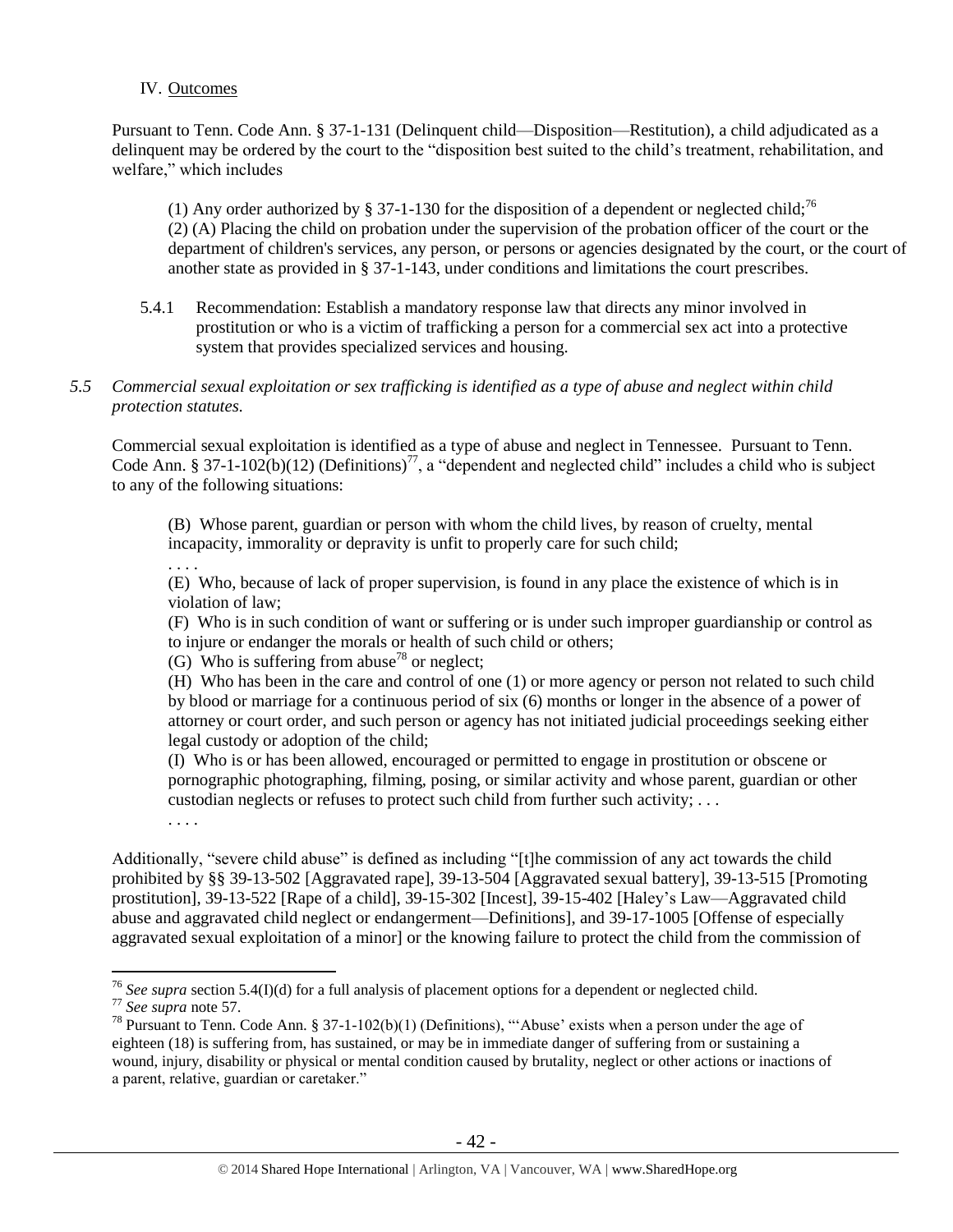any such act towards the child . . . ." Tenn. Code Ann.  $\S 37-1-102(b)(23)(C)$ .

*5.6 The definition of "caregiver" (or similar term) in the child welfare statutes is broad enough to include a trafficker who has custody or control of a child in order to bring a trafficked child into the protection of child protective services.*

Tenn. Code Ann. § 37-1-102(b)(7)<sup>79</sup> (Definitions) defines "custodian" for purposes of the "Juvenile Courts and Proceedings" chapter, which includes the dependent and neglected children provisions ("unless the context otherwise requires"), as "a person, other than a parent or legal guardian, who stands in loco parentis to the child or a person to whom temporary legal custody of the child has been given by order of a court."

However, a more expansive definition under Tenn. Code Ann. § 37-1-114(a)(2) (Detention or placement in shelter care) provides that a child may be placed in a shelter prior to the hearing on the petition when there is probable cause to believe that the child:

Is a neglected, dependent or abused child, and in either case the child's detention or shelter care is required because the child is subject to an immediate threat to the child's health or safety to the extent that delay for a hearing would be likely to result in severe or irreparable harm, or the child may abscond or be removed from the jurisdiction of the court, and in either case, there is no less drastic alternative to removal of the child from the custody of the child's parent, guardian, legal custodian or the person who physically possesses or controls the child available that would reasonably and adequately protect the child's health or safety or prevent the child's removal from the jurisdiction of the court pending a hearing.

Further, Tenn. Code Ann. § 37-1-128(b)(2) (Investigation and investigators; assessment and referral orders) states that

When the court finds, based upon a sworn petition or sworn testimony containing specific factual allegations, that there is probable cause to believe that the conditions specified in § 37-1- 114(a)(2) (Detention, placement in shelter care) exist and the child is in need of the immediate protection of the court, the court may order that the child be removed from the custody of the child's parent, guardian, legal custodian or the person who physically possesses or controls the child . . . .

*5.7 Crime victims' compensation is specifically available to a child victim of sex trafficking or commercial sexual exploitation of children (CSEC) without regard to ineligibility factors.*

Pursuant to Tenn. Code Ann. § 29-13-102(12) (Definitions), a "victim" is defined as "a person who suffers personal injury or death as a direct and proximate result of any act of a person which is within the description of any of the offenses specified in § 29-13-104 [Offenses to which compensation applies]." Domestic minor sex trafficking victims are considered to be victims of offenses for which compensation applies, because offenses allowing for claims include, with some exceptions, "[a]n act committed in this state, which, if committed by a mentally competent, criminally responsible adult, would constitute a crime under state or federal law . . . ." Tenn. Code Ann. § 29-13-104(1).

Compensation is not allowed for "any personal injury or loss alleged to have been incurred as a result of pain and suffering, except for victims of the crime of rape and victims of crime involving sexual deviancy, including minors who are victims of the crimes contained in the provisions of [§§ 39-13-502](https://www.lexis.com/research/buttonTFLink?_m=174cb59fee180dee8938bb262f35ccec&_xfercite=%3ccite%20cc%3d%22USA%22%3e%3c%21%5bCDATA%5bTenn.%20Code%20Ann.%20%a7%2029-13-106%5d%5d%3e%3c%2fcite%3e&_butType=4&_butStat=0&_butNum=9&_butInline=1&_butinfo=TNCODE%2039-13-502&_fmtstr=FULL&docnum=1&_startdoc=1&wchp=dGLbVtb-zSkAB&_md5=822f63069e8581703def8e50c6be8a64)[–39-13-505](https://www.lexis.com/research/buttonTFLink?_m=174cb59fee180dee8938bb262f35ccec&_xfercite=%3ccite%20cc%3d%22USA%22%3e%3c%21%5bCDATA%5bTenn.%20Code%20Ann.%20%a7%2029-13-106%5d%5d%3e%3c%2fcite%3e&_butType=4&_butStat=0&_butNum=10&_butInline=1&_butinfo=TNCODE%2039-13-505&_fmtstr=FULL&docnum=1&_startdoc=1&wchp=dGLbVtb-zSkAB&_md5=e6b50a15afcc6c5caf1761c0438604f5) [Aggravated rape; Rape; Aggravated sexual battery; Sexual battery], [39-12-101](https://www.lexis.com/research/buttonTFLink?_m=174cb59fee180dee8938bb262f35ccec&_xfercite=%3ccite%20cc%3d%22USA%22%3e%3c%21%5bCDATA%5bTenn.%20Code%20Ann.%20%a7%2029-13-106%5d%5d%3e%3c%2fcite%3e&_butType=4&_butStat=0&_butNum=11&_butInline=1&_butinfo=TNCODE%2039-12-101&_fmtstr=FULL&docnum=1&_startdoc=1&wchp=dGLbVtb-zSkAB&_md5=c388863aa00a8704be3c3e6f2bba9d97) [Criminal attempt], [39-13-522](https://www.lexis.com/research/buttonTFLink?_m=174cb59fee180dee8938bb262f35ccec&_xfercite=%3ccite%20cc%3d%22USA%22%3e%3c%21%5bCDATA%5bTenn.%20Code%20Ann.%20%a7%2029-13-106%5d%5d%3e%3c%2fcite%3e&_butType=4&_butStat=0&_butNum=12&_butInline=1&_butinfo=TNCODE%2039-13-522&_fmtstr=FULL&docnum=1&_startdoc=1&wchp=dGLbVtb-zSkAB&_md5=ddc0f926bb8561bee115d8941fd4db91) [Rape of a child],

<sup>79</sup> *See supra* note [57.](#page-23-0)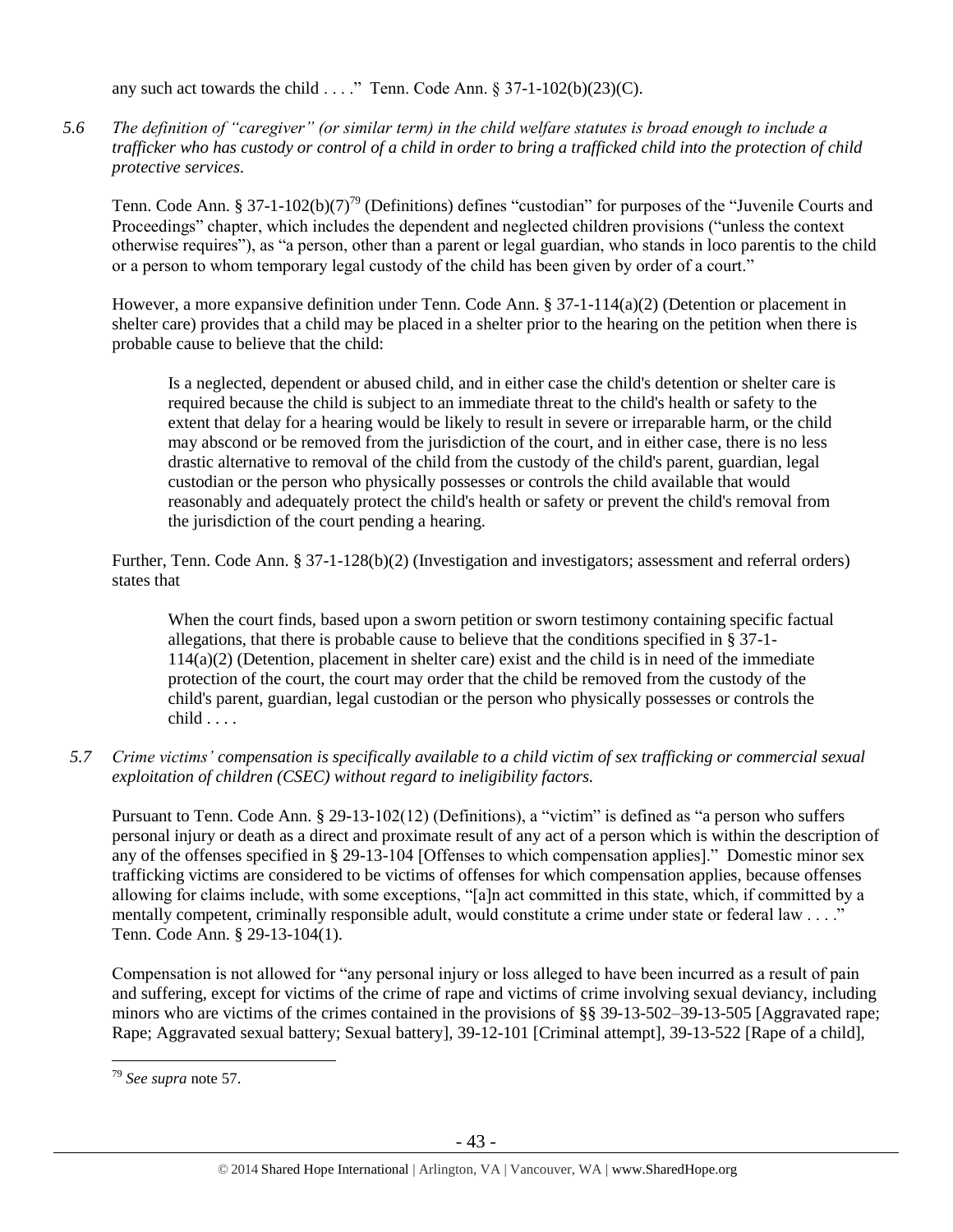[39-15-302](https://www.lexis.com/research/buttonTFLink?_m=174cb59fee180dee8938bb262f35ccec&_xfercite=%3ccite%20cc%3d%22USA%22%3e%3c%21%5bCDATA%5bTenn.%20Code%20Ann.%20%a7%2029-13-106%5d%5d%3e%3c%2fcite%3e&_butType=4&_butStat=0&_butNum=13&_butInline=1&_butinfo=TNCODE%2039-15-302&_fmtstr=FULL&docnum=1&_startdoc=1&wchp=dGLbVtb-zSkAB&_md5=6a0a3156019470fbfcf965f209085587) [Incest][, 39-17-902](https://www.lexis.com/research/buttonTFLink?_m=174cb59fee180dee8938bb262f35ccec&_xfercite=%3ccite%20cc%3d%22USA%22%3e%3c%21%5bCDATA%5bTenn.%20Code%20Ann.%20%a7%2029-13-106%5d%5d%3e%3c%2fcite%3e&_butType=4&_butStat=0&_butNum=14&_butInline=1&_butinfo=TNCODE%2039-17-902&_fmtstr=FULL&docnum=1&_startdoc=1&wchp=dGLbVtb-zSkAB&_md5=8ab46b53a7aa30ce7485bda5c67048d5) [\[Producing, importing, preparing, distributing, processing or appearing in](javascript:void(pToc.tc2dc()  [obscene material or exhibition\]](javascript:void(pToc.tc2dc()[, 39-17-1003](https://www.lexis.com/research/buttonTFLink?_m=174cb59fee180dee8938bb262f35ccec&_xfercite=%3ccite%20cc%3d%22USA%22%3e%3c%21%5bCDATA%5bTenn.%20Code%20Ann.%20%a7%2029-13-106%5d%5d%3e%3c%2fcite%3e&_butType=4&_butStat=0&_butNum=15&_butInline=1&_butinfo=TNCODE%2039-17-1003&_fmtstr=FULL&docnum=1&_startdoc=1&wchp=dGLbVtb-zSkAB&_md5=cc33b3b535dd36db2504ecdc624cf830)[–39-17-1005](https://www.lexis.com/research/buttonTFLink?_m=174cb59fee180dee8938bb262f35ccec&_xfercite=%3ccite%20cc%3d%22USA%22%3e%3c%21%5bCDATA%5bTenn.%20Code%20Ann.%20%a7%2029-13-106%5d%5d%3e%3c%2fcite%3e&_butType=4&_butStat=0&_butNum=16&_butInline=1&_butinfo=TNCODE%2039-17-1005&_fmtstr=FULL&docnum=1&_startdoc=1&wchp=dGLbVtb-zSkAB&_md5=e50f25fa5f94ebdb7720727fc9c04bd1) [Offense of sexual exploitation of a minor; Offense of aggravated sexual exploitation of a minor; Offense of especially aggravated sexual exploitation of a minor], and/or any attempt, conspiracy or solicitation to commit such offenses." Tenn. Code Ann. § 29-13-106(c). This statute could be a barrier to compensation for victims of crimes stated in Tenn. Code Ann. § 39-13-309 (Trafficking a person for a commercial sex act), Tenn. Code Ann. § 39-13-515<sup>80</sup> (Promoting prostitution), or Tenn. Code Ann. § 39-13-514<sup>81</sup> (Patronizing prostitution) from recovering for pain and suffering.

Nonetheless, eligible compensation includes "[i]n the case of a sexually-oriented crime committed against a victim who is under eighteen (18) years of age, where the compensation is for unreimbursed or unreimbursable mental health counseling or treatment made necessary by the sexually-oriented crime, any sibling or nonoffending custodial parent of the victim, or both." Tenn. Code Ann. § 29-13-105(a)(6) (Persons eligible for compensation).

Pursuant to Tenn. Code Ann. § 29-13-108(a) (Claims for compensation—Procedure),

(a) A claim for compensation shall be filed not later than one (1) year after the occurrence of the crime upon which the claim is based or one (1) year after the death of the victim or one (1) year after any mental or physical manifestation or injury is diagnosed as a result of an act committed against a minor that would constitute a criminal offense under the provisions of §§ 39-12-101 [Criminal attempt], 39- 13-502–39-13-505 [Aggravated rape; Rape; Aggravated sexual battery; Sexual battery], 39-13-522 [Rape of a child], 39-15-302 [Incest], . . . 39-17-1003–39-17-1005 [Offense of sexual exploitation of a minor; Offense of aggravated sexual exploitation of a minor; Offense of especially aggravated sexual exploitation of a minor], and/or any attempt, conspiracy or solicitation to commit such offenses; provided, that upon good cause shown, the time period for filing such claim may be extended either before or after the expiration of the filing period. No claim shall be filed until the crime upon which the claim is based shall have been reported by the victim, or a member of the victim's family, to the proper authorities; and in no case may an award be made where the law enforcement records show that such report was made more than forty-eight (48) hours after the occurrence of such crime unless, for good cause shown, it is found that the delay was justified. Failure of the victim to report a crime because:

(1) The victim is physically unable;

(2) The victim is a victim of sexual assault; or

(3) The victim is a victim of domestic abuse;

may all constitute good cause.

Lastly, for a victim to receive compensation, it must be proven that the victim "fully cooperated with the police and the district attorney general in the investigation and prosecution of the offender." Tenn. Code Ann. § 29-  $13-103(a)(4)$ .

5.7.1 Recommendation: Amend Tenn. Code Ann. § 29-13-108 (Claims for compensation—Procedure) and § 29-13-105(b) (Persons eligible for compensation) to stipulate an exception to the listed ineligibility criteria for minor victims of Tenn. Code Ann. § 39-13-309 (Trafficking a person for a commercial sex act), § 39-13-514 (Patronizing prostitution), § 39-13-515 (Promoting prostitution), § 39-13-529 (Offense of especially aggravated sexual exploitation of a minor), § 39-17-1004 (Offense of aggravated sexual exploitation of a minor), and § 39-17-1005 (Offense of especially aggravated sexual exploitation of a minor) in recognition of the challenges these victims face through trauma-bonding, denial, and delayed disclosure. Amend Tenn. Code Ann. § 29-13- 103(a)(4) to create a good cause exception for victims of the crimes listed above.

<sup>80</sup> *See supra* note [6.](#page-2-0)

<sup>81</sup> *See supra* note [5.](#page-2-1)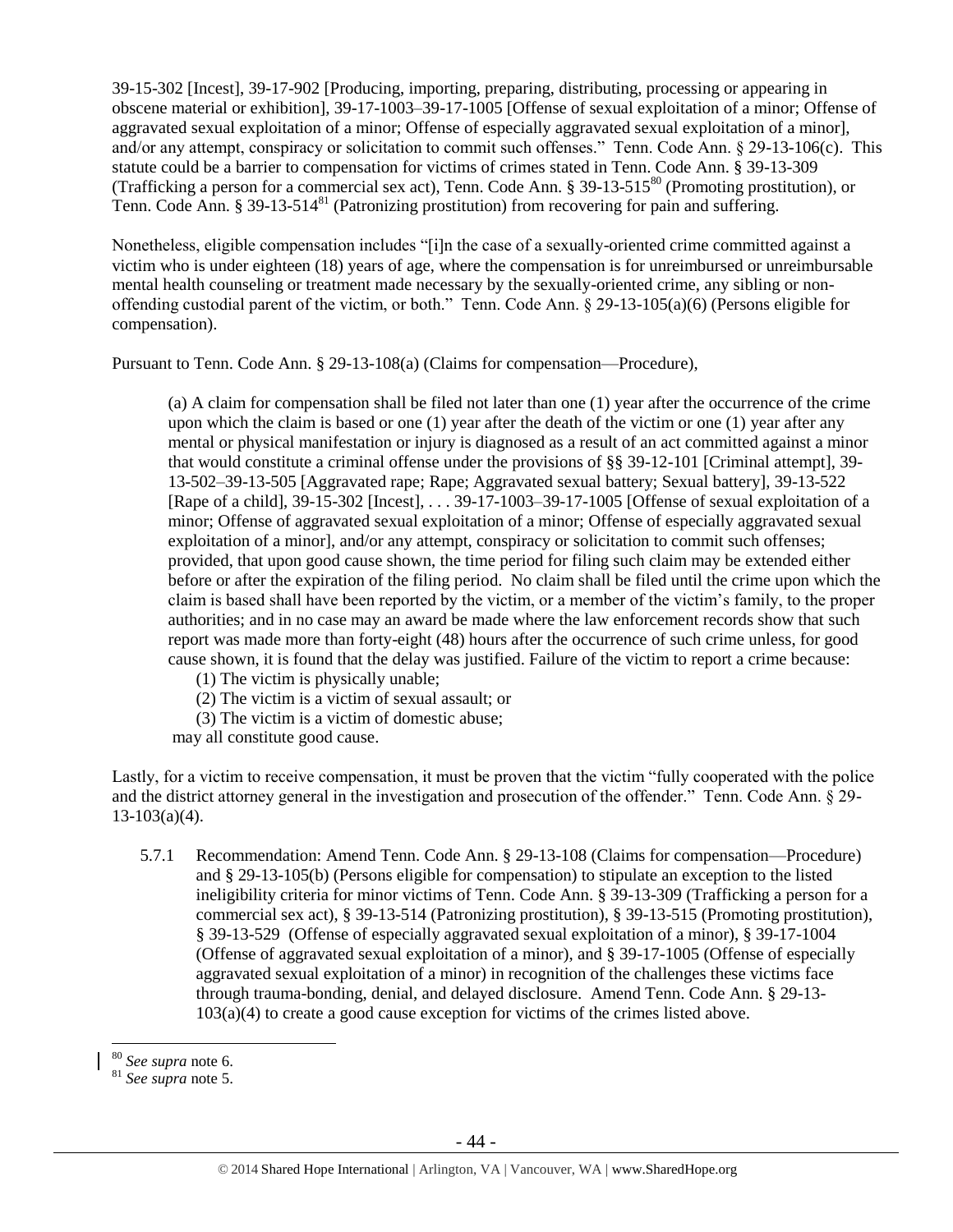## *5.8 Victim-friendly procedures and protections are provided in the trial process for minors under 18.*

The court may order a child's testimony to be taken by closed circuit television if the judge makes the necessary findings, the child is 13 or younger at the time of the offense, and the child is a victim of any of the enumerated offenses. Tenn. Code Ann. § 24-7-120(a), (e). Pursuant to Tenn. Code Ann. § 24-7-120(e) (Child's testimony—Closed circuit television),

The offenses to which the provisions of this section apply are:

(1) Aggravated sexual battery, as defined in § 39-13-504;

(2) Rape of a child, as defined in § 39-13-522;

(3) Incest, as defined in § 39-15-302;

 $\overline{a}$ 

(4) Aggravated child abuse, as defined in § 39-15-402;

(5) Kidnapping, as defined in § 39-13-303;

(6) Aggravated kidnapping, as defined in § 39-13-304;

(7) Especially aggravated kidnapping, as defined in § 39-13-305; and

(8) Criminal attempt, as defined in § 39-12-101, to commit any of the offenses enumerated within this section;

(9) Trafficking for commercial sex act as defined in § 39–13–309;

(10) Patronizing prostitution as defined in § 39–13–514.

However, pursuant to Tenn. Code Ann. § 24-7-123(a) (Admission of video recording of interview of child describing sexual conduct), "[A] video recording of an interview of a child by a forensic interviewer containing a statement made by the child under thirteen (13) years of age describing any act of sexual contact performed with or on the child by another is admissible and may be considered for its bearing on any matter to which it is relevant in evidence at the trial of the person for any offense arising from the sexual contact if the requirements of this section are met." One of the requirements is that the child will have to "testif[y], under oath, that the offered video recording is a true and correct recording of the events contained in the video recording and the child is available for cross examination." Tenn. Code Ann. § 24-7-123(b)(1).

Tenn. R. Evid. Rule 412 (Sex offense cases; relevance of victim's sexual behavior) prevents the admission into evidence of reputation or opinion evidence of the victim's sexual behavior, unless certain procedures are followed. Tenn. R. Evid. 412(a), (b). Rule 412 also excludes evidence of specific instances of a victim's sexual behavior unless it relates to certain issues, such as consent or to show a person other than the defendant committed the crime. Tenn. R. Evid. 412 (a), (c). Rule 412, however, does not apply to domestic minor sex trafficking cases. Tenn. R. Evid. Rule 412 only applies at

a criminal trial, preliminary hearing, deposition, or other proceeding in which a person is accused of an offense under Tenn. Code Ann. §§ 39-13-502 [aggravated rape], 39-13-503 [rape], 39-13-504 [aggravated sexual battery], 39-13-505 [sexual battery], 39-13-507 [spousal sexual offenses]<sup>82</sup>, 39-13-522 [rape of a child], 39-15-302 [incest], 39-13-506 [statutory rape], 39-13-527 [sexual battery by an authority figure], 39-13-528 [solicitation of minors for sexual acts], or the attempt to commit any such offense . . . .

"Child sexual abuse" victims are entitled to a guardian ad litem who will "represent the child in any child sexual abuse civil or juvenile judicial proceeding and in general sessions or criminal court at the discretion of the court." Tenn. Code Ann. § 37-1-610(a). Domestic minor sex trafficking victims are entitled to this guardian ad litem since the definition of "child sexual abuse" includes "[t]he sexual exploitation of a child, which includes

<sup>&</sup>lt;sup>82</sup> Tenn. Code. Ann. § 39-13-507 (Spousal sexual offenses) was repealed during the 2005 Tennessee Legislature, 2005 Tenn. Laws ch. 456 (effective June 18, 2005).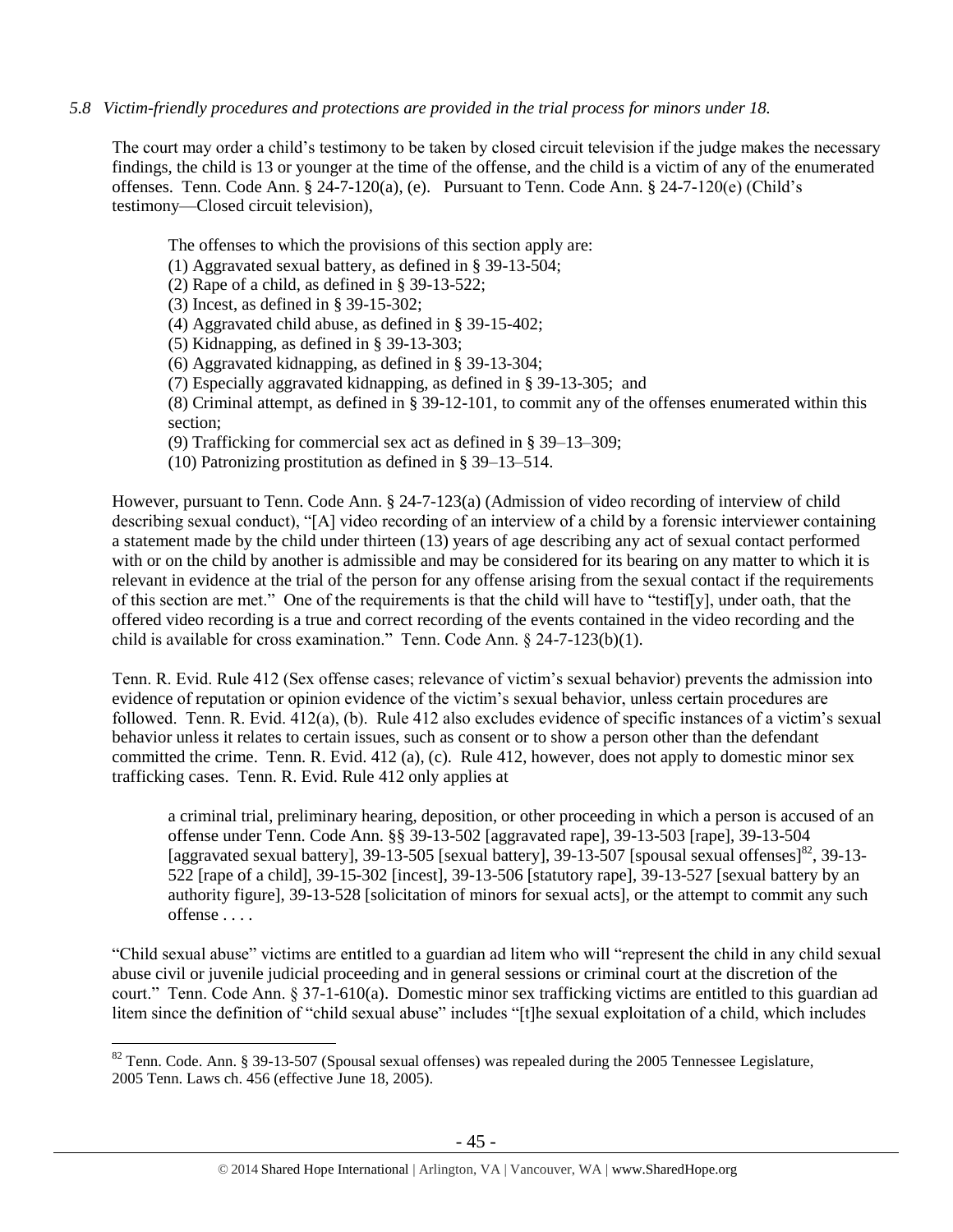allowing, encouraging, or forcing a child to: (a) Solicit for or engage in prostitution; or (b) Engage in an act prohibited by § 39-17-1003 [Offense of sexual exploitation of a minor]." Tenn. Code Ann. § 37-1- 602(a)(3)(C)(vi).

One victim-friendly criminal justice procedure that extends to all victims is the availability of a crime victim advocate. Tenn. Code Ann. § 40-38-115. Pursuant to Tenn. Code Ann. § 40-38-115(a) (Crime victim advocate), "Any victim of crime may have a crime victim advocate from a crime assistance program or a victim-witness coordinator as provided for in § 8-7-206 present at any defense interviews with the victim.... The role of the crime victim advocate or victim-witness coordinator is to provide emotional support to the victim."

*5.9 Expungement or sealing of juvenile delinquency records resulting from arrests or adjudications for prostitution-related offenses committed as a result of, or in the course of, the commercial sexual exploitation of a minor is available within a reasonable time after turning 18.*

Expungement is available to juveniles in Tennessee upon petition to the juvenile court. Tenn. Code Ann. § 37- 1-153(f)(1). Pursuant to Tenn. Code Ann. § 37-1-153(f) (Court files and records—inspection limited exceptions for certain violent offenders—confidentiality),

(1) Notwithstanding the provisions of any law to the contrary, any person who is tried and adjudicated delinquent by a juvenile court may subsequently petition the juvenile court for expunction of all court files and records. The court may order all or any portion of the requested expunction if, by clear and convincing evidence, the court finds that the petitioner:

(A) (i) Is currently eighteen (18) years of age or older;

(ii) Is at least one (1) year removed from the person's most recent delinquency adjudication; and

(iii) Has never been convicted of a criminal offense as an adult, has never been convicted of a criminal offense following transfer from juvenile court pursuant to § 37-1-134 [Transfer from juvenile court], and has never been convicted of a sexual offense as defined in § 40-39-202 [Part definitions], whether in juvenile court, following transfer from juvenile court pursuant to § 37-1-134, or as an adult;

(iv) Does not have an adjudication of delinquency for a violent juvenile sexual offense as defined in Section 40-39-202(28).

(B) Has maintained a consistent and exemplary pattern of responsible, productive and civic-minded conduct for one (1) or more years immediately preceding the filing of the expunction petition; or (C) The juvenile has made such an adjustment of circumstances that the court, in its discretion, believes that expunction serves the best interest of the child and the community.

*5.10 Victim restitution and civil remedies for victims of domestic minor sex trafficking or commercial sexual exploitation of children (CSEC) are authorized by law.* 

Restitution is mandatory for victims of human trafficking and CSEC offenses in Tennessee. Tenn. Code Ann. §§ 39-11-118, 40-35-104(c)(2), 40-35-304. Tenn. Code Ann. § 39-11-118 (Restitution to victims of crime) states,

(a) it is a part of the punishment for any offense committed in this state that the person committing the offense may be sentenced by the court to pay restitution to the victim or victims of the offense in accordance with the provisions of  $\S$ § 40-35-104(c)(2) [Sentencing alternatives] and 40-35-304 [Restitution as condition for probation—Petition to modify—Civil judgment for non-payment– Procedure].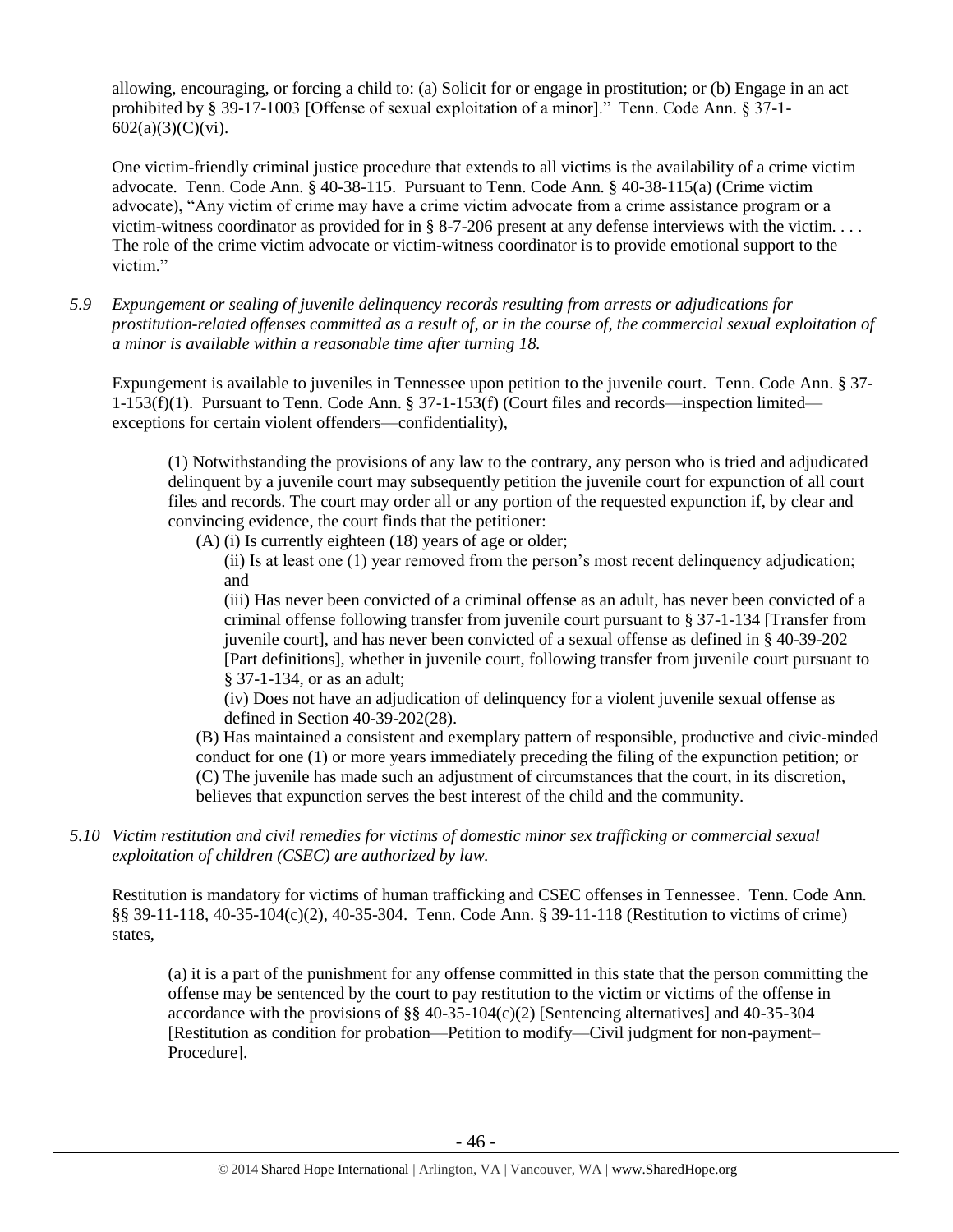(b) In addition to the punishment authorized by the specific statute prohibiting the conduct, it is a part of the punishment for the offenses named in this subsection that the defendant be sentenced by the court to pay restitution to the victim or victims of §§ 39–13–309 [Trafficking a person for a commercial sex act], 39-13-514 [Patronizing prostitution], 39–17–1005(a) [Especially aggravated sexual exploitation], 39–13–528(a) [Solicitation of person under 18 years of age], and 39–13–529(a) [Solicitation of minor to observe sexual conduct] in accordance with the provisions of  $\S$ § 40–35–104(c)(2) [Alternative sentences] and 40–35–304 [Restitution; amount; definition; waiver; procedure].

Additionally, when a victim "not an accomplice of the defendant . . . suffers a specific physical, mental, or pecuniary injury as a direct result of a crime," the victim may bring a civil action for compensation. Tenn. Code Ann. § 29-13-402(4)(A). Pursuant to Tenn. Code Ann. § 29-13-403(a)(1) (Defendant's income— Collection—Deposit), "The attorney general and reporter shall collect all income, from whatever source derived, which is owing to the defendant, or representative or assignee of the defendant, after the date of the crime." Then, this money is to be placed in an interest bearing account payable to crime victims. Tenn. Code Ann. § 29-13-403(b). However, a crime victim may only receive money from this account if the victim "brings a civil action in a court of competent jurisdiction for money damages against the defendant within three (3) years from the date of the crime, subject to § 29-13-404." Tenn. Code Ann. § 29-13-403(b).

Buyers, facilitators, and traffickers may be liable to pay damages under a civil cause of action for trafficking victims. Tenn. Code Ann.§ 39-13-314 (Human trafficking; victims' civil actions; damages) states:

(a) (1) 'Human trafficking offense' means the commission of any act that constitutes the criminal offense of:

(A) Involuntary labor servitude, under § 39-13-307;

(B) Trafficking persons for forced labor or services, under § 39-13-308;

(C) Trafficking a person for sexual servitude, under § 39-13-309; or

(D) Promoting the prostitution of a minor, under § 39-13-512.

(b)(1) A trafficked person may bring a civil action for actual damages, compensatory damages, punitive damages, injunctive relief, any combination of those or any other appropriate relief. (2) A prevailing plaintiff is entitled to an award of attorney's fees and costs.

Pursuant to Tenn. Code Ann.§ 39-13-314 subsection (c) provides,

(c) Restitution under this section shall include items covered by the criminal injuries compensation fund under § 40-24-107 and any of the following, if not already covered by the court's restitution order:

(1) Costs of medical and psychological treatment, including physical and occupational therapy and rehabilitation, at the court's discretion;

(2) Costs of necessary transportation, temporary housing, and child care, at the court's discretion;

(3) Attorney's fees and other court-related costs such as victim advocate fees;

(4) The greater of:

(A) The value of the victim's labor as guaranteed under the minimum wage and overtime provisions of the Fair Labor Standards Act (FLSA) or state equivalent; or

(B) The gross income or value to the defendant of the victim's labor or services or of any commercial sex acts engaged in by the victim while in the human trafficking situation;

(5) Return of property, cost of damage to property, or full value of property if destroyed or damaged beyond repair;

(6) Compensation for emotional distress, pain, and suffering;

(7)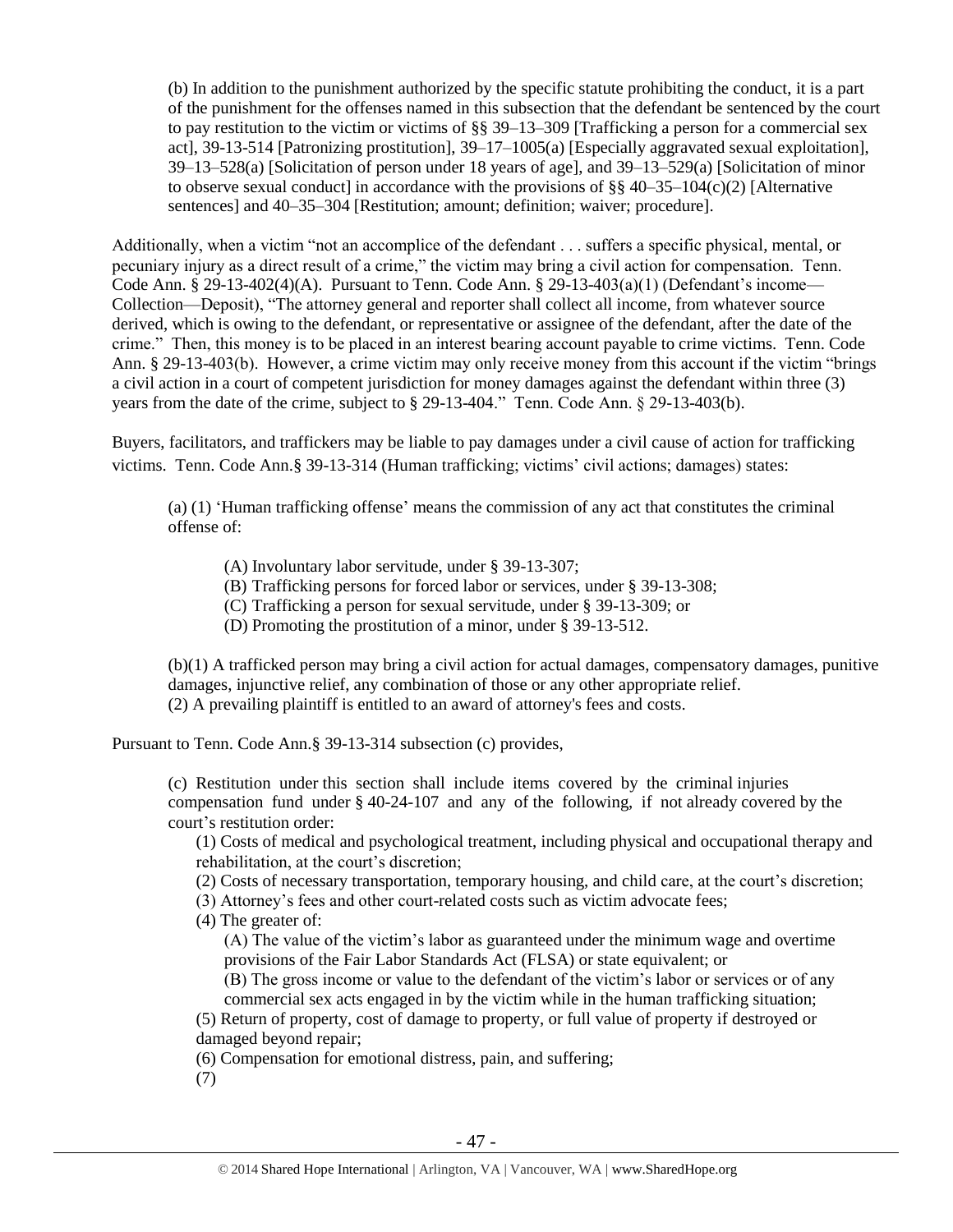(A) Expenses incurred by a victim and any household members or other family members in relocating away from the defendant or the defendant's associates, including, but not limited to, deposits for utilities and telephone service, deposits for rental housing, temporary lodging and food expenses, clothing, and personal items;

(B) Expenses incurred pursuant to subdivision (c) (7)(A) shall be verified by law enforcement to be necessary for the personal safety of the victim or household or family members, or by a mental health treatment provider to be necessary for the emotional well-being of the victim;

(8) Repatriation of the victim to their home country, if applicable; and

. . . .

(9) Any and all other losses suffered by the victim as a result of human trafficking offenses.

Pursuant to Tenn. Code Ann. § 40-24-107(e), "A person named in this section may not receive any funds from restitution if such person engaged in violations of a human trafficking offense."

*5.11 Statutes of limitations for civil and criminal actions for child sex trafficking or commercial sexual exploitation of children (CSEC) offenses are eliminated or lengthened sufficiently to allow prosecutors and victims a realistic opportunity to pursue criminal action and legal remedies.*

While the criminal statute of limitations for the commission of certain sexual offenses against a child is tolled,. Pursuant to Tenn. Code Ann. § 40-2-101(Felonies),

(h) A person may be prosecuted, tried and punished for any offense committed against a child on or after June 20, 2006, that constitutes a criminal offense under the provisions of §§ 39-13-502–39-13-505 [Aggravated rape; Rape; Aggravated sexual battery; Sexual battery], § 39-13-522 [Rape of a child], § 39-13-527 [Sexual battery by authority figure] or § 39-15-302 [Incest], no later than twenty-five (25) years from the date the child becomes eighteen (18) years of age.

(i) A person may be prosecuted, tried and punished for any offense committed against a child on or after July 1, 2007, that constitutes a criminal offense under the provisions of § 39-13-531 [Aggravated rape of a child] or § 39-13-532 [Statutory rape by an authority figure], no later than twenty-five (25) years from the date the child becomes eighteen (18) years of age.

(k)(1) A person may be prosecuted, tried and punished for any offense committed against a child on or after July 1, 2013, that constitutes a criminal offense under [§ 39-13-309](https://a.next.westlaw.com/Link/Document/FullText?findType=L&pubNum=1000039&cite=TNSTS39-13-309&originatingDoc=NB303EA80FD9C11E2B5E0FF4CCFAB5723&refType=LQ&originationContext=document&transitionType=DocumentItem&contextData=(sc.UserEnteredCitation)) [Trafficking a person for a commercial sex act] or [§ 39-13-529](https://a.next.westlaw.com/Link/Document/FullText?findType=L&pubNum=1000039&cite=TNSTS39-13-529&originatingDoc=NB303EA80FD9C11E2B5E0FF4CCFAB5723&refType=LQ&originationContext=document&transitionType=DocumentItem&contextData=(sc.UserEnteredCitation)) [Offense of soliciting sexual exploitation of a minor—Exploitation of a minor by electronic means], no later than fifteen (15) years from the date the child becomes eighteen (18) years of age.

(2) A person may be prosecuted, tried and punished for any offense committed against a child on or after July 1, 2013, that constitutes a criminal offense under [§ 39-13-514](https://a.next.westlaw.com/Link/Document/FullText?findType=L&pubNum=1000039&cite=TNSTS39-13-514&originatingDoc=NB303EA80FD9C11E2B5E0FF4CCFAB5723&refType=LQ&originationContext=document&transitionType=DocumentItem&contextData=(sc.History*oc.UserEnteredCitation)) [Patronizing prostitution] or [§](https://a.next.westlaw.com/Link/Document/FullText?findType=L&pubNum=1000039&cite=TNSTS39-13-515&originatingDoc=NB303EA80FD9C11E2B5E0FF4CCFAB5723&refType=LQ&originationContext=document&transitionType=DocumentItem&contextData=(sc.History*oc.UserEnteredCitation))  [39-13-515](https://a.next.westlaw.com/Link/Document/FullText?findType=L&pubNum=1000039&cite=TNSTS39-13-515&originatingDoc=NB303EA80FD9C11E2B5E0FF4CCFAB5723&refType=LQ&originationContext=document&transitionType=DocumentItem&contextData=(sc.History*oc.UserEnteredCitation)) [Promoting prostitution] no later than ten (10) years from the date the child becomes eighteen (18) years of age.

For civil actions under Tenn. Code Ann. § 29-13-403 (Defendant's income—Collection—Deposit) a three-year statute of limitation exists, but it is tolled until "[a]n escrow account has been established for the benefit of the defendant's victims." Tenn. Code Ann. § 29-13-404(2). Additionally, the right to bring a civil action by an individual under 18 is tolled until the minor reaches 18. Tenn. Code Ann. § 28-1-106. Then, pursuant to Tenn. Code Ann. § 28-1-106 (Persons under disability on accrual of right), the individual may bring the action "after legal rights are restored [of minority], within the time of limitation for the particular cause of action, unless it exceeds three (3) years, and in that case within three (3) years from the restoration of legal rights."

5.11.1 Recommendation: Amend Tenn. Code Ann. § 40-2-101(h) to include Tenn. Code Ann. § 39-13-309 (Trafficking a person for a commercial sex act), § 39-13-514 (Patronizing prostitution), § 39-13- 515 (Promoting prostitution), § 39-13-529 (Offense of especially aggravated sexual exploitation of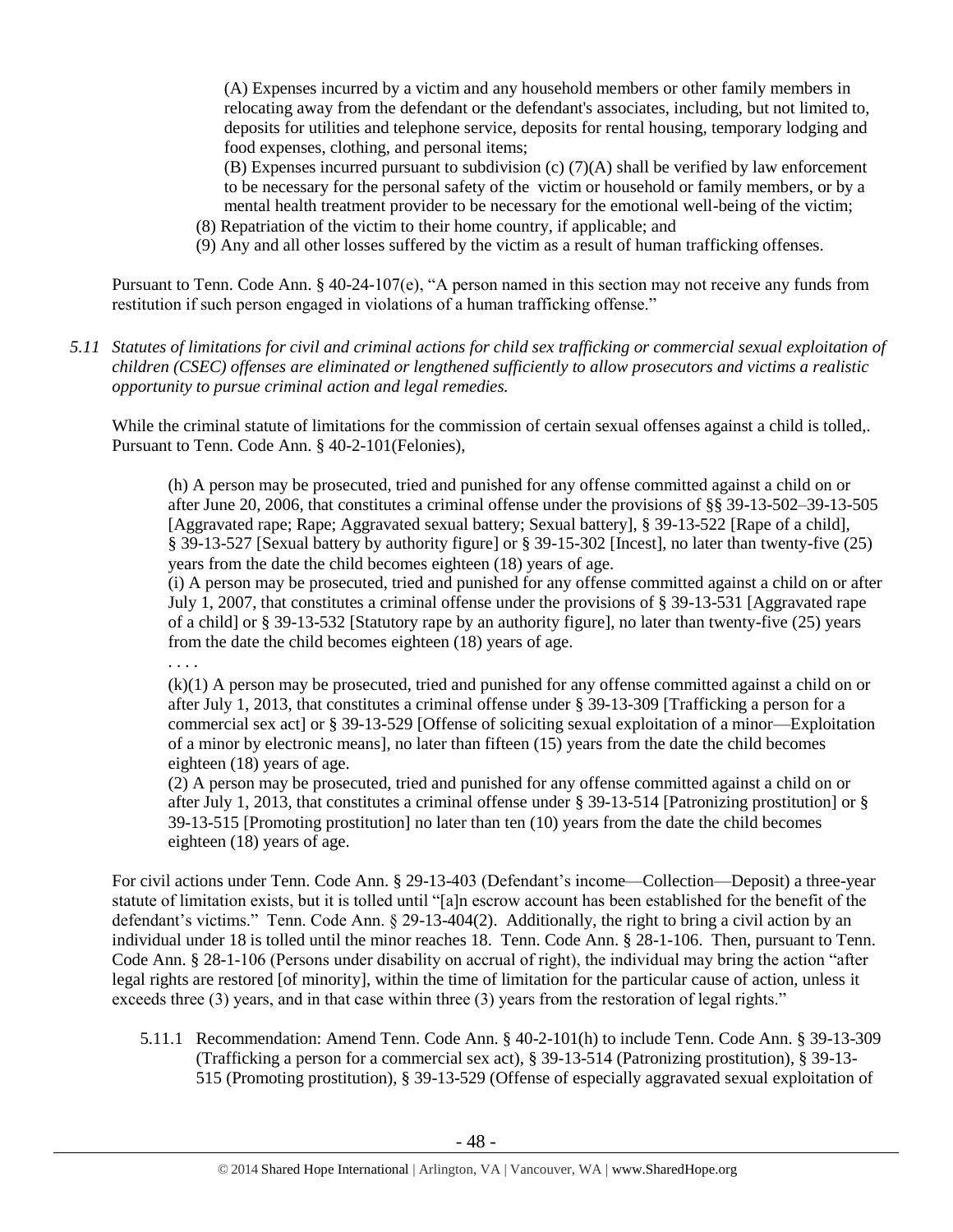a minor),§ 39-17-1004 (Offense of aggravated sexual exploitation of a minor), and § 39-17-1005 (Offense of especially aggravated sexual exploitation of a minor) as crimes which have a 25 year statute of limitations from the date the victim turns 18.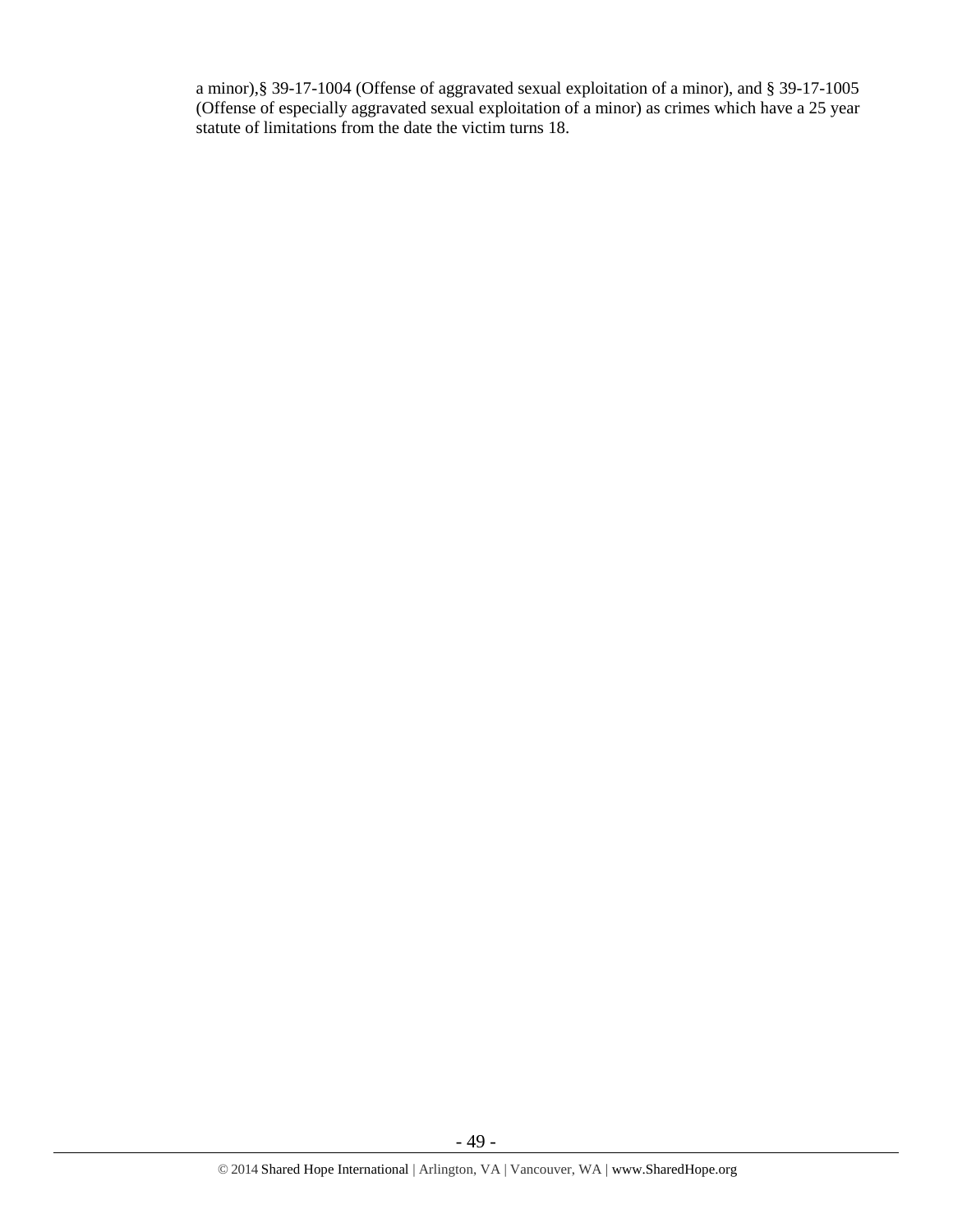#### **FRAMEWORK ISSUE 6: CRIMINAL JUSTICE TOOLS FOR INVESTIGATION AND PROSECUTIONS**

#### *Legal Components:*

- *6.1 Training on human trafficking and domestic minor sex trafficking for law enforcement is statutorily mandated or authorized.*
- *6.2 Single party consent to audiotaping is permitted in law enforcement investigations.*
- *6.3 Wiretapping is an available tool to investigate domestic minor sex trafficking.*
- *6.4 Using a law enforcement decoy posing as a minor to investigate buying or selling of commercial sex acts is not a defense to soliciting, purchasing, or selling sex with a minor.*
- *6.5 Using the Internet to investigate buyers and traffickers is a permissible investigative technique.*
- *6.6 Law enforcement and child welfare agencies are mandated to promptly report missing and recovered children. \_\_\_\_\_\_\_\_\_\_\_\_\_\_\_\_\_\_\_\_\_\_\_\_\_\_\_\_\_\_\_\_\_\_\_\_\_\_\_\_\_\_\_\_\_\_\_\_\_\_\_\_\_\_\_\_\_\_\_\_\_\_\_\_\_\_\_\_\_\_\_\_\_\_\_\_\_\_\_\_\_\_\_\_\_\_\_\_\_\_\_\_\_\_*

## *Legal Analysis:*

 $\overline{a}$ 

*6.1 Training on human trafficking and domestic minor sex trafficking for law enforcement is statutorily mandated or authorized.*

Tennessee requires training on child sexual abuse pursuant to Tenn. Code Ann. § 37-1-603(b)(4)(A)(ii) (Comprehensive state plan), which states that "[t]he course of training leading to the basic certificate issued by the Tennessee peace officer standards and training commission shall include adequate instruction in the procedures described in subdivision  $(b)(4)(A)^{83}$  and shall be included as a part of the in-service training requirement to be eligible for the salary supplement authorized in § 38-8-111 [In-service Training—Cash supplements]." Tenn. Code Ann. § 37-1-602(3)(C)(vi) (Part definitions—Harm to child's health or welfare), defines "child sexual abuse" as including "[t]he sexual exploitation of a child, which includes allowing, encouraging, or forcing a child to: (a) Solicit for or engage in prostitution; or (b) Engage in an act prohibited by § 39-17-1003 [Offense of sexual exploitation of a minor]." Therefore, it is possible that the childhood sexual abuse training required by Tenn. Code Ann. § 37-1-603(b)(4)(A)(ii) could include training on domestic minor sex trafficking.

Additionally, some proceeds obtained from asset forfeiture related to human trafficking will be allotted for training on human trafficking. Tenn. Code Ann. § 39-13-312(c). Specifically, after using the proceeds to pay for the cost of the proceedings, 20% of the proceeds from forfeiture will be awarded "to the law enforcement agency conducting the investigation that resulted in the forfeiture for use in training and equipment for the enforcement of human trafficking laws." Tenn. Code Ann. § 39-13-312(c)(1).

*6.2 Single party consent to audiotaping is permitted in law enforcement investigations.*

Tennessee allows for single-party consent to audio-taping. Pursuant to Tenn. Code Ann. § 39-13-601(b)(5) (Wiretapping and electronic surveillance—Prohibited acts—Exceptions), which regulates the interception of "wire, oral, or electronic communication,"

<sup>&</sup>lt;sup>83</sup> Tenn. Code Ann. § 37-1-603(b)(4)(A) states in part, "(A) The Jerry F. Agee Tennessee Law Enforcement Academy, the Tennessee peace officer standards and training commission, and the department of children's services shall work together in developing ways to inform and instruct appropriate local law enforcement personnel in the detection of child sexual abuse and in the proper action that should be taken in a suspected case of child sexual abuse: (i) Guidelines shall be prepared establishing a standard procedure that may be followed by police agencies in the investigation of cases involving sexual abuse of children, including police response to, and treatment of, victims of such crimes; . . . ."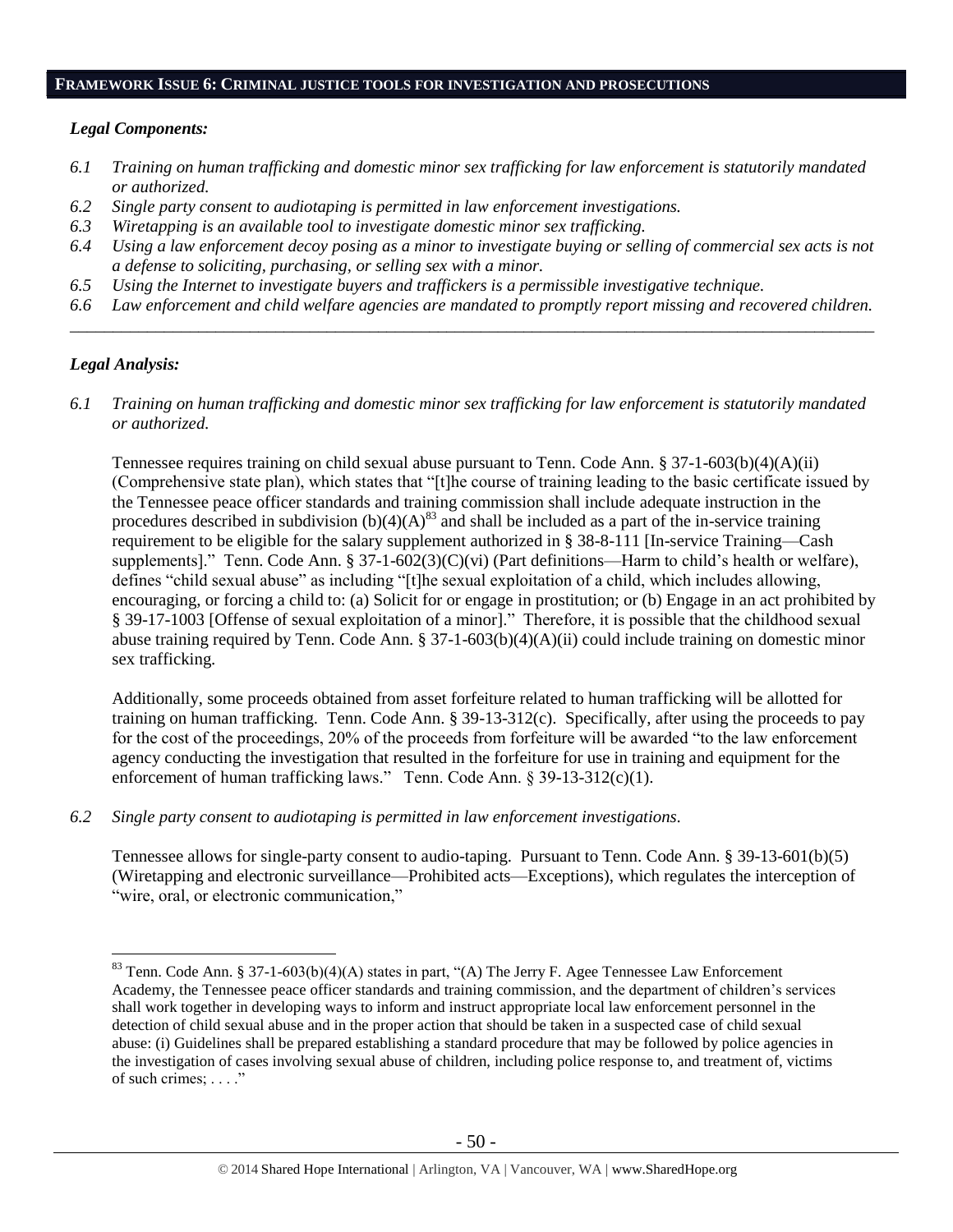It is lawful under §§ 39-13-601–39-13-603 [Wiretapping and electronic surveillance—Prohibited acts— Exceptions, Penalty for violations, Civil actions—Injunctive relief—Damages—Defenses—Limitation of actions] and title 40, chapter 6, part 3 [Wiretapping and electronic surveillance] for a person not acting under color of law to intercept a wire, oral, or electronic communication, where the person is a party to the communication or where one of the parties to the communication has given prior consent to the interception, unless the communication is intercepted for the purpose of committing any criminal or tortious act in violation of the constitution or laws of the state of Tennessee.

Similarly, pursuant to Tenn. Code Ann. § 39-13-604(b)(1) (Interception of cellular or cordless telephone transmissions), single party consent for audio recording is allowed. The statute states that "[a] person commits an offense who, without the consent of at least one (1) party to a communication transmitted between two (2) cellular radio telephones, a cellular radio telephone and a landline telephone, or a cordless telephone and a cellular radio telephone."

## *6.3 Wiretapping is an available tool to investigate domestic minor sex trafficking.*

Tennessee does not allow wiretapping for crimes related to domestic minor sex trafficking. Pursuant to Tenn. Code Ann. § 40-6-305 (Homicide evidence) and Tenn. Code Ann. § 40-6-304(a) (Order for electronic surveillance—Application—Required findings—Expiration order—Recordings—Evidence—Motions to suppress), an order for the "interception of wire, oral, or electronic communications" is allowed only if it can provide evidence of: "(1) The commission of criminal homicide, as defined in § 39-13-201; (2) Criminal conspiracy, as defined in § 39-12-103, to commit criminal homicide; or (3) The commission of a violation of § 39-17-417(j) [Criminal offenses and penalties involving controlled substances]; (4) The commission of, or conspiracy [to] commit, a criminal gang offense by a criminal gang member, as defined in Section 40-35-121."

- 6.3.1 Recommendation: Enact a section in title 40, chapter 6, part 3 that allows for wiretapping for suspected cases of domestic minor sex trafficking.
- *6.4 Using a law enforcement decoy posing as a minor to investigate buying or selling of commercial sex acts is not a defense to soliciting, purchasing, or selling sex with a minor.*

Law enforcement is expressly allowed to utilize a decoy to investigate offenses under Tenn. Code Ann. § 39-13- 515 (Promoting prostitution), § 39-13-515 (Patronizing prostitution) and § 39-13-528(a) (Offense of solicitation of a minor).

Pursuant to Tenn. Code Ann. § 39-13-515(d)(1)<sup>84</sup> (Promoting prostitution) and Tenn. Code Ann. § 39-13-514(d)(1)<sup>85</sup> (Patronizing prostitution), "It is not a defense to a violation of this section that . . . [t]he subject of the offense is a law enforcement officer." Pursuant to Tenn. Code Ann. § 39-13-528(a) (Offense of solicitation of a minor),

It is an offense for a person eighteen (18) years of age or older, by means of oral, written or electronic communication, electronic mail or Internet services, directly or through another, to intentionally command, request, hire, persuade, invite or attempt to induce a person whom the person making the solicitation knows, or should know, is less than eighteen (18) years of age, or solicits a law enforcement officer posing as a minor, and whom the person making the solicitation reasonably believes to be less than eighteen (18) years of age, to engage in conduct that, if

<sup>84</sup> *See supra* note [6.](#page-2-0)

<sup>85</sup> *See supra* note [5.](#page-2-1)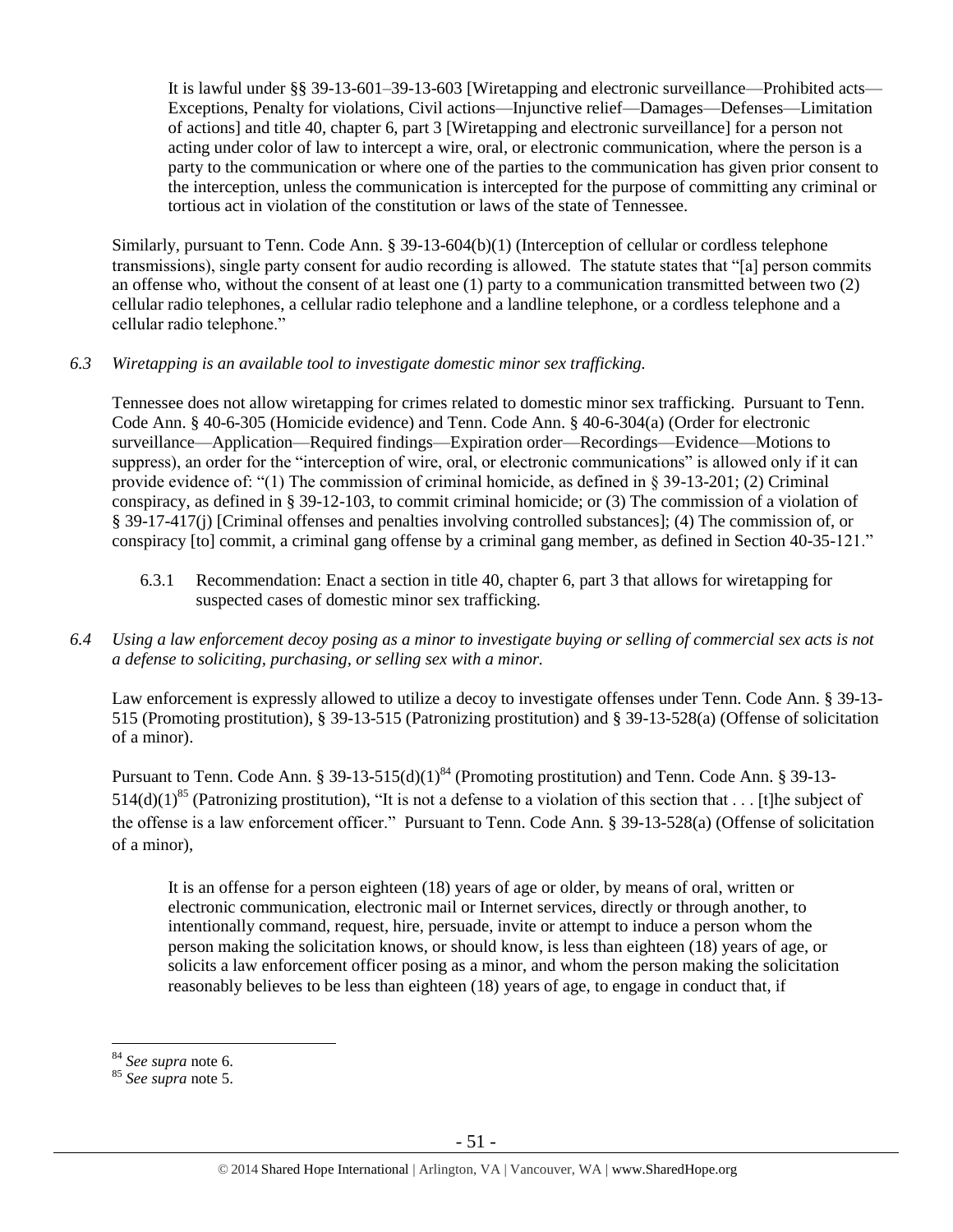completed, would constitute a violation by the soliciting adult of one (1) or more of the following offenses:

- (1) Rape of a child, pursuant to § 39-13-522;
- (2) Aggravated rape, pursuant to § 39-13-502;
- (3) Rape, pursuant to § 39-13-503;
- (4) Aggravated sexual battery, pursuant to § 39-13-504;
- (5) Sexual battery by an authority figure, pursuant to § 39-13-527;
- (6) Sexual battery, pursuant to § 39-13-505;
- (7) Statutory rape, pursuant to § 39-13-506;
- (8) Especially aggravated sexual exploitation of a minor, pursuant to § 39-17-1005; or
- (9) Sexual activity involving a minor, pursuant to § 39-13-529.
- (10) Trafficking for commercial sex acts, pursuant to § 39-13-309;
- (11) Patronizing prostitution, pursuant to § 39-13-514;
- (12) Promoting prostitution, pursuant to § 39-13-515;
- (13) Aggravated sexual exploitation of a minor, pursuant to § 39-17-1004.

Subsection (b) explains that "[i]t is no defense that the solicitation was unsuccessful, that the conduct solicited was not engaged in, or that the law enforcement officer could not engage in the solicited offense." Subsection (d) expands the reach of this statute by providing, "A person is subject to prosecution in this state under this section for any conduct that originates in this state, or for any conduct that originates by a person located outside this state, where the person solicited the conduct of a minor located in this state, or solicited a law enforcement officer posing as a minor located within this state."

*6.5 Using the Internet to investigate buyers and traffickers is a permissible investigative technique.*

As discussed above in 6.4, pursuant to Tenn. Code Ann. § 39-13-528(a) (Offense of solicitation of a minor), law enforcement may investigate certain cases of CSEC through the Internet. Tenn. Code Ann. § 39-13-528(a) states,

It is an offense for a person eighteen (18) years of age or older by means of . . . electronic communication,  $\dots$  [to] solicit] a law enforcement officer posing as a minor, and whom the person making the solicitation reasonably believes to be less than eighteen (18) years of age, to engage in conduct that if completed would constitute a violation by the soliciting adult of one of the following offenses:

- (1) Rape of a child, pursuant to § 39-13-522;
- (2) Aggravated rape, pursuant to § 39-13-502;
- (3) Rape, pursuant to § 39-13-503;
- (4) Aggravated sexual battery, pursuant to § 39-13-504;
- (5) Sexual battery by an authority figure, pursuant to § 39-13-527;
- (6) Sexual battery, pursuant to § 39-13-505;
- (7) Statutory rape, pursuant to § 39-13-506;
- (8) Especially aggravated sexual exploitation of a minor, pursuant to § 39-17-1005; or
- (9) Sexual activity involving a minor, pursuant to § 39-13-529.
- (10) Trafficking for commercial sex acts, pursuant to § 39-13-309;
- (11) Patronizing prostitution, pursuant to § 39-13-514;
- (12) Promoting prostitution, pursuant to § 39-13-515;
- (13) Aggravated sexual exploitation of a minor, pursuant to § 39-17-1004.

Subsection (b) provides, "It is no defense that the solicitation was unsuccessful, that the conduct solicited was not engaged in, or that the law enforcement officer could not engage in the solicited offense."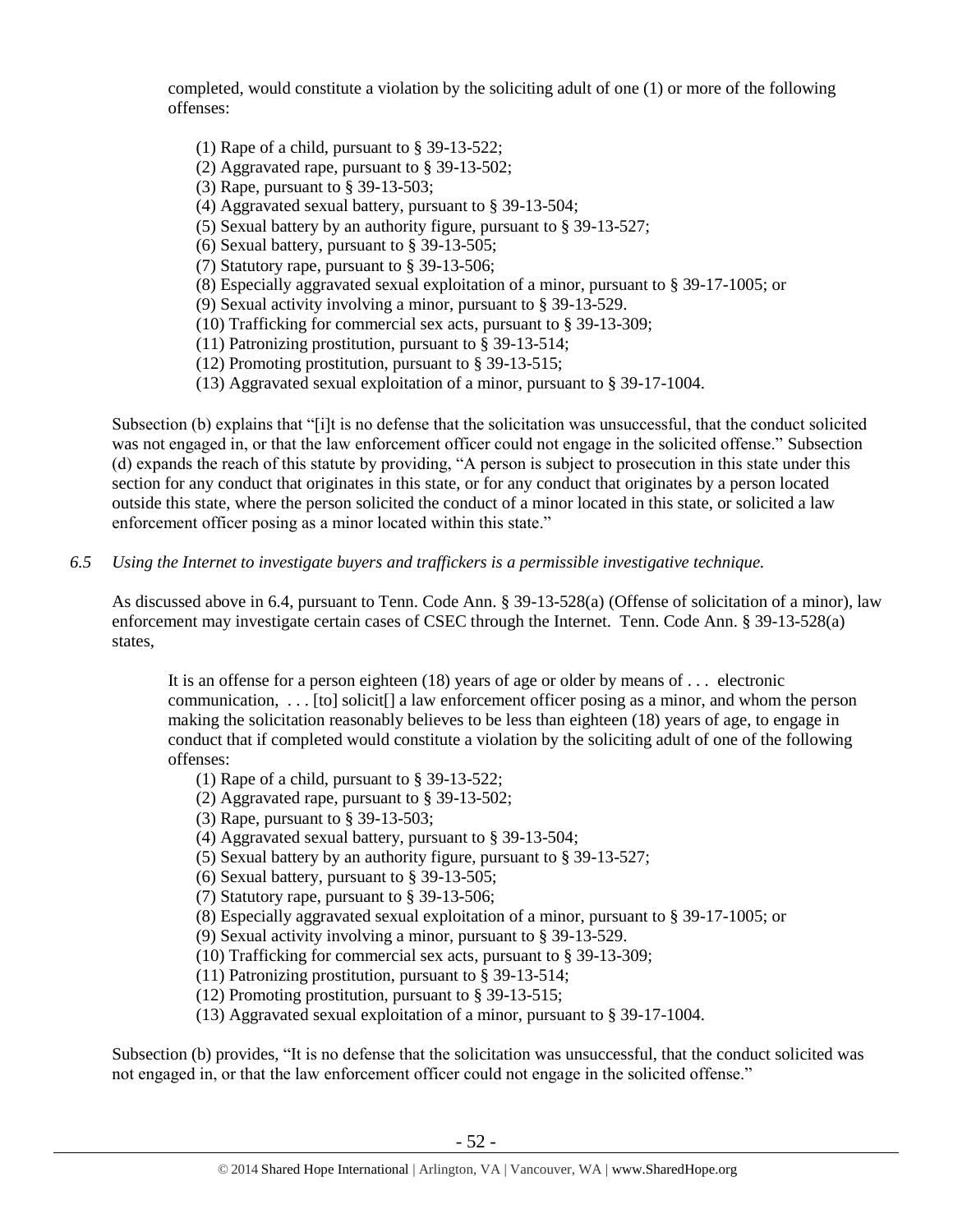## *6.6 Law enforcement and child welfare agencies are mandated to promptly report missing and recovered children.*

Law enforcement agencies are required to report missing children.<sup>86</sup> Pursuant to Tenn. Code Ann. § 37-10-203 (Formal missing child report—Reports to law enforcement agencies),

Every law enforcement officer receiving information from a parent or any source that it deems creditable shall prepare a formal missing child report. A law enforcement agency reporting a missing child is further required to enter or cause to be entered the report of the missing child into the National Crime Information Center (NCIC) within two (2) hours of the receipt of the initial missing child report.

Additionally, upon taking a report of a missing child, a law enforcement agency must submit the report to a juvenile court for review. Tenn. Code Ann. § 37-10-204. If the judge determines that the child classifies as a "missing child," then "a 'missing child' order shall be issued and delivered to any lawful officer or the Tennessee bureau of investigation authorizing the bureau or any officer holding the order, a true copy thereof or possessing knowledge of the existence thereof, to investigate the circumstances relating to the missing child in compliance with existing constitutional, statutory and case law and upon identification or location of the missing child to take custody of the child, using legal process when necessary, for immediate delivery to a judge of any juvenile or other court of record for appropriate orders and disposition pursuant to law." Tenn. Code Ann. § 37-10-204(c)(1). If the court finds that the child is not a "missing child" then "the missing child report should be cancelled by the bureau, which shall give notice of the cancellation to all appropriate law enforcement agencies." Tenn. Code Ann.  $\S 37-10-204(c)(2)$ . "Missing child" is defined as "a child who is believed to have been removed by force, persuasion, trick, enticement, false pretense, has voluntarily left the custody of such child's parent without permission or is absent for unexplained or unknown reasons." Tenn. Code Ann. § 37-10-  $201(b)(2)$ .

Pursuant to Tenn. Code Ann. § 37-10-205 (Forms—file of missing children—monthly reports of missing children—dissemination of information),

The Tennessee Bureau of Investigation ("TBI") shall specify a uniform form for the missing child report and data, so that the same may be transmitted by computer or mail. TBI shall also establish, maintain and manage a file of 'missing children' and collect any available relevant data concerning the missing child and disseminate the same by computer, mail or any other reliable communication device to any law enforcement agency. The bureau shall publish a monthly report of all missing children and recovery of children and distribute the same to all full-time law enforcement agencies in the state, the general assembly, and executive branches of government, to the news media, and to every director of schools in the state, who shall then distribute the report to the principal of every school within such director's school system . . . .

Information on recovered missing children could appear in the missing children registry. Pursuant to Tenn. Code Ann. § 38-6-117(a) (Missing children registry)<sup>87</sup> "The Tennessee Bureau of Investigation is authorized to create within the bureau a missing children registry. The registry shall contain pertinent information about, a picture of, and the current status of certain children in this state who have been reported missing." Upon

 $86$  For the purposes of these statutes, "child" is defined as "any person under twenty-one (21) years of age." Tenn. Code Ann. § 37-10-201(b)(1).

<sup>&</sup>lt;sup>87</sup> The text of Tenn. Code Ann. § 38-6-117 included here and elsewhere in this report includes amendments made by the passage of Senate Bill 1654 during the Tennessee 109th General Assembly. 2014 Tenn. Public Acts 588 (effective July 1, 2014).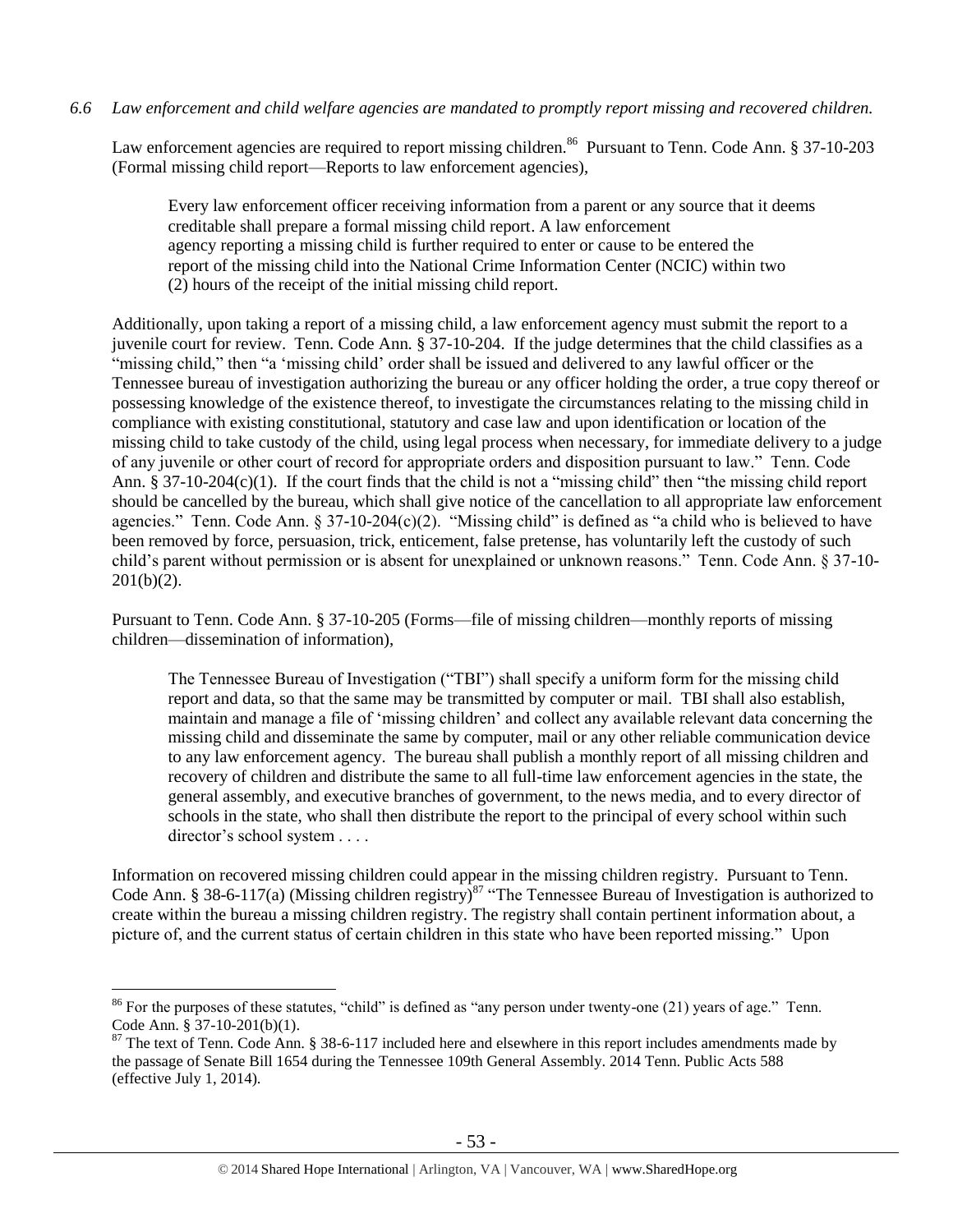recovery of a child, the Tennessee Bureau of Investigation "shall update the missing children's web page to reflect that a missing child has been recovered." Tenn. Code Ann. § 38-6-117(e).

Additionally, pursuant to Tenn. Code Ann. § 37-1-403(c)(3)(A) (Reporting of brutality, abuse, neglect or child sexual abuse—Notification to parents of abuse on school grounds or under supervision—confidentiality of records), "if the department<sup>88</sup> receives information containing references to alleged human trafficking or child pornography which does or does not result in an investigation by the department, the department shall notify the appropriate law enforcement agency immediately upon receipt of such information."

 $88$  Pursuant to Tenn. Code Ann. § 37-1-401(2) (Part definitions) "department" is defined as "the department of children's services."